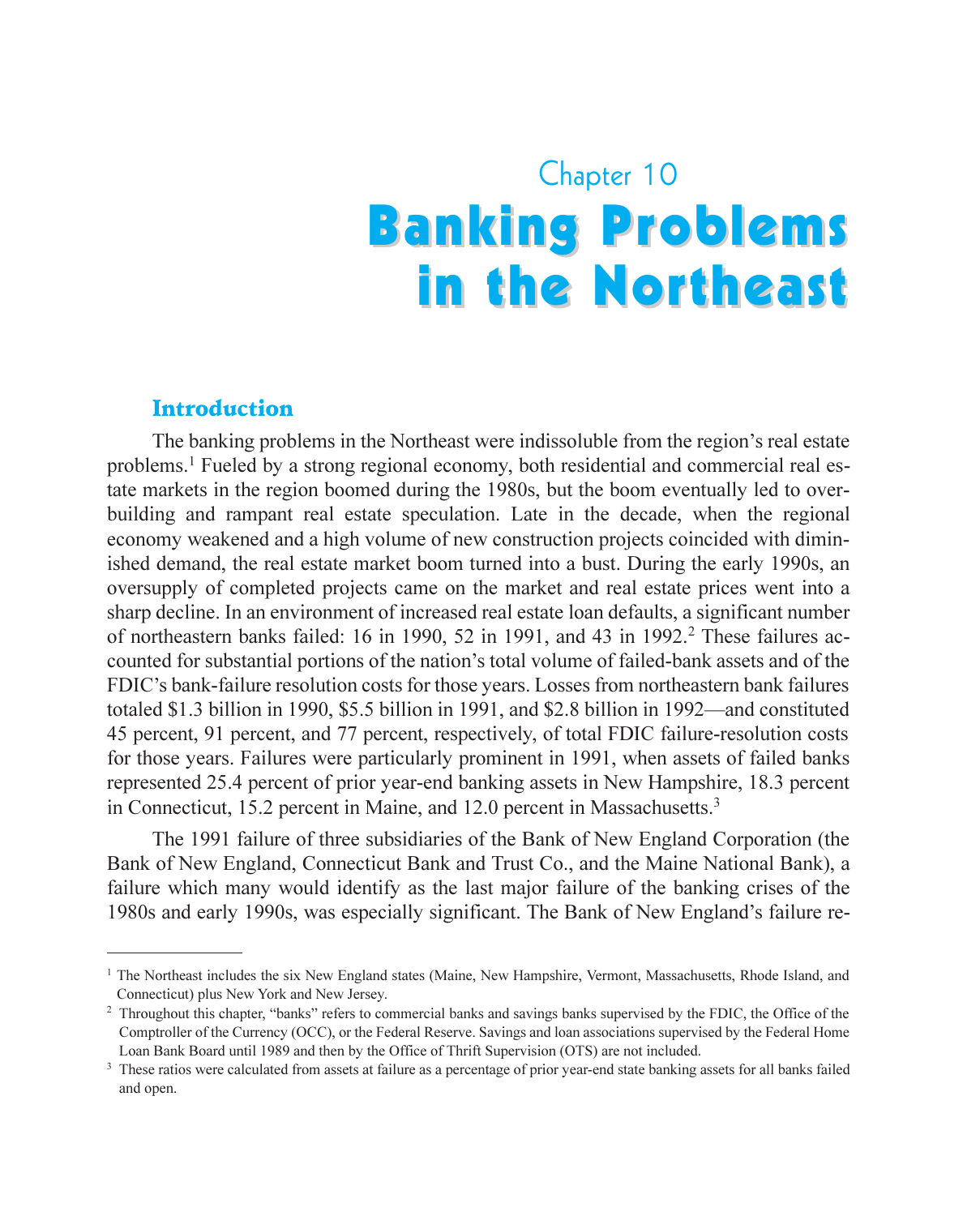sulted in the first use of the cross-guarantee provision of the Financial Institutions Reform, Recovery and Enforcement Act of 1989 (FIRREA) to close an institution (Maine National Bank). In addition, the participation of Kohlberg, Kravis, Roberts & Co. as a partner with Fleet/Norstar in the acquisition of the three subsidiaries of the Bank of New England Corporation marked the first time that a nonbank "financial" buyer participated in the purchase of a failed commercial bank. This companys involvement not only allowed capital to enter the banking industry from nonbanking sources but was also expected to increase the number of potential bidders in future bank failures.<sup>4</sup> Finally, the decision to protect all deposits of the three subsidiaries of the Bank of New England Corporation again focused attention on the "too-big-to-fail" bank disposition policy. Later in 1991, Congress included provisions in the Federal Deposit Insurance Corporation Improvement Act of 1991 (FDICIA) that made it more difficult to resolve bank failures in ways that would protect uninsured deposits.<sup>5</sup>

The problems of the northeastern banks arose to a large extent because they had been aggressive participants in the prosperous real estate markets of the 1980s. Between 1983 and 1989 the median ratio of real estate loans to assets rose from approximately 25 percent to 51 percent. Both residential and commercial real estate loans contributed to the increase, but the increase in the median commercial real estate loan concentration is widely held to have been a primary reason for the asset-quality problems and eventual failure of many of the region's banks in the late 1980s and early 1990s; commercial real estate loan portfolios as a percentage of bank assets rose from 6.5 percent in 1982 to 14 percent in 1989 and 1990.

Since real estate lending played such an important role in the expansion and collapse of banks in the Northeast, the area's real estate markets of the 1980s are discussed in some detail, with the focus first on New England and then on New York and New Jersey. The chapter then provides an overview of banking's relationship to real estate in the region as a whole and then specifically in New England and in New York and New Jersey. The two succeeding sections present and analyze data on bank performance in the region and on bank failures by state. Finally, the rise and fall of the Bank of New England Corporation is recounted.

# The Northeastern Economy and Real Estate

The Northeast recovered quickly from the 1981–82 national recession. Between the end of the recession and 1988, the region's rate of change in gross product outperformed that of the nation as a whole, and its commercial and residential real estate markets boomed,

<sup>&</sup>lt;sup>4</sup> John W. Milligan, "KKR, Member FDIC," Institutional Investor 25, no. 7 (June 1991): 59.

<sup>&</sup>lt;sup>5</sup> See Chapter 7, "Continental Illinois and 'Too Big to Fail.'"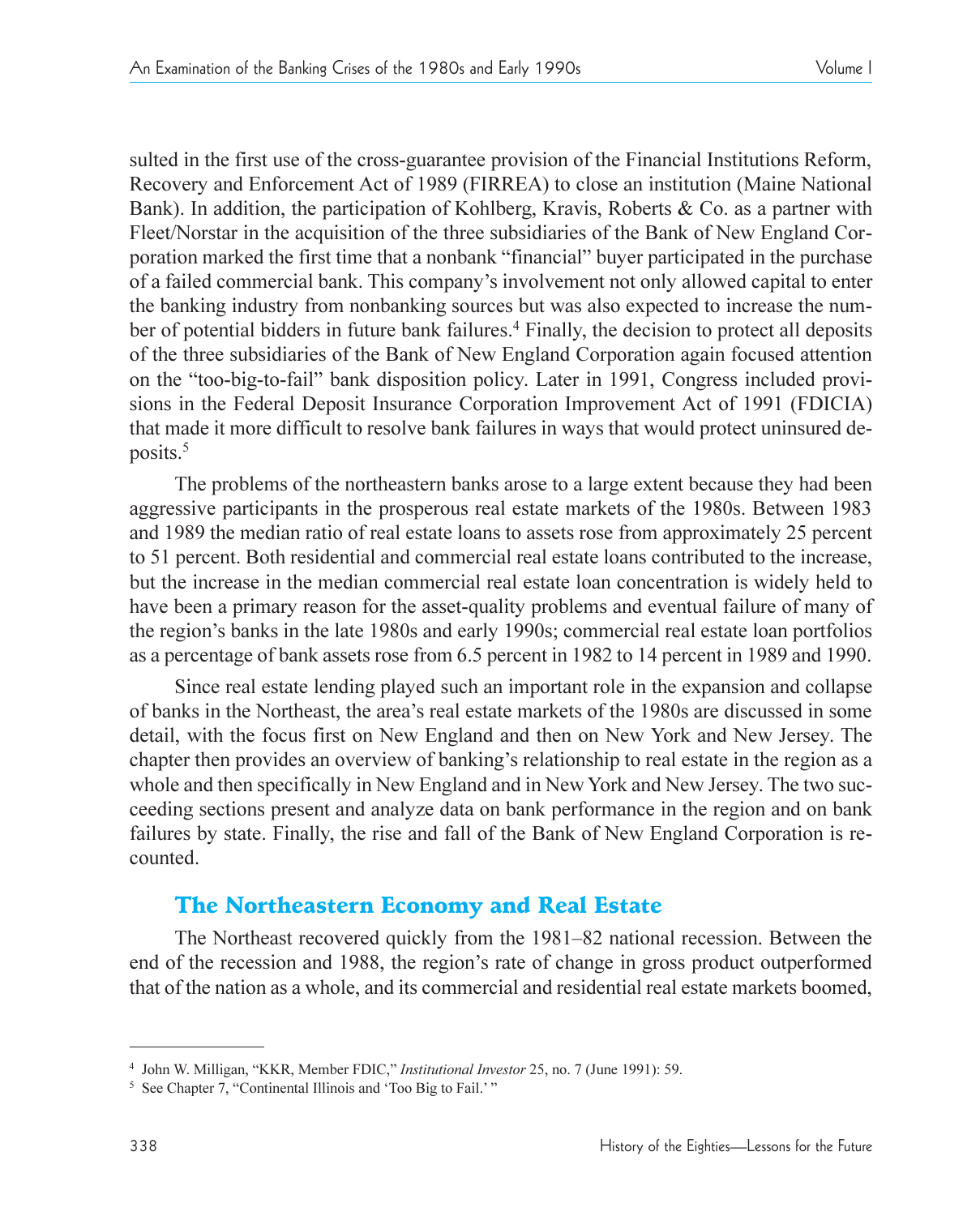fueled by the strong regional economy as well as by employment growth. But late in the decade—partly because of a slowdown in the growth of military spending as the Cold War came to an end, a decline in the computer industry in the Boston area, and cuts by Wall Street firms after the stock market crash in October 1987—the regional economy weakened. Employment fell, growth in personal income slowed, and from 1989 through 1992 the region's rate of change in gross product underperformed the nation's (see figure 10.1).

The weakening of the regional economy exacerbated the problems of the overbuilt real estate markets, and these markets fell off dramatically. For example, the total value of nonresidential construction permits in the region, having jumped from \$4.4 billion in 1980 to \$10.2 billion in 1988, then declined to \$6.5 billion by 1991. And the number of newly issued permits for residential construction, after soaring 172 percent between 1982 and 1986, plummeted by 67 percent between 1986 and 1991 (see table 10.1).

### *New England*

In 1988, when the New England economy began to weaken, many were caught by surprise. Until then New England had been one of the most prosperous areas of the country. Its unemployment rate had fallen to 3 percent and its per capita income had climbed to 123 per-

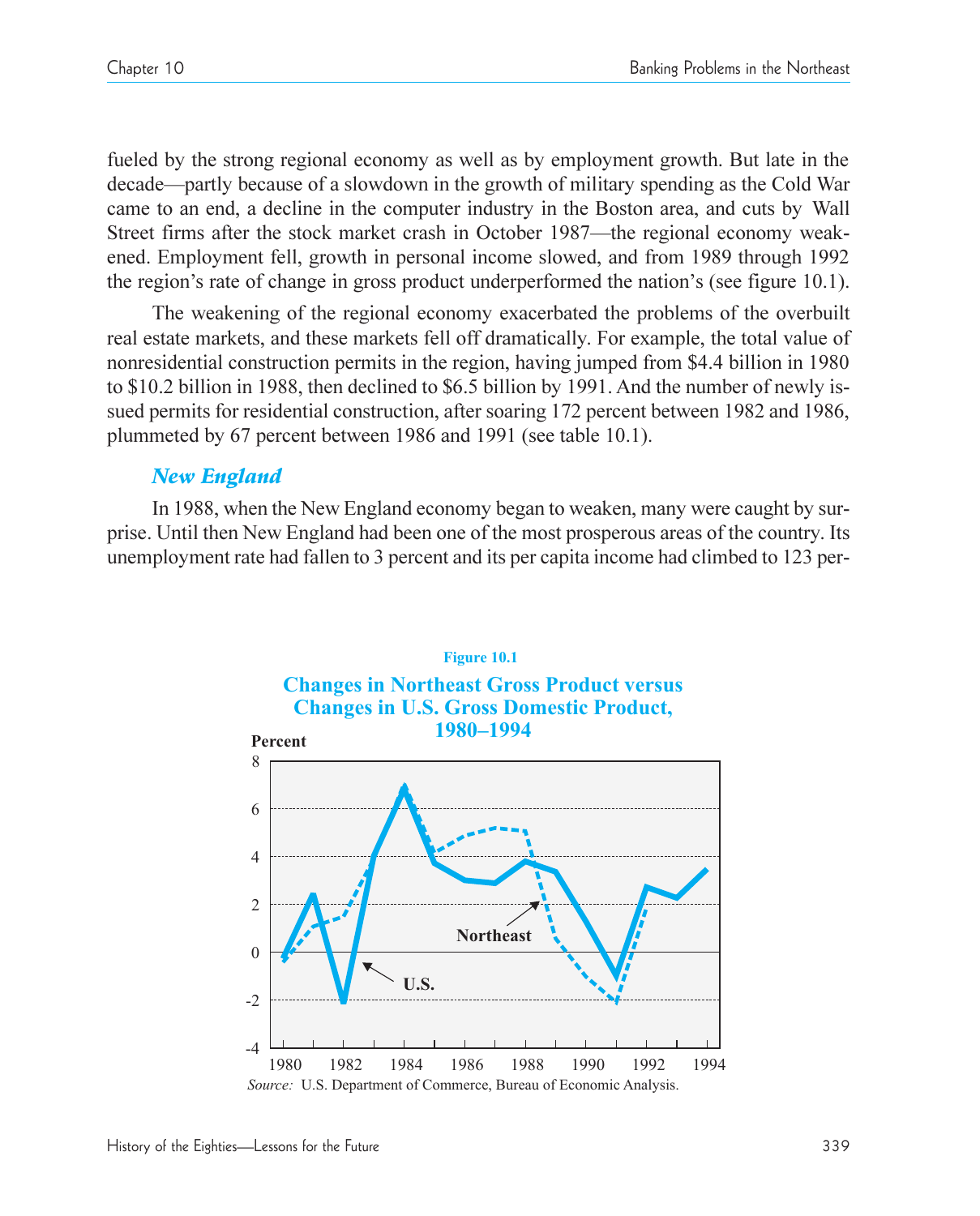| Year | Value of<br><b>Nonresidential Permits</b><br>(\$Thousands) | <b>Number of Residential</b><br><b>Permits Issued</b> |
|------|------------------------------------------------------------|-------------------------------------------------------|
| 1980 | 4,415,720                                                  | 87,840                                                |
| 1981 | 5,415,443                                                  | 85,502                                                |
| 1982 | 5,584,465                                                  | 84,454                                                |
| 1983 | 5,273,951                                                  | 130,848                                               |
| 1984 | 6,966,098                                                  | 161,348                                               |
| 1985 | 8,988,867                                                  | 216,146                                               |
| 1986 | 9,348,328                                                  | 229,816                                               |
| 1987 | 10,049,755                                                 | 216,992                                               |
| 1988 | 10,178,196                                                 | 176,343                                               |
| 1989 | 9,915,156                                                  | 133,473                                               |
| 1990 | 8,037,836                                                  | 88,643                                                |
| 1991 | 6,510,983                                                  | 75,173                                                |
| 1992 | 6,519,954                                                  | 86,531                                                |
| 1993 | 7,448,605                                                  | 93,395                                                |
| 1994 | 7,338,631                                                  | 98,258                                                |

#### **Table 10.1 Nonresidential and Residential Construction, Northeast Region, 1980–1994**

*Source:* Bureau of the Census (Building Permits Section, Manpower and Construction Statistics Branch).

cent of the national average, up from 106 percent in 1980.<sup>6</sup> Yet despite many favorable aspects of New England's economy, some signs of potential problems had been evident. In the mid-1980s the computer industry, a regional specialty, had begun to confront a more competitive environment, and New England firms had found themselves with products and strategies that did not necessarily fit the changing marketplace. In addition, defense contractors in the region were facing the end of the Reagan defense buildup. Finally, the cost of doing business in the region had escalated during the prosperous times, causing some manufacturers to move their operations to less-expensive parts of the country. Although none of these factors had appeared to be especially harmful in itself and the resulting job losses in any one year had not been particularly noteworthy, together they added up over time. For example, between 1984 and 1988, manufacturing employment in New England declined by 140,000 jobs, or approximately 9 percent.

New England's real estate markets turned down along with the economy, and the commercial real estate markets were hit particularly hard. The decline in the commercial mar-

<sup>&</sup>lt;sup>6</sup> This discussion is based on Lynn E. Browne, "Why New England Went the Way of Texas Rather Than California," Federal Reserve Bank of Boston *New England Economic Review* (January/February 1992): 24, 33.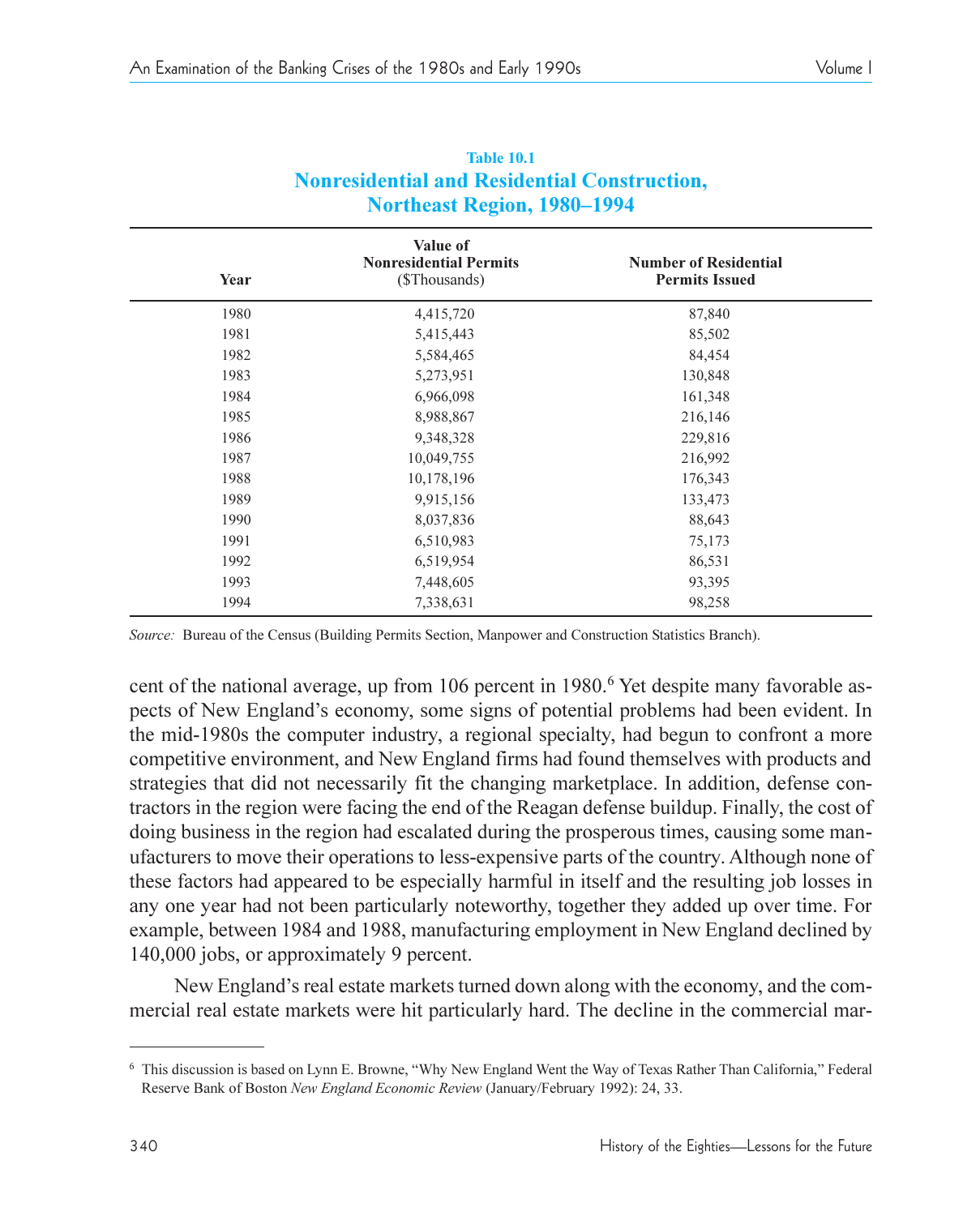kets was surprising to the many who believed that development in New England had been relatively cautious and that the region would not experience the problem of overbuilding that had occurred in the Southwest. For example, the president of Fleet Real Estate Inc. in Providence stated in June 1987 that "the builders [around] Boston are not going hog-wild like they did in Houston. The New England marketplace, I think, is a sensible market."<sup>7</sup> Another reason the downturn was unexpected was that vacancy rates in New England's major office and industrial markets were not markedly different in 1988, at the end of the boom, from what they had been in 1984, at its beginning (see figure 10.2).8 Nevertheless, as the head of the Bank of Boston's structured real estate department noted late in 1989, "Overbuilding has resulted in high vacancy rates and revenue shortfalls of 10% to 30% or more for many projects."<sup>9</sup>

The deterioration in the New England commercial real estate markets was evidenced by the 22 percent decline between 1988 and 1991 in the Torto Wheaton Rent Index for Boston, and the 17 percent decline between 1990 and 1991 in the index for Hartford (see



<sup>7</sup> Michael Weinstein, New England Banks Finance a Healthy Real Estate Market, *American Banker* (June 4, 1987), 12.

Browne, "Why New England Went the Way of Texas," 25.

<sup>&</sup>lt;sup>9</sup> David Neustadt, "Bank of Boston Acts to Stem Losses," American Banker (December 5, 1989), 6.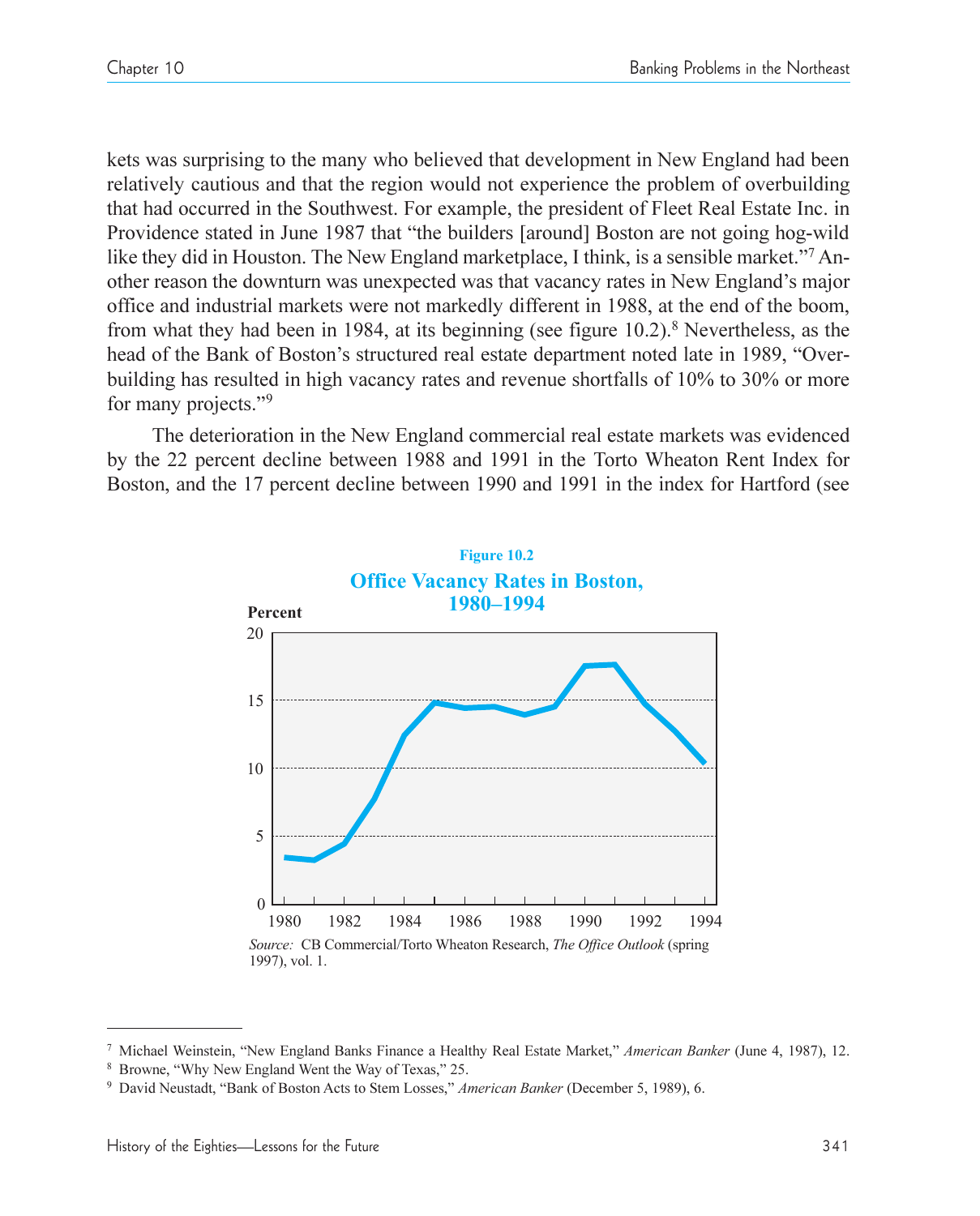figure 10.3).<sup>10</sup> Nationally over both time periods, this index fell only about 1 percent. But as dramatic as the rent index declines were, they probably did not reflect the full extent of the collapse in New England real estate values. According to one contemporary study, if commercial values at the end of 1992 had been based on then-current rental agreements and occupancy rates, the value of the office stock in the Boston metropolitan area would appear to have fallen more than 70 percent since 1987.<sup>11</sup>

The collapse of commercial real estate is further illustrated by the jump in the amount of repossessed property in Massachusetts between year-end 1988 and year-end 1989, from \$339 million to \$1.5 billion.<sup>12</sup> In 1990, many real estate professionals believed that troubled properties represented the fastest-growing segment of the Metropolitan Boston commercial real estate market. These problems arose in part because the "Massachusetts Miracle" had lured novice developers—many with weak business plans often based on little or poor market research—into the real estate game. Some commercial projects were 100 percent fi-



 $10$  The Torto Wheaton Rent Index is a statistically computed dollar value for a five-year, 10,000-square-foot lease for an existing high-rise building in the statistical average of the metro area.

<sup>&</sup>lt;sup>11</sup> Lynn E. Browne and Eric S. Rosengren, "Real Estate and the Credit Crunch: An Overview," Federal Reserve Bank of Boston *New England Economic Review* (November/December 1992): 28.

<sup>&</sup>lt;sup>12</sup> Information in this paragraph is derived from Paul Korzeniowski, "Distress for Success," Metro Business, Danvers, MA (October 1990), available: DIALOG, File: 635: Business Dateline.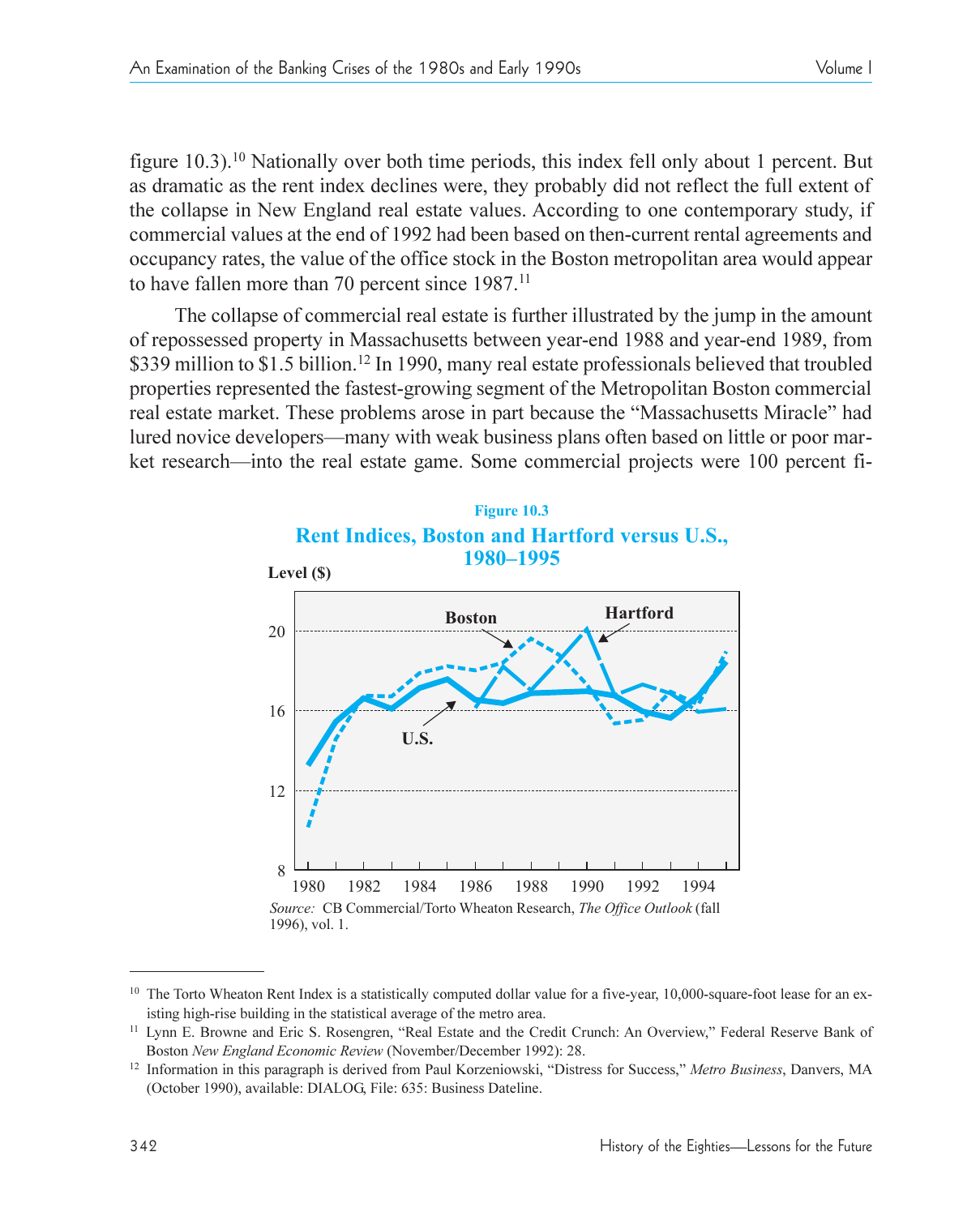nanced and based on such unrealistic expectations as the continuation of 10 percent annual price hikes into the 1990s. "Many projects simply should not have been built," observed the principal at Richard Flier Interests, a Brookline real estate firm.<sup>13</sup>

Some of the most serious difficulties in the commercial real estate markets occurred in New England's condominium market, where some developers went bankrupt when units failed to sell.<sup>14</sup> The condominium market in Connecticut was so glutted in early 1990 that just absorbing the units then available was expected to take two years.15 An illustration of the depth of the problem was an action taken by the Collaborative Co., one of Boston's leading specialists in marketing troubled properties, which made news in the spring of 1990 by halving prices at the St. George condominium development in Revere.<sup>16</sup>

The commercial real estate debacle was graphically demonstrated by banking analyst Gerard Cassidy of Tucker, Anthony Inc., Portland, Maine, who developed a 40-mile guided tour of New England real estate lending disasters for potential investors. One stop on a 1990 tour was a rubble-strewn development site in the Boston suburb of Weymouth, with a ghostly row of unfinished condominium units long abandoned by builders. A bank had lent \$25 million for the development of the property and had foreclosed in June 1990. Another stop, this one in Boston's high-tech heartland, revealed empty commercial space with boarded-up windows—ten empty buildings within an area of a mile and a half. "I thought I knew how bad it was," said a portfolio manager at Fidelity Investments who took the tour, but it was worse than I anticipated. I mean, 20-story towers of see-through tinted green glass: What I saw was no different than Dallas during the worst days of the slump."<sup>17</sup>

The commercial real estate market was not alone in its volatility. The New England housing market, too, had a turbulent decade. As the region emerged from the national recession of 1981–82, housing was not much more expensive in New England than in the rest of the country. In 1983, the median home resale price in Boston was \$82,600, 17 percent above the national median of \$70,300 (see figure 10.4). In Providence in the first quarter of 1983 the median was 26 percent *below* the national median. But strong pent-up housing demand and slowly responding supply led to a boom in housing prices throughout New England from 1983 to 1987. In Boston, resale prices rose 21 percent in 1984, 34 percent in 1985, and 19 percent in 1986. In 1987, Boston's median home resale price reached

<sup>13</sup> Ibid.

<sup>&</sup>lt;sup>14</sup> Margot E. Jenks et al., "New England Economic Summary, First Quarter 1990," Federal Reserve Bank of Boston *New England Economic Indicators* (August 1990): ix.

<sup>&</sup>lt;sup>15</sup> Katherine Morrall, "Weakening Northeast Real Estate Market Raises Concerns," Savings Institutions 111, no. 4 (April 1990): 13.

<sup>&</sup>lt;sup>16</sup> Korzeniowski, "Distress for Success."

<sup>&</sup>lt;sup>17</sup> This paragraph is based largely on Tom Leander, "New England Graveyard Tour: Here Lie Nonperforming Loans," Amer*ican Banker* (September 12, 1990), 1, 16-17.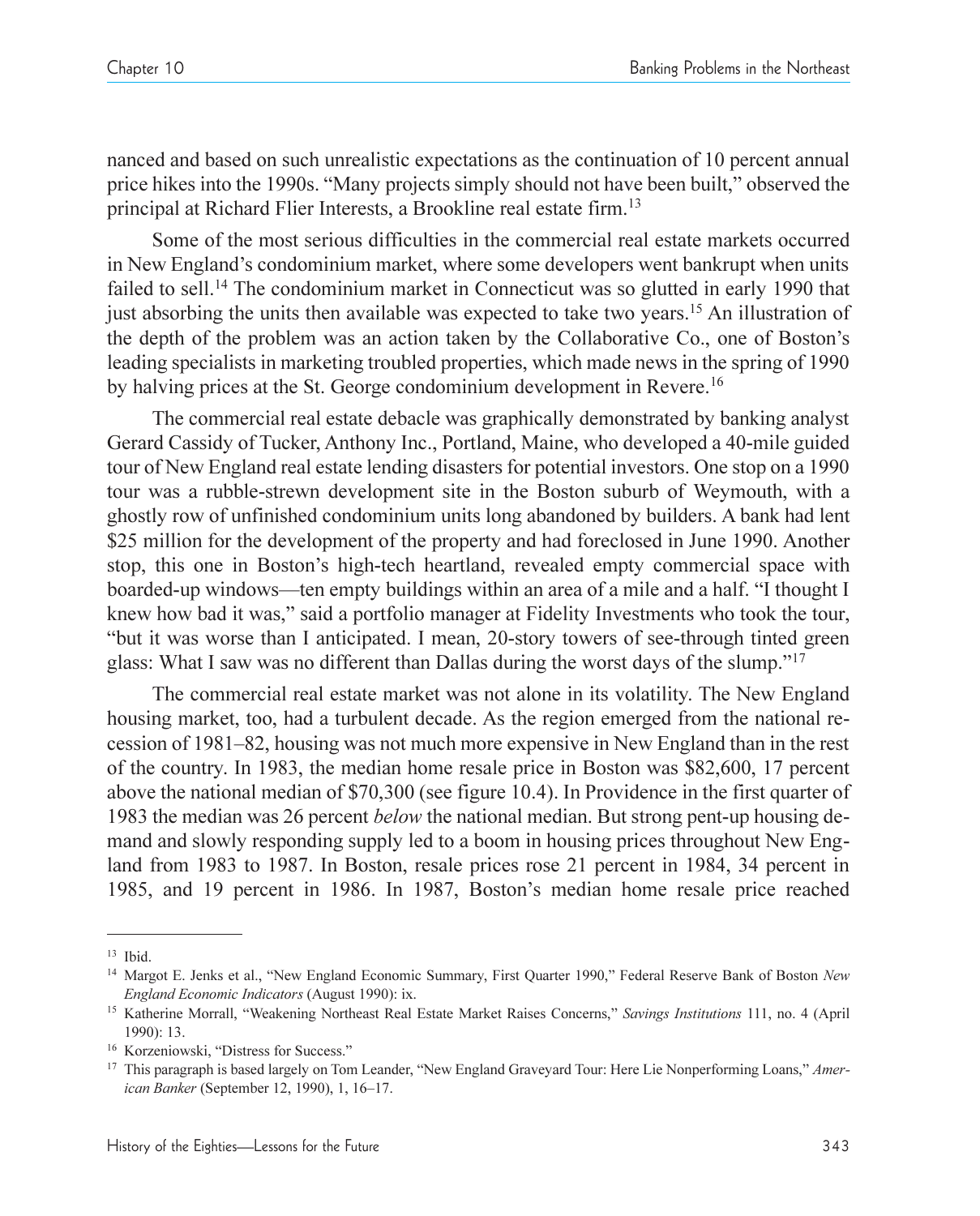

\$177,200, which was 115 percent higher than in 1983 and more than twice the national median price (which had increased by only 22 percent during the same four years). The price boom lagged one year in Providence and two years in Hartford, where the most rapid increases occurred in 1986 and 1987, respectively. Nevertheless, the result was the same: by 1988, housing in New England was more than twice as expensive as comparable housing in most other parts of the country. 18

Favorable economic conditions certainly played an important role in the housingprice escalation in New England.19 For example, a building boom coupled with expansion in the region's trade and service sectors created a substantial increase in the demand for labor. This helped personal income increase more rapidly in New England than in any other part of the country between 1984 and 1988. Higher home prices were also supported by advantageous tax laws, favorable demographics, lower interest rates, and an accommodating banking sector. Yet despite these positive economic circumstances, economists Karl E. Case and Robert J. Shiller argued that fundamentals alone were insufficient to explain the

<sup>&</sup>lt;sup>18</sup> Data on Boston housing prices were obtained from the National Association of Realtors. Other housing price information in the paragraph was derived from Jenks et al., "New England Economic Summary," viii, ix.

<sup>&</sup>lt;sup>19</sup> Information in this paragraph is derived primarily from Karl E. Case, "The Real Estate Cycle and the Economy: Consequences of the Massachusetts Boom of 1984–87," Federal Reserve Bank of Boston *New England Economic Review* (September/October 1991): 37-39.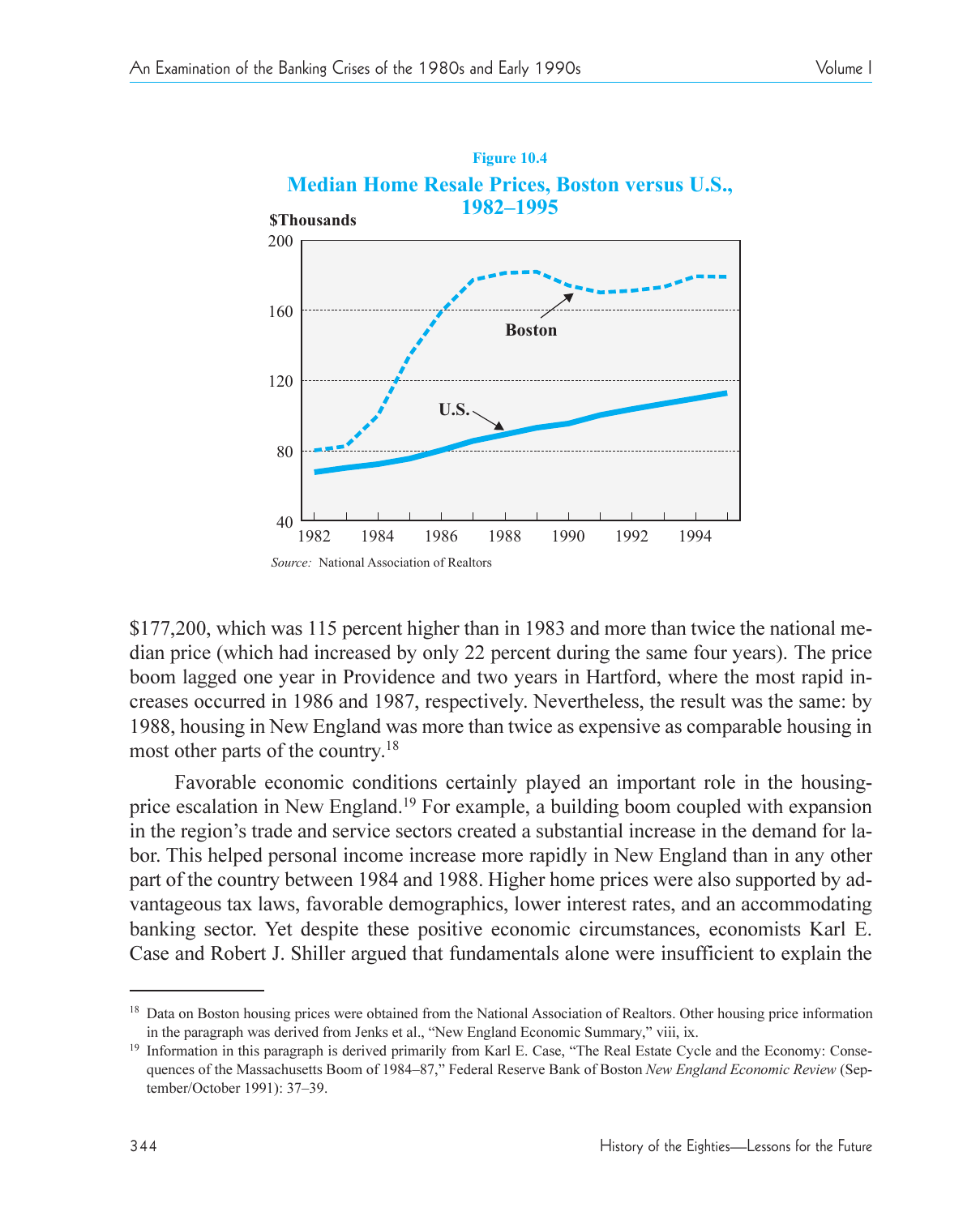extent of the price increases, at least in Boston. For example, Case's 1986 model, which took into account a number of variables that affected prices, predicted a 15 percent increase in single-family housing prices in Boston between 1983 and 1986, whereas in fact the prices approximately doubled. Case and Shiller also wrote articles in 1988, 1989, and 1990 contending that home buyers were significantly influenced by boom psychology. <sup>20</sup> In other words, reacting to rising prices and generally favorable economic conditions, home buyers paid inflated prices in anticipation of future price increases and capital gains.

Some individuals were indeed worried about potential problems from the escalating real estate prices. For example, in mid-1987 a senior vice president at Moseley Securities Corp. in Boston expressed concern because "we've had enormous inflation in real estate values. If there's a slight hiccup up here, there could be serious repercussions.<sup>221</sup> Nevertheless, despite occasional views such as these, most observers were far more anxious about the long-term consequences of high housing prices on the region's ability to attract workers. In fact, the rising prices of real estate were generally seen as a sign of economic health in the short term.22

The escalation in home prices occurred even though the population of the region grew at a very slow pace.23 Prices were therefore rising not because more people wanted to live in New England but because the optimism of those who lived there led them to purchase larger, more expensive dwellings in the expectation of future price increases. As a result, when residential construction finally caught up with the price explosion, the region overbuilt and overbuilt quickly. Excess supply began to appear in areas of New England as early as 1987. (Compounding the problem, the regional economy began faltering at the end of the decade, exhibiting falling employment and slow growth in personal income.) The combination of overproduction and slowing demand led to a softening, though not a collapse, of home prices throughout the area. For example, median home resale prices in the Boston area increased by less than 1 percent from 1988 to 1989 and then fell 4 percent from 1989 to 1990 and another 2 percent from 1990 to 1991.

#### *New York and New Jersey*

In New York and New Jersey, too, the commercial real estate sector was overbuilt and exhibited serious problems. In New York City, for example, zoning and tax incentives had prompted a flurry of excess building, with the result that office vacancy rates escalated throughout the 1980s, leaving Manhattan with about 25 million square feet of vacant office

 $20$  Citations for the other articles referenced in this paragraph can be found in Case, "The Real Estate Cycle," 46.

<sup>&</sup>lt;sup>21</sup> Weinstein, "New England Banks."

<sup>&</sup>lt;sup>22</sup> Browne, "Why New England Went the Way of Texas," 36.

<sup>&</sup>lt;sup>23</sup> Information in this paragraph was derived primarily from Jenks et al., "New England Economic Summary," ix.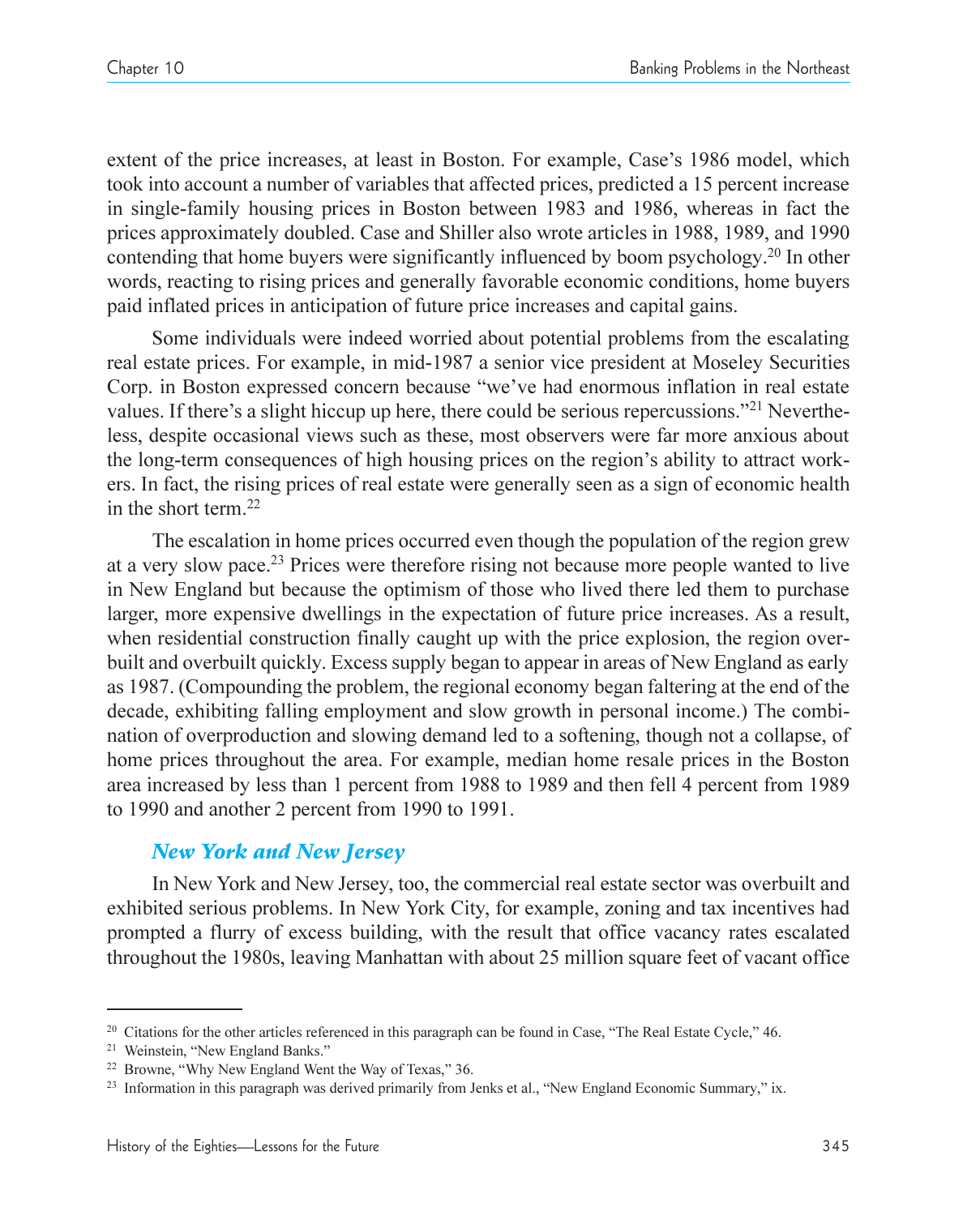The substantial amount of vacant office space put downward pressure on rents. Between 1988 and 1992 the Torto Wheaton Rent Index for Long Island showed a 25.3 percent decline, and between 1988 and 1993 the index for New York City showed a 23.0 percent decline (see figure 10.6). Nationally over the same periods this index fell 5.4 percent and 7.3 percent, respectively. Official statistics on rental rates were likely to have masked the pattern of newly negotiated contracts, which probably showed a greater response to the depressed market. Falling rents notwithstanding, between 1987 and the last quarter of 1991 the vacancy rate for downtown office space grew from just over 10 percent to over 20 percent.<sup>26</sup>

The residential market in New York also weakened significantly. During the 1980s, residential home prices in New York rose at rates considerably above the national average. By 1988, the median single-family home in the New York metropolitan area sold for as



*Source:* CB Commercial/Torto Wheaton Research, *The Office Outlook* (spring 1997), vol. 2.

<sup>&</sup>lt;sup>24</sup> Stephen Kleege, "Fate of Banking in the 1990s Hinges on Real Estate Loans," American Banker (October 15, 1990), 1, 24; and Larry Light and John Meehan, "The Walls Keep Closing In on New York Developers," *Business Weekly* (July 2, 1990): 72.

<sup>&</sup>lt;sup>25</sup> Light and Meehan, "The Walls Keep Closing In," 72.

<sup>26</sup> David Brauer and Mark Flaherty, The New York City Recession, Federal Reserve Bank of New York *Quarterly Review* 17, no.1 (spring 1992): 70.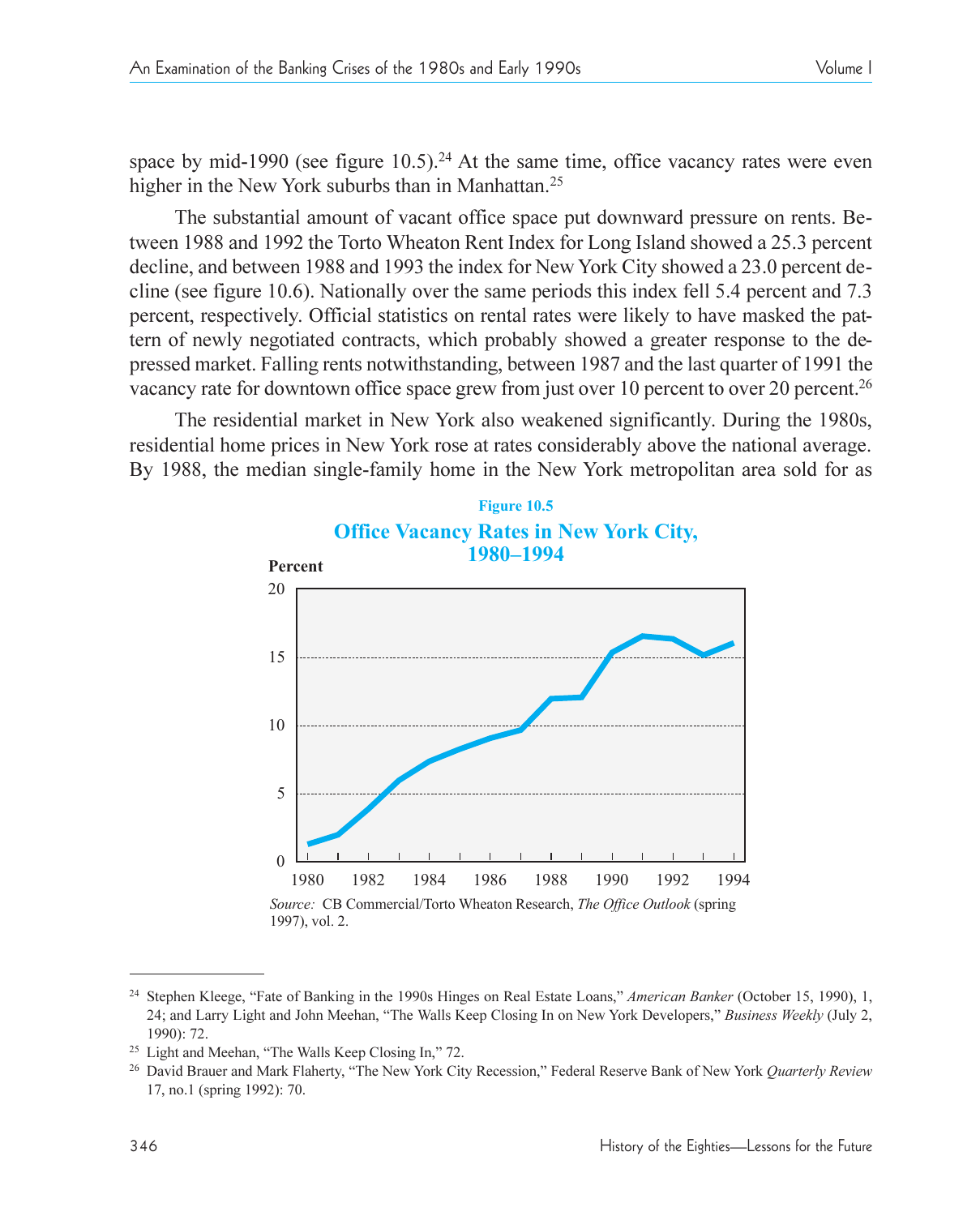

much as \$194,000, more than double the national average and almost triple what the median price of a home had been in the New York area in 1981.<sup>27</sup> However, after 1988 prices began declining. In the New York City area, for example, prices of homes fell approximately 5 percent in 1989.28 By mid-1990, the weak housing market increased the average time needed to sell a residential unit to six months, double the time that had been required in 1987.<sup>29</sup> Residential prices continued to fall, and by the fourth quarter of 1991, median single-family home prices in the New York metropolitan area had declined by 12 percent from their peak, to \$170,800.<sup>30</sup> Cooperatives and condominium units were hit particularly hard and many developments were as empty as mausoleums—despite falling prices.<sup>31</sup> In fact, the price declines of condominium developments were sometimes staggering. For example, in mid-1990 in New York City, broker Saul Stolzenberg tried to sell an empty 66-unit building that he said had a value of \$14.5 million. The only offer he received was \$6 million.<sup>32</sup> There

<sup>27</sup> Ibid.

<sup>&</sup>lt;sup>28</sup> Michael Quint, "Northeast Banks Face Heavy Losses on Problem Loans," The New York Times (December 15, 1989), available: LEXIS, Library: NEWS, File: NYT.

 $29$  Light and Meehan, "The Walls Keep Closing In," 73.

<sup>&</sup>lt;sup>30</sup> Brauer and Flaherty, "The New York City Recession," 70.

<sup>&</sup>lt;sup>31</sup> Light and Meehan, "The Walls Keep Closing In," 72.

<sup>32</sup> Ibid., 73.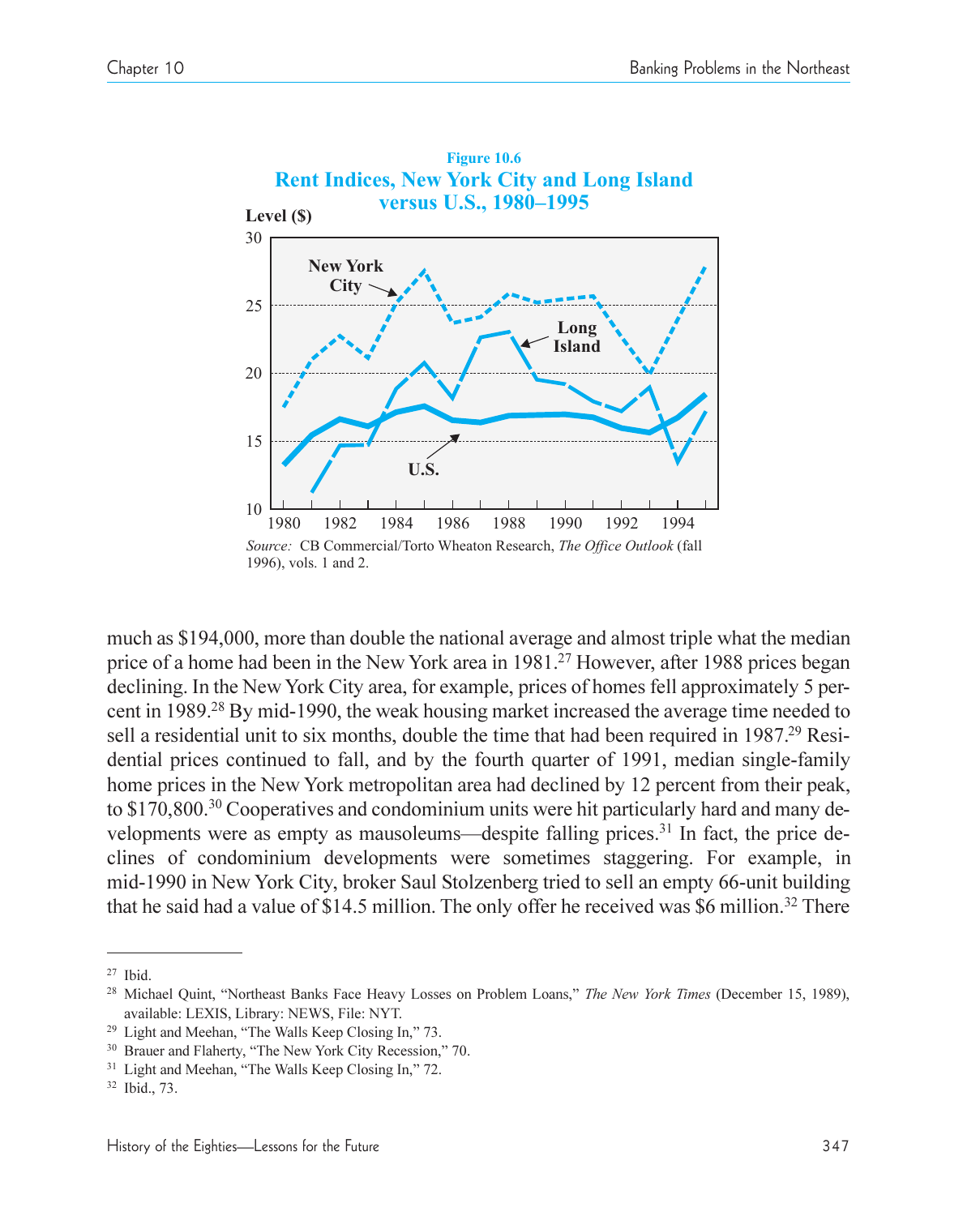are indications that portions of the New Jersey housing market suffered similar declines. For example, from 1989 to 1990 the National Association of Realtors' median sales price of existing single-family homes declined by 8 percent for Bergen and Passaic, and 3 percent for Middlesex, Somerset, and Hunterdon.

# Banking and Real Estate in the Northeast

The northeastern region is a highly concentrated banking market. As of year-end 1994, it was the nation's largest in terms of domestic banking assets. At the end of 1980, when the region contained only 5 percent of U.S. commercial and savings banks, these banks nevertheless accounted for 17 percent of domestic bank assets. By year-end 1994, when northeastern banks constituted 7 percent of U.S. banks, their share of domestic bank assets had increased to more than 24 percent. Although much of this bank asset concentration can be attributed to the large money-center banks located in New York, many of the other northeastern states contain densely populated urban centers with strong banking markets that have been fostered not only by the region's high population density but also by its well-established educational, commercial, industrial, and manufacturing industries. Moreover, the region's state legislatures have been very supportive of the banking industry, typically leading the nation in expanding bank products and powers.

Many northeastern banks aggressively participated in the booming real estate markets of the 1980s. Between 1983 and 1986, bank asset growth for the region increased from an annual rate of less than 1 percent to nearly 12 percent (see figure 10.7). This growth was supported by substantial new capital investment during the 1980s resulting from increases in mutual-to-stock-form bank conversions, capital restructuring, retention of high levels of income, and an increase in bank chartering.

The conversion of savings banks from mutual to stock ownership was especially significant for asset growth.33 Mutual-form institutions have no equity shareholders and therefore must rely solely upon internally generated capital. Conversion to stock form provided institutions with access to equity capital and an expanded potential for loan growth, thus augmenting an institution's ability to participate in the region's booming real estate markets. In addition, conversion to stock form often caused an institution to feel pressure to

<sup>&</sup>lt;sup>33</sup> The Northeast is home to a substantial portion of the savings bank industry, and savings banks and savings associations were historically mutual-form institutions. As of 1986, approximately 32 percent of the region's depositories were savings banks, 23 percent were savings associations, and 45 percent were commercial banks. In the early 1980s, many northeastern states legalized mutual-to-stock-form conversions. Between 1985 and 1990, 199 mutual-form depositories in the Northeast—a third of the 586 savings banks and savings associations in the region as of year-end 1984—converted to stock form. The converted institutions typically exhibited rapid asset growth, which also contributed to a significant number of failures. For further discussion of this subject, see Jennifer L. Eccles and John P. O'Keefe, "Understanding the Experience of Converted New England Savings Banks, *FDIC Banking Review* 8, no. 1 (winter 1995).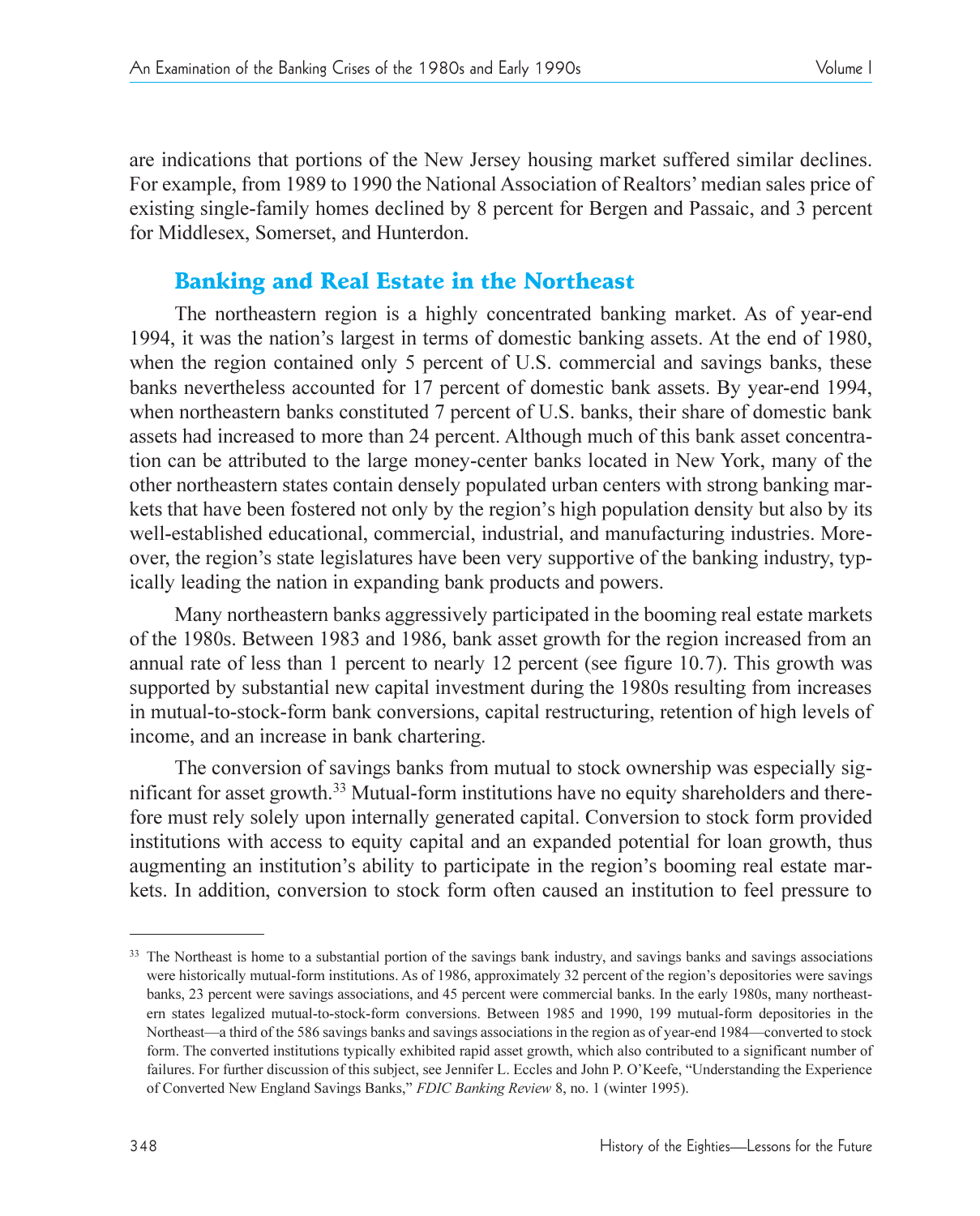

seek substantial increases in earnings: conversion led to a significant increase in an institution's capitalization, thereby diluting returns on equity. To maintain competitive returns on equity, a rise in the volume of loans and other earning assets was therefore needed.

Chartering activity, which was also an important contributor to the expansion of the northeastern banking markets, escalated in the Northeast as the economy prospered: during the 1980s the annual number of new charters soared from 3 in 1980 to a peak of 39 in 1987, and the total number of banks chartered in the region was 212. After the region's economy weakened, chartering steadily declined, and in 1994 only 3 charters were issued.

Overall lending concentrations at the region's banks rose substantially during the 1980s, primarily because of real estate loans (which had represented a sizable portion of northeastern banks' loan portfolios even before the real estate market boom). Between 1983 and 1988 the median loans-to-assets ratio for northeastern banks jumped from a low of just under 55 percent to a peak of 73 percent, an increase that significantly exceeded the national trend (see figure 10.8), and between 1983 and 1986 the median total real estate loan concentration as a percentage of bank assets rose from approximately 25 percent to nearly 39 percent; in 1989, it reached a high of 51 percent (see figure 10.9). (It should be noted that a portion of this growth is attributable to the fact that a large number of state-insured savings banks obtained FDIC insurance between 1980 and 1986 and began reporting financial data to federal bank regulators. The savings banks' real estate activity is therefore not fully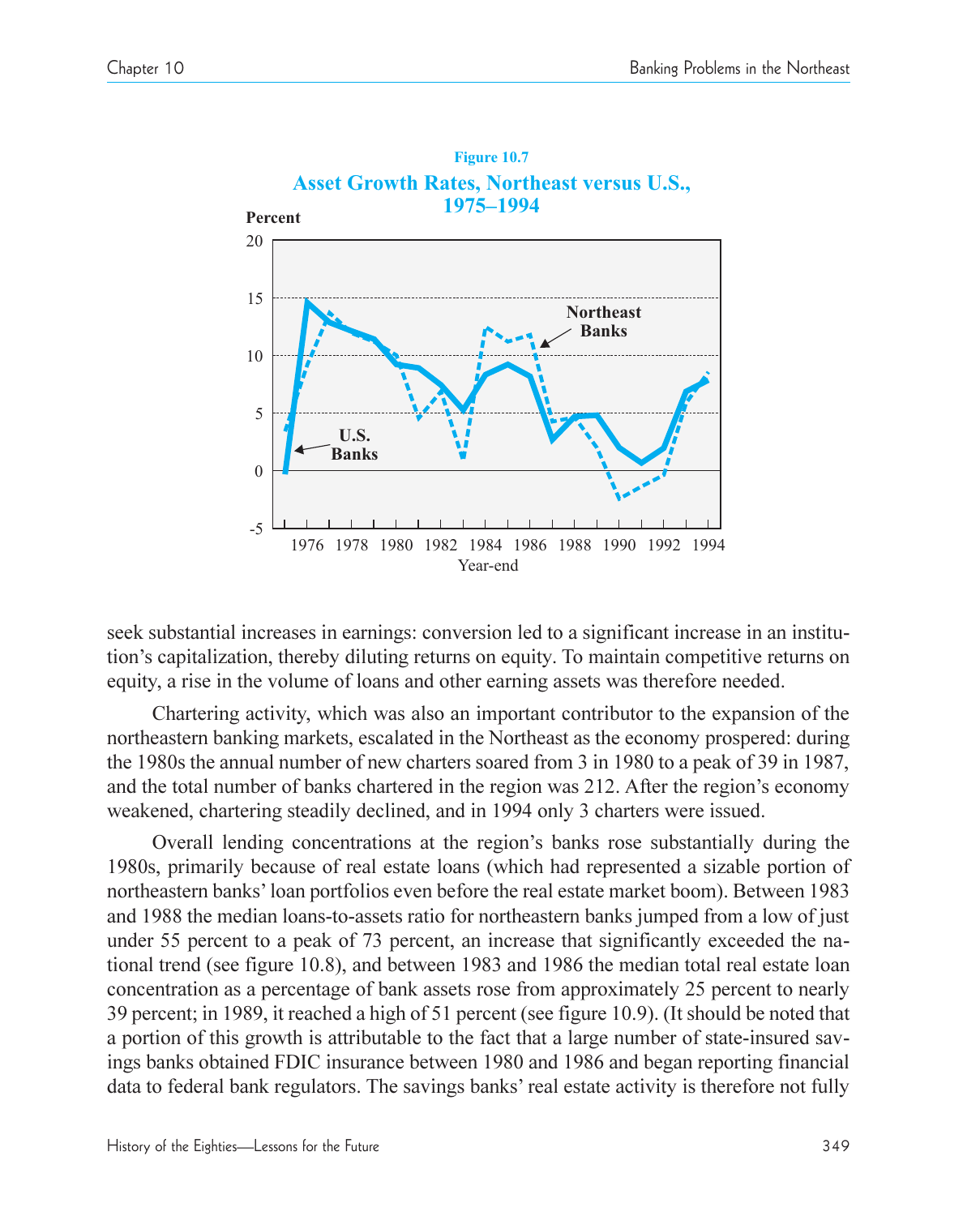







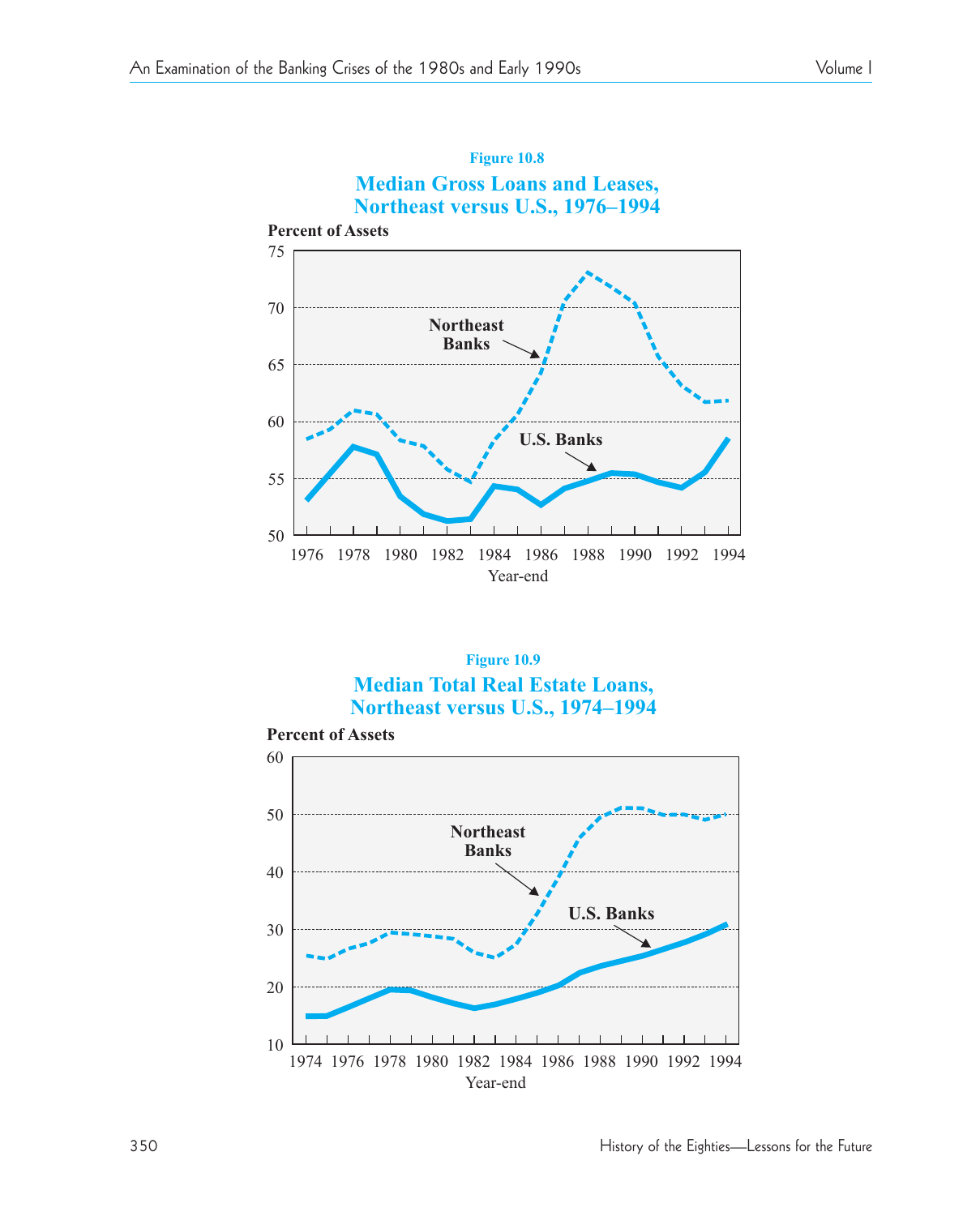reflected in the data until 1986.)<sup>34</sup> This expansion in real estate lending may have been due partly to the shrinkage of the banks' traditional loan markets, as is indicated by the decline in the concentrations of commercial and industrial loans throughout the 1980s (see figure 10.10).

The higher concentrations of real estate loans reflected activity in both residential and commercial real estate lending. The median ratio of residential real estate loans to bank assets rose from about 19 percent in 1980 to approximately 23 percent in 1986 and then climbed to 32 percent in 1994 (see figure 10.11). More significant was the growth in commercial real estate lending, particularly the relatively risky short-term loans secured by properties in development whose income-generating potential was uncertain at the time the



<sup>34</sup> In the Northeast, the number of savings banks reporting to federal bank regulators rose from approximately 287 in 1980 to 444 by 1986. Events in Massachusetts accounted for a large proportion of this increase. After the failure of Ohio's private deposit insurance fund, privately insured mutual savings banks and cooperative banks in the Commonwealth of Massachusetts recognized the potential for a loss of public confidence in their private fund. The Massachusetts Banking Department required approximately 200 savings banks to acquire federal deposit insurance from either the FDIC or the Federal Savings and Loan Insurance Corporation. Most of the institutions obtained FDIC deposit insurance (FDIC, *Annual Report* [1985], 16–17). The failure of many savings banks and the industry's consolidation by the late 1980s and early 1990s reduced the number of savings banks in the Northeast at year-end 1994 to 367.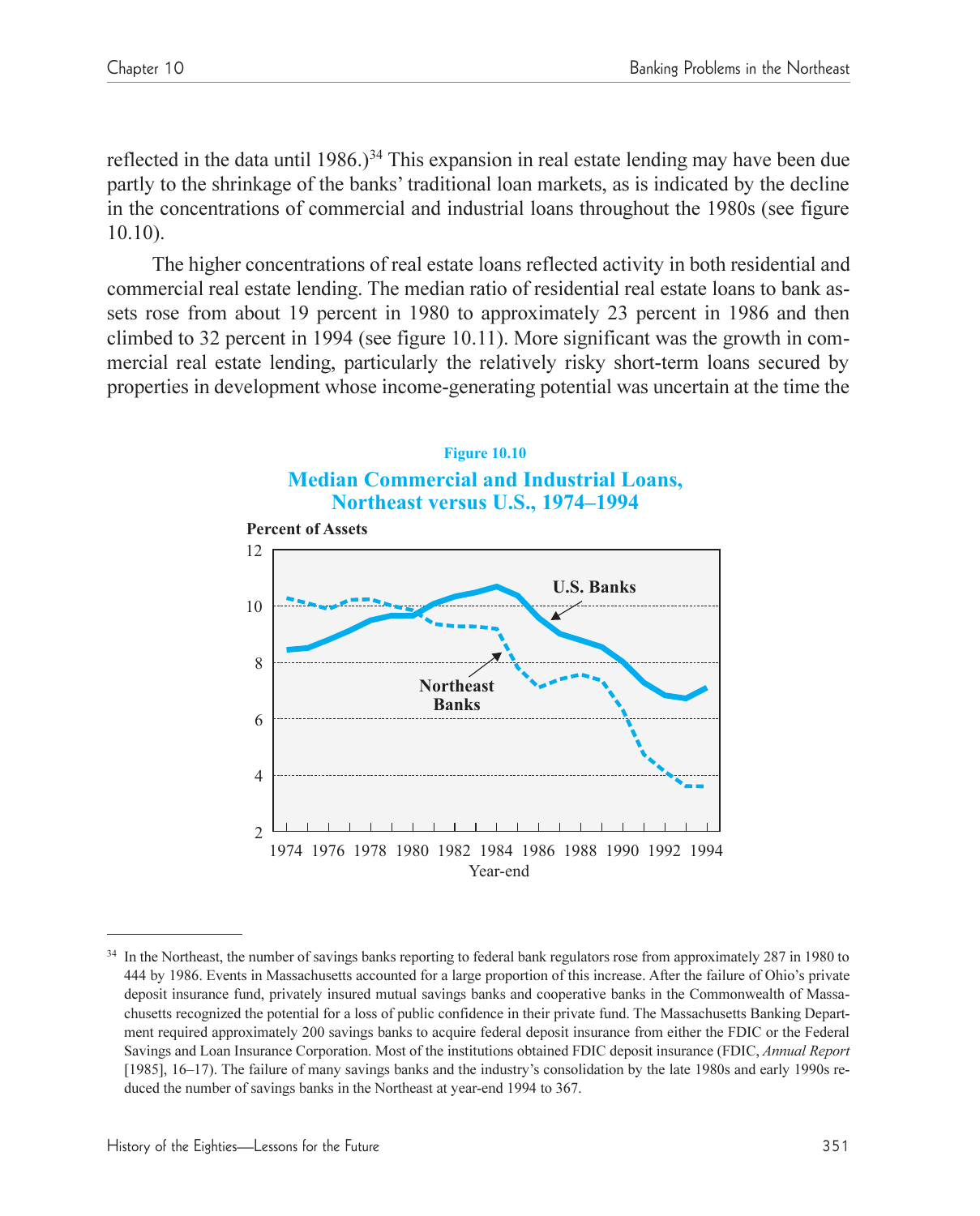

# **Figure 10.11**

loans were made.<sup>35</sup> The median commercial real estate loan concentration for the region's banks, as a percentage of bank assets, rose from 6.5 percent in 1982 to a peak of 14 percent in 1989 and 1990 (see figure 10.12).

The loan expansion of the early 1980s was initially successful in augmenting profits by generating substantial interest and non-interest income, as is indicated by the rise in the median return on assets (ROA) for northeastern banks from 0.72 percent in 1980 to 1.06 percent by 1986 (see table 10.4 on p. 365). However, the weakening real estate market of the late 1980s led the northeastern banks' ROA to drop to only 0.20 percent in 1990. (Interestingly, the rise in northeastern banks' ROA occurred while the ROA for banks outside the Northeast was declining, and conversely the decline in the northeastern banks' ROA occurred during a generally rising trend in ROA for other banks.) This drop in the Northeast was largely attributable to problems of asset quality—problems widely held to have been caused primarily by the increase in commercial real estate lending—as the regional recession and real estate market bust led to rising levels of nonperforming assets and increasing loss rates on these assets (see figures 10.13 and 10.14).

<sup>35</sup> See Chapter 3.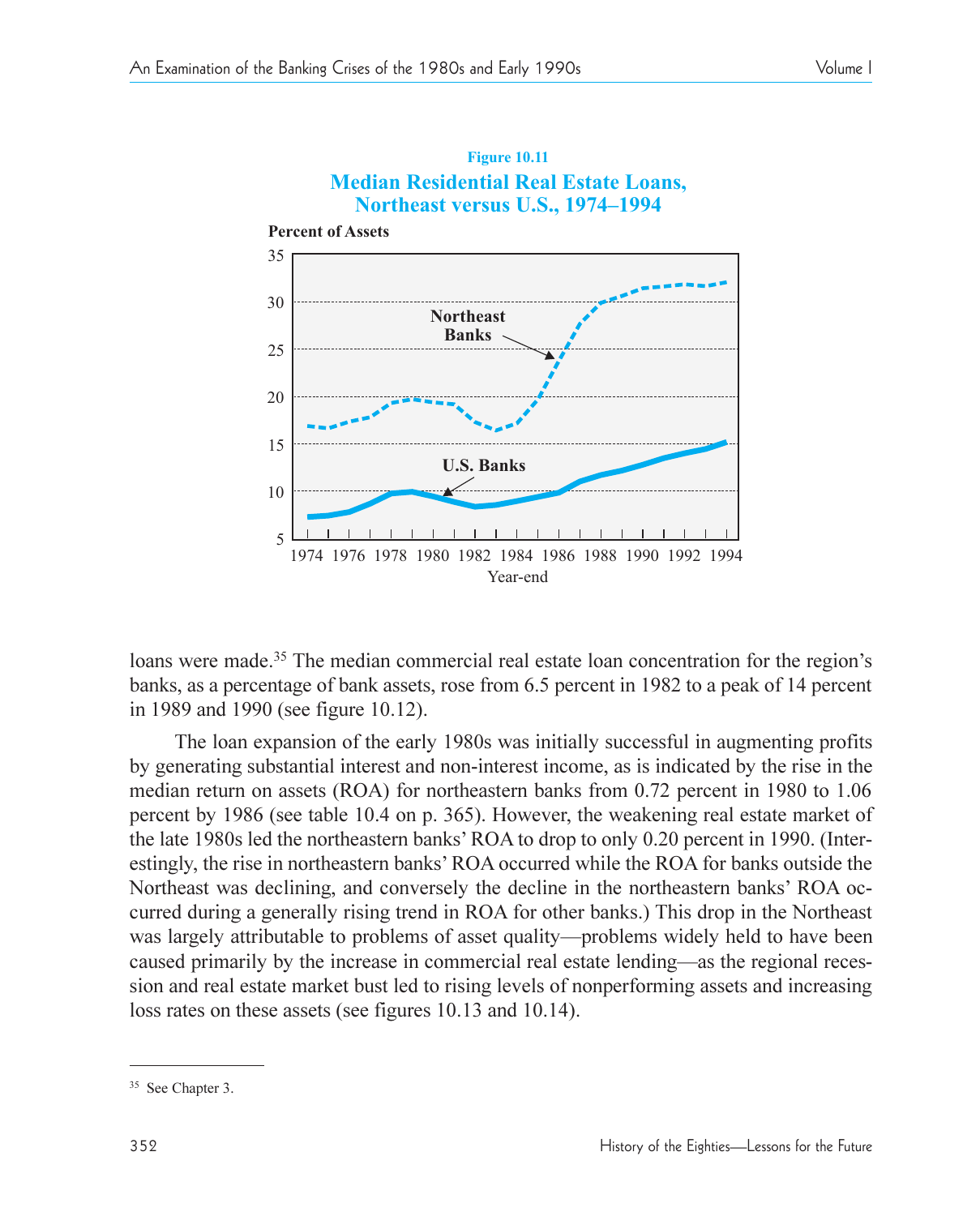





**Percent of Assets**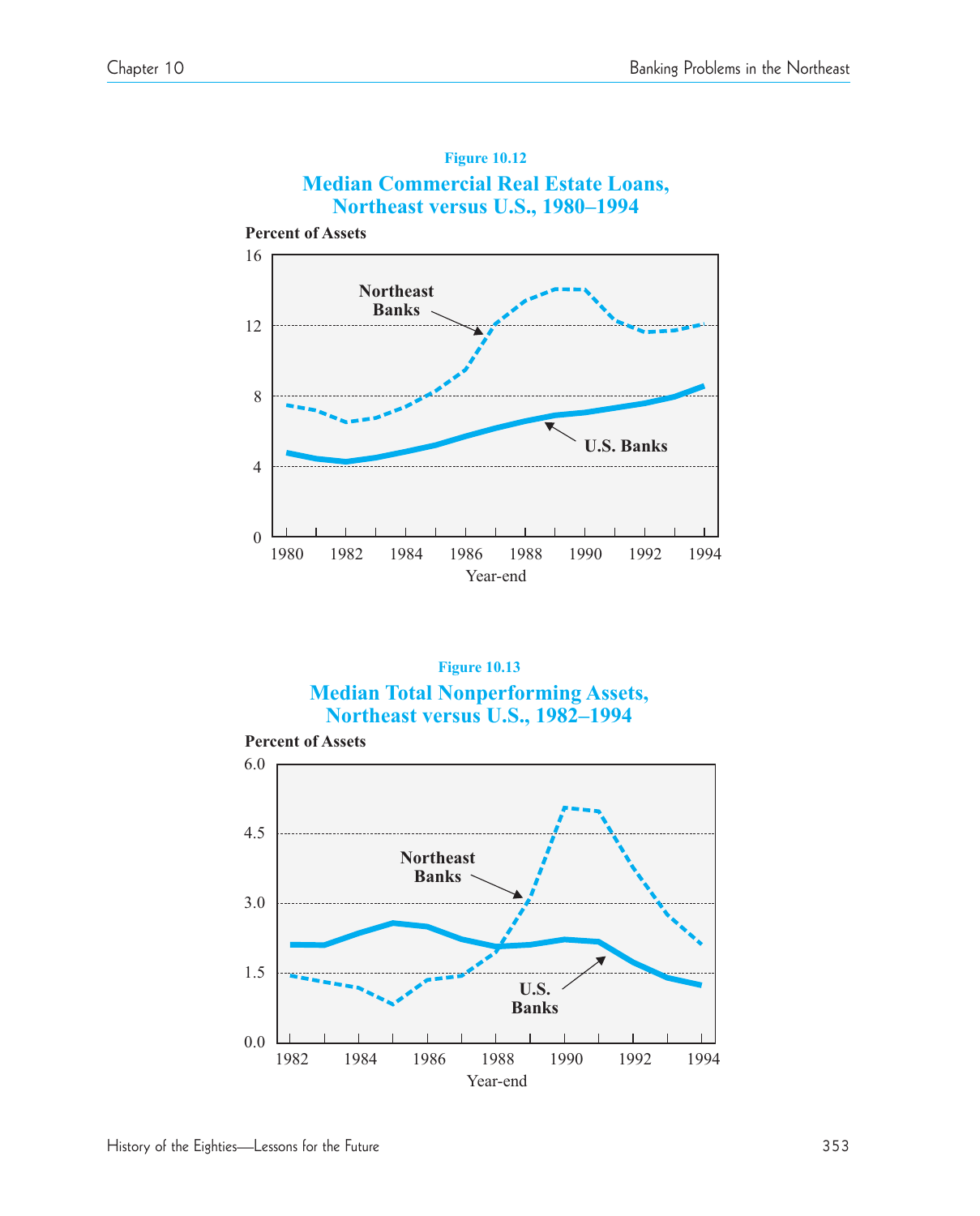

**Figure 10.14 Median Net Charge-Offs on Loans and Leases,**

Bankers in the Northeast remember 1990 as the year they were hit harder than bankers in any other region by losses precipitated by a plunge in real estate values.<sup>36</sup> With office vacancy rates reaching 25 to 30 percent in places like central New Jersey and Stamford, Connecticut, and with many condominium developments only half filled after two years on the market, a number of developers were unable to repay their bank loans. L. William Seidman, chairman of the FDIC, noted in late 1989 that certain northeastern areas "have some of the highest commercial vacancy rates in the country."<sup>37</sup> Even more disturbing was the fact that eight of the ten states whose banks showed the highest increase in bad real estate loans in 1989 were in the Northeast. In addition, according to an analysis of second-quarter 1990 results prepared by Veribanc Inc., a Wakefield, Massachusetts, consulting firm, the 15 U.S. banks whose problem domestic loans were most in excess of equity and reserves were all in the Northeast.38 Robert Clarke, the Comptroller of the Currency, stated in early 1990 that real estate was the main cause of weakness among national banks in the Northeast, noting

<sup>&</sup>lt;sup>36</sup> Marian Courtney, "The Great Loss: Analyzing the Northeast Banking Crisis," Business Credit 93, no. 6 (June 1991): 10.

<sup>&</sup>lt;sup>37</sup> Quint, "Heavy Losses on Problem Loans."

<sup>&</sup>lt;sup>38</sup> Ibid; and Charles McCoy and Ron Suskind, "FDIC's Expected Losses Reflect Slump in Northeast: Increase in Reserves Stems from the Agency's Fear of Major Bank Failures," The Wall Street Journal (December 20, 1990), available: WEST-LAW, File: WSJ.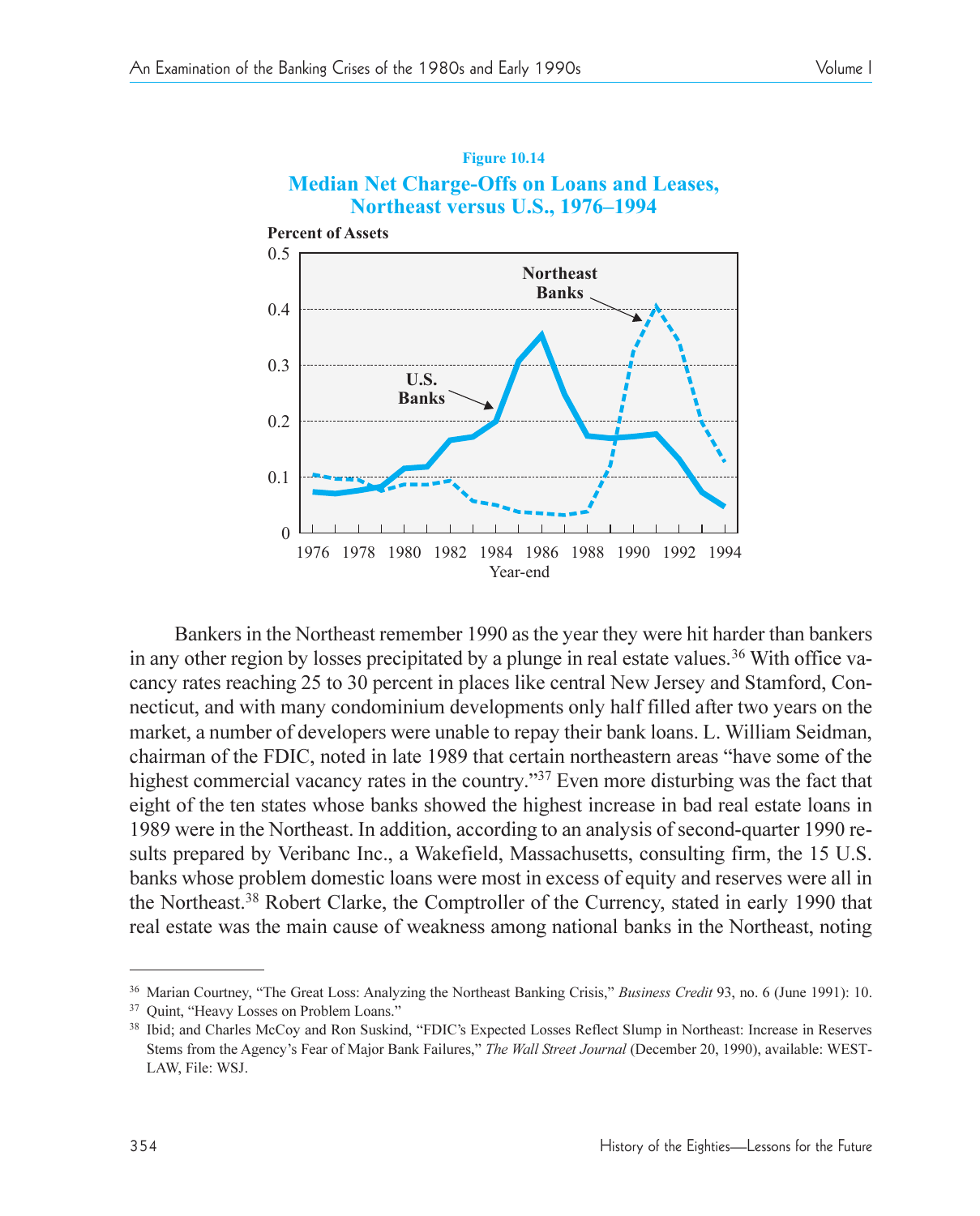that "during 1989, nonperforming real estate loans jumped to \$9.1 billion from \$3.6 billion at Northeastern banks."<sup>39</sup>

The root of these problems, according to some analysts, was overzealous lending by institutions that sought new markets because opportunities to lend to businesses had dwindled and foreign lending frequently resulted in losses. This eagerness to lend led to an excessive number of new buildings flooding the market in many areas.40 Losses on real estate loans hit savings banks in the Northeast particularly hard, according to Don J. Fauth, an analyst at the First Albany Corporation, a securities firm. He noted that savings banks raised additional capital by issuing stock to investors during the 1980s and then attempted to increase profits through risky lending on construction projects rather than stay with their traditional home mortgage lending business.<sup>41</sup>

The real estate problems that hit the northeastern banks beginning in 1989 had been quite unexpected just two years earlier. Bankers' confidence in northeastern real estate had been strong because the commercial real estate markets in the region remained robust despite problems nationwide. Nationally the Comptroller of the Currency expected troubled commercial real estate loans to be one of the factors behind lower bank earnings in 1987, stating in mid-1987 that "the number of nonperforming assets is high and it's going to get higher.<sup>42</sup> Others, too, believed that problems with commercial real estate loans nationally would worsen before improving. For example, Robert Grossman, a bank analyst at Standard & Poor's Corp., said in 1987, "I think it's a while before we hit bottom." By contrast, real estate in the Northeast appeared to be in excellent shape. James F. Murray, senior vice president at Chase Manhattan Bank, observed in mid-1987 that "the whole Northeast corridor is much stronger than the rest of the country.

Even though many bankers in the Northeast became cautious soon thereafter and began cutting back on new lending and tightening loan standards as early as 1988, they were still overwhelmed by the real estate market's rapid deterioration.<sup>43</sup> It quickly became apparent that real estate would cause severe problems for many banks. Commenting on the situation, Michael Zamorski, deputy regional director for the FDIC, observed in mid-1991 that banking problems shift geographically with the economy. Troubles in agriculture led

<sup>&</sup>lt;sup>39</sup> Barbara A. Rehm, "Banks Binging Despite Realty Hangover," *American Banker* (March 8, 1990), 1.

<sup>&</sup>lt;sup>40</sup> Quint, "Heavy Losses on Problem Loans."<br><sup>41</sup> Ibid.

<sup>&</sup>lt;sup>42</sup> All quotations in this paragraph are from Nina Easton, et al., "Shaky Real Estate Loans Hitting Banks," American Banker (June 4, 1987), 10.

<sup>&</sup>lt;sup>43</sup> Quint, "Heavy Losses on Problem Loans."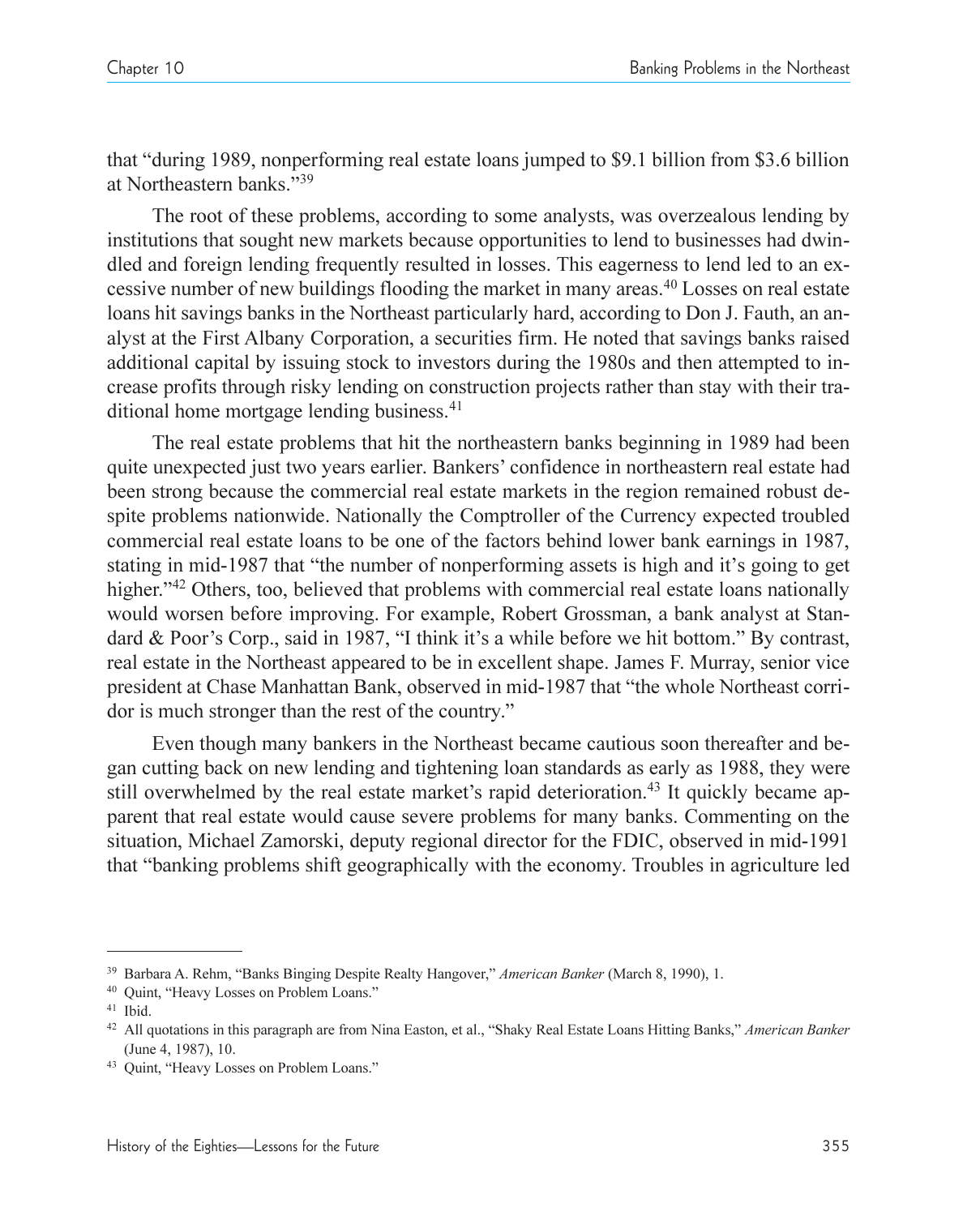to bank failures in the Midwest, then falling energy prices caused problems in the Southwest. Now the focus is in the Northeast, where the worst real estate problems are.<sup>144</sup>

# *New England*

The boom and bust in New England real estate took its toll on the area's banks, which had been among the healthiest in the nation during much of the 1980s but which later experienced high rates of failure, primarily because of their extensive exposure to real estate loans. During the 1980s, real estate portfolios at New England banks grew at twice the national rate, and some lenders, in the belief that "we've just had such a terrific market, it's hard to make mistakes," became lax. Moreover, bankers generally believed that New England's diversified economy would protect the region from a real estate debacle. Said one banker, "I don't see any disasters out there."<sup>45</sup>

At the end of the 1980s, when economic growth and nominal real estate prices began to decline in New England, cash-flow problems as well as the diminished collateral values led many borrowers to stop making their loan payments.<sup>46</sup> By early 1989, according to one analyst at Merrill Lynch, everyone was "very jittery about real estate."<sup>47</sup> The anxiety may have stemmed from credit-quality problems that had begun to surface rather frequently at many New England banks and other financial institutions. Yet at the beginning of 1989, despite mounting problems with real estate–related loans, most analysts and bankers continued to remain cautiously optimistic because of New England's basically healthy and diversified economy. Dennis F. Shea, who followed New England banks for Morgan Stanley  $\&$  Co., said in early 1989 that "I'm not expecting a debacle. I think it's a very good banking market. I think what it's suffering from is indigestion."<sup>48</sup>

The banks, however, turned out to be more than dyspeptic. For example, during the first quarter of 1989, while the nation as a whole exhibited a decline in foreclosures, in New Hampshire foreclosures on conventional mortgages rose from 0.05 percent of all such mortgages a year earlier to 2.41 percent—the largest such gain in any state. The second-largest increase was in Massachusetts, from 0.10 percent to 0.49 percent.<sup>49</sup> Cynthia Latta, senior financial economist for DRI/McGraw Hill Inc., explained this rise in foreclosures by noting

<sup>&</sup>lt;sup>44</sup> Courtney, "The Great Loss," 10-11.

<sup>&</sup>lt;sup>45</sup> Both comments were made in 1987. See Weinstein, "Healthy Real Estate Market," 12, 18.

<sup>&</sup>lt;sup>46</sup> Joe Peek and Eric S. Rosengren, "The Capital Crunch in New England," Federal Reserve Bank of Boston *New England Economic Review* (May/June 1992): 21, 24.

<sup>&</sup>lt;sup>47</sup> Michael Weinstein, "Slower Growth Forecasted for New England Financial Institutions," American Banker (January 10, 1989), 28.

<sup>48</sup> Ibid.

<sup>&</sup>lt;sup>49</sup> Phil Roosevelt, "Home Loan Defaults Rise in Northeast; Region Shows Foreclosure Gains as US Figure Decreases," *American Banker* (June 22, 1989), 2. Quotations and information in the balance of this paragraph are from the same source.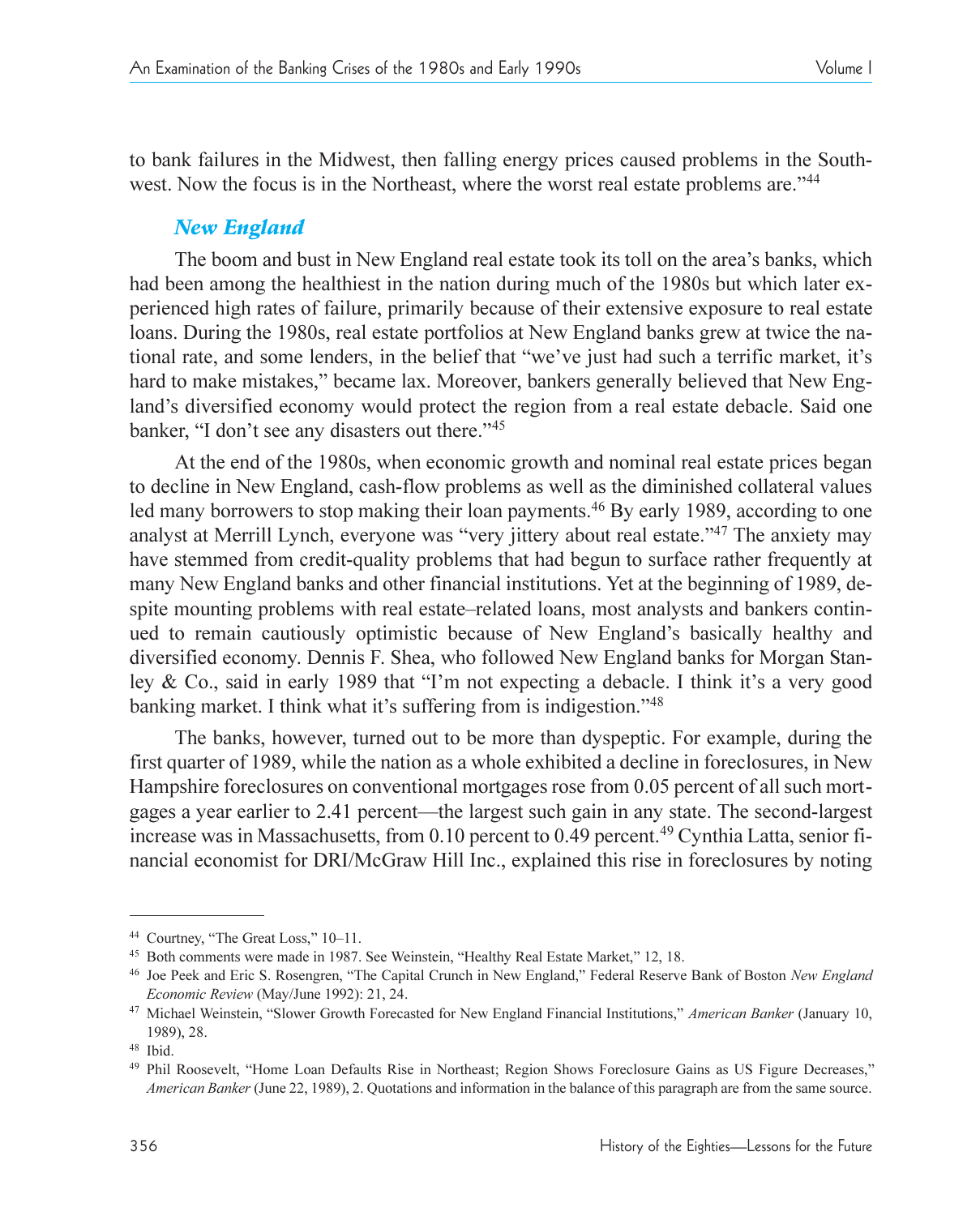that home buyers throughout the Northeast "have had to really stretch themselves to the limit to buy homes in the past two years" (at the time, fixed-rate-mortgage monthly payments in the Northeast were about \$1,000, compared with \$620 nationwide) and, she said, their burden became heavier as "buyers who took adjustable mortgages in the past two years experienced steady payment increases, first as the loans adjusted from their introductory 'teaser' rates and then as market rates increased." Robert Rosenblatt, an economist with the Mortgage Bankers Association, said he "had found anecdotal evidence that many lenders in New England qualified borrowers based on payment sizes as set by teaser rates, rather than second-year rates" (secondary markets generally require borrowers to be qualified on the basis of the maximum second-year rates). Moreover, New England lenders tended to retain loans—and thus the risk of default—in their own portfolio rather than sell them in the secondary market.

A rapid increase in nonperforming loans led to serious problems for New England banks in 1989.<sup>50</sup> The banks were hit particularly hard by commercial real estate loan losses. Many commercial projects were highly leveraged, and the owners were frequently individuals or partnerships whose assets either were unavailable to banks or were concentrated in real estate whose value was declining. Banks were therefore forced to absorb much of the loss on commercial real estate projects. As it became clear that loan losses would be substantially greater than anticipated, banks dramatically increased loan-loss reserves, thereby causing a rapid deterioration in bank capital throughout the region. Coincident with this substantial erosion of the capital base of New England banks, regulators were placing increased emphasis on bank capital ratios. Banks with substandard capital-to-assets ratios were required to either increase equity capital or shrink their asset portfolios. Since loan losses prevented banks from increasing capital through retained earnings, the only realistic alternative for raising capital was to issue new shares. For many institutions, however, such an option was not feasible, because investors required a large risk premium, which made it difficult to sell stock at a reasonable price. As a result, the only choice open to many New England banks that were trying to satisfy their capital-to-assets ratio requirements was to reduce the size of their institution. Thus, New England banks substantially contracted during the early 1990s. Although some shrinkage was inevitable after the collapse of the area's real estate markets and slowdowns in both the New England and the national economies, some observers believed that the effects were aggravated by the increased emphasis on bank capital ratios.<sup>51</sup>

 $50$  The discussion in this paragraph is based on Browne and Rosengren, "Real Estate and the Credit Crunch," 28; and Peek and Rosengren, "Capital Crunch," 24, 26-27, 30.

<sup>&</sup>lt;sup>51</sup> For a discussion of the development of capital standards, see Chapter 2.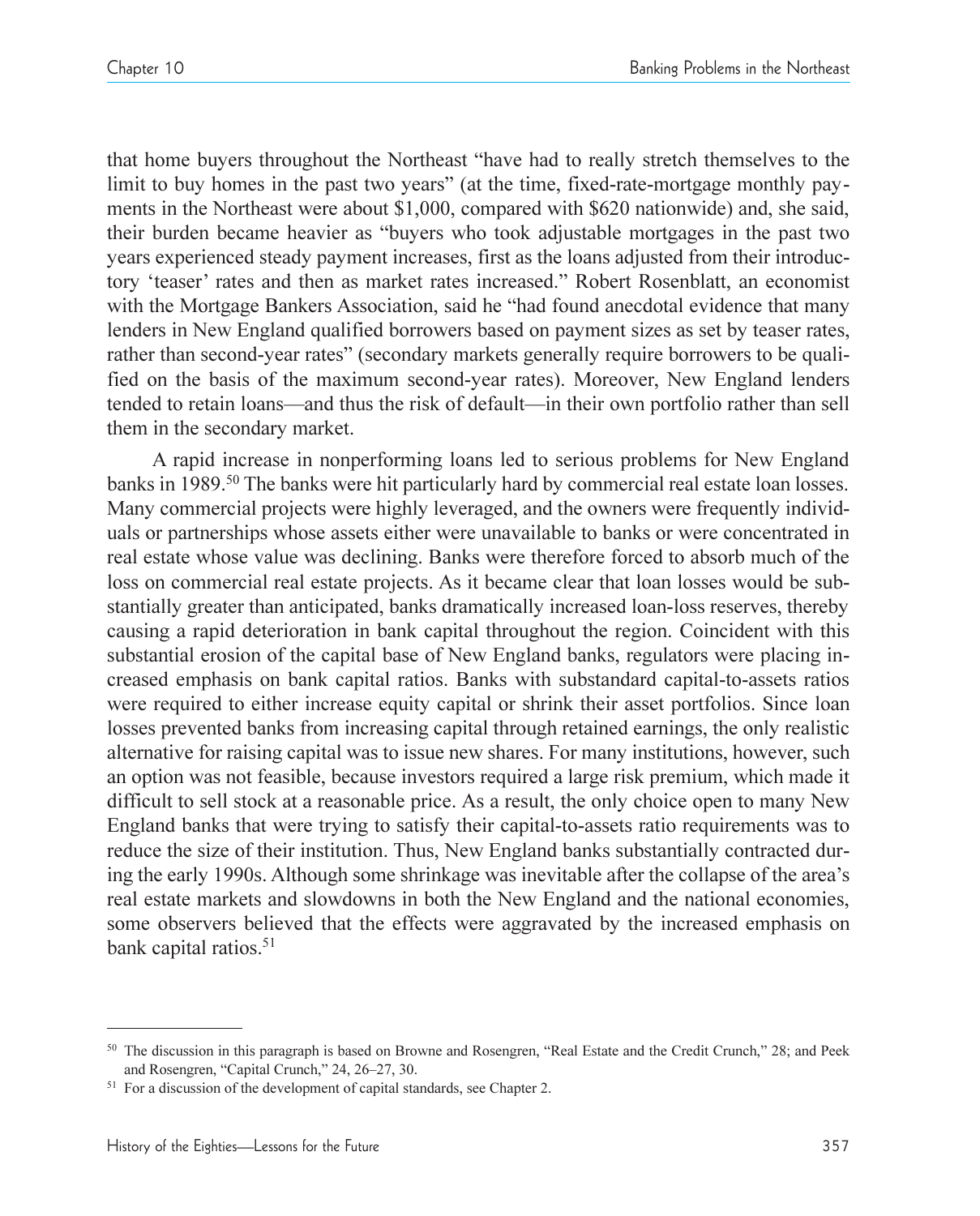# *New York and New Jersey*

New Jersey's real estate experience was similar to New England's and caused problems for many of the state's banks. During the 1980s, New Jersey's strong economy made it one of the most desirable banking areas in the country. <sup>52</sup> By the end of the decade, although the state's commercial real estate boom was over, banks expected a soft landing, not a collapse such as had shaken the Southwest and New England. This expectation was based partly on the diversification of the state's economy. As an analyst with a New York brokerage firm noted, "Five hundred of the Fortune 1,000 have a significant presence in New Jersey.<sup>53</sup> But later that same year (1989) the same analyst stated, "Every bank in [New Jersey] has experienced a significant increase in nonperforming loans.<sup>54</sup> In the third quarter of 1989, for a group of New Jersey banks rated by Thomson BankWatch, nonperforming loans of all types were up 25 percent.<sup>55</sup> By late 1990, major New Jersey banks had suffered through a severe slide in real estate values and, according to a report by Fitch Investors Service, Inc., were not likely to feel relief soon.<sup>56</sup> The credit rating firm noted that "sharply deteriorating asset quality is destroying earnings and eroding capital ratios at most major New Jersey banks."<sup>57</sup> Even the \$24 billion Midlantic Corporation in Edison, New Jersey, the second-largest banking company in the state and, according to analysts, one of the best run, suffered greatly from real estate loan losses.<sup>58</sup>

By mid-1991, the collapsing real estate markets caused many bankers to abandon their belief that such problems would solve themselves because the property market would inevitably recover.<sup>59</sup> "The typical banker's approach was always to give developers time to work out their problems," said an executive in charge of real estate lending at a New York money-center bank. "Now, bankers believe the change in value is permanent. Prices aren't coming back to their old levels."<sup>60</sup>

In New York the story was similar. Primarily because of the weak real estate markets, the seven largest New York banks ended 1990 with \$30.7 billion worth of nonperforming

<sup>52</sup> Gordon Matthews, "New Jersey Banks Won't Rebound Anytime Soon, Rating Agency Says," American Banker (November 16, 1990), 24.

<sup>53</sup> David Neustadt, "Jersey Braces for Lending Slowdown; Vacancy Rates Drop, But So Does Demand for Space," American *Banker* (November 21, 1989), 10.

<sup>54</sup> Ibid.

<sup>55</sup> Ibid.

<sup>&</sup>lt;sup>56</sup> Matthews, "New Jersey Banks Won't Rebound Soon," 24.

<sup>57</sup> Ibid.

<sup>58</sup> Courtney, "The Great Loss," 11; and Michael Quint, "A Crystal Ball for Banking's Ills," The New York Times (January 12, 1991), available: LEXIS, Library: NEWS, File: NYT.

<sup>&</sup>lt;sup>59</sup> John Meehan, Larry Light, Geoffrey Smith, Joseph Weber, and bureau reports, "For Banks, the Panic Is Coming to an End," *Business Week* (June 17, 1991): 87.

<sup>60</sup> Ibid.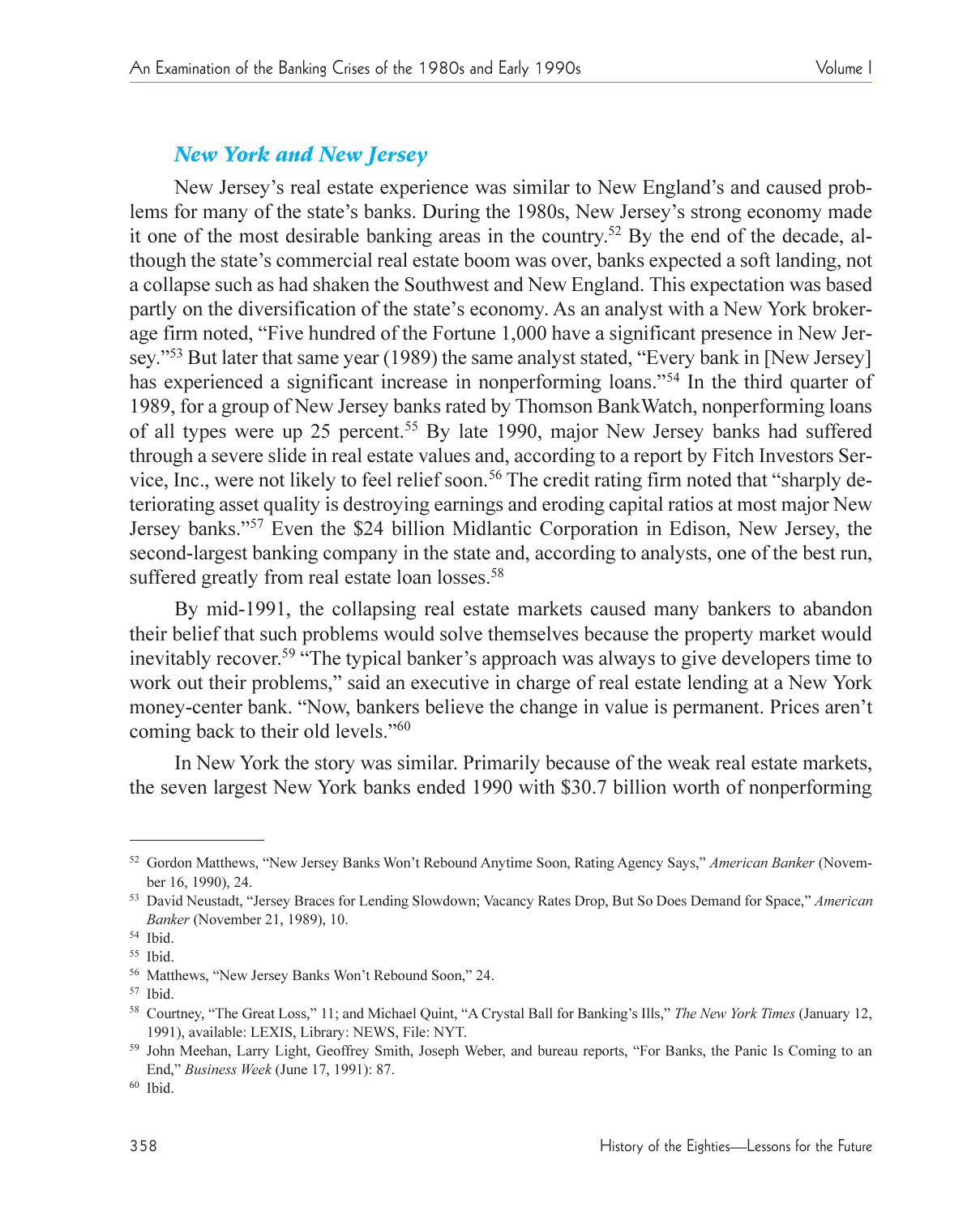assets, compared with \$24.1 billion at year-end 1989.<sup>61</sup> The New York money-center banks suffered relatively greater losses than the smaller banks. For example, Citicorp, then the nation's biggest banking organization with assets of \$217 billion, lost \$382 million in the fourth quarter of 1990.<sup>62</sup> Chase Manhattan, then the nation's third-largest bank, continued to reel from its \$9.5 billion portfolio of deteriorating commercial real estate loans, adding \$200 million to its provision for possible credit losses in the fourth quarter of 1990 while charging off \$230 million worth of domestic loans.63 Chemical Bank recorded high real estate–related loan losses in its New York–New Jersey home base, where problem assets were 27 percent higher in the fourth quarter of 1990 than in the third quarter.<sup>64</sup>

The collapsing real estate markets hit the two states' savings banks with a vengeance. Several large savings banks suffered huge losses, primarily from nonperforming real estate loans, and failed in 1992. These included CrossLand Savings Bank (New York, \$7.4 billion in assets), Dollar–Dry Dock (New York, \$4.0 billion in assets), The Howard Savings Bank (New Jersey, \$3.5 billion in assets), and American Savings Bank (New York, \$3.2 billion in assets).

CrossLand was a particularly interesting case because of the circumstances leading to its collapse as well as the methods used to resolve the failure (see footnote 70). Although it lost millions in the junk bond market, losses on commercial real estate loans were the primary cause of its failure. In early 1986, CrossLand Savings converted from mutual to stock ownership and, by early 1989, had increased its asset size from \$8 billion to just over \$15 billion.<sup>65</sup> The once-specialized thrift that was primarily a lender on apartment buildings and other commercial real estate in the New York metropolitan market became a diversified financial services company that operated up and down both coasts through acquisitions of other financial institutions. CrossLand's activities included mortgage banking, commercial and consumer lending, discount brokerage and life insurance services, and real estate development.

In the first quarter of 1990, CrossLand realized a loss of \$136.5 million.<sup>66</sup> Much of the problem was due to the Office of Thrift Supervision's (OTS) new rule that disallowed the inclusion of CrossLand's \$363 million of cumulative preferred stock as core capital, thereby creating a capital deficiency of \$113 million. Because it was undercapitalized, CrossLand

<sup>&</sup>lt;sup>61</sup> Jed Horowitz, "NY Bank Profit Disappointing as Loans Falter," American Banker (February 8, 1991), 1.

<sup>&</sup>lt;sup>62</sup> Courtney, "The Great Loss," 11.

<sup>&</sup>lt;sup>63</sup> Horowitz, "NY Bank Profit Disappointing," 13.

<sup>64</sup> Ibid.

<sup>65</sup> Information in this paragraph was taken from Mark R. Wolff*,* CrossLand Savings, Before and After, *Bottomline* 6, no. 3 (March 1989): 44, 46.

<sup>&</sup>lt;sup>66</sup> Unless otherwise noted, information in this paragraph was taken from John Liscio, "Star-Crossed CrossLand: But a Recap Plan Could Revive the Thrift's Prospects," Barron's 70, no. 18 (April 30, 1990): 30–31.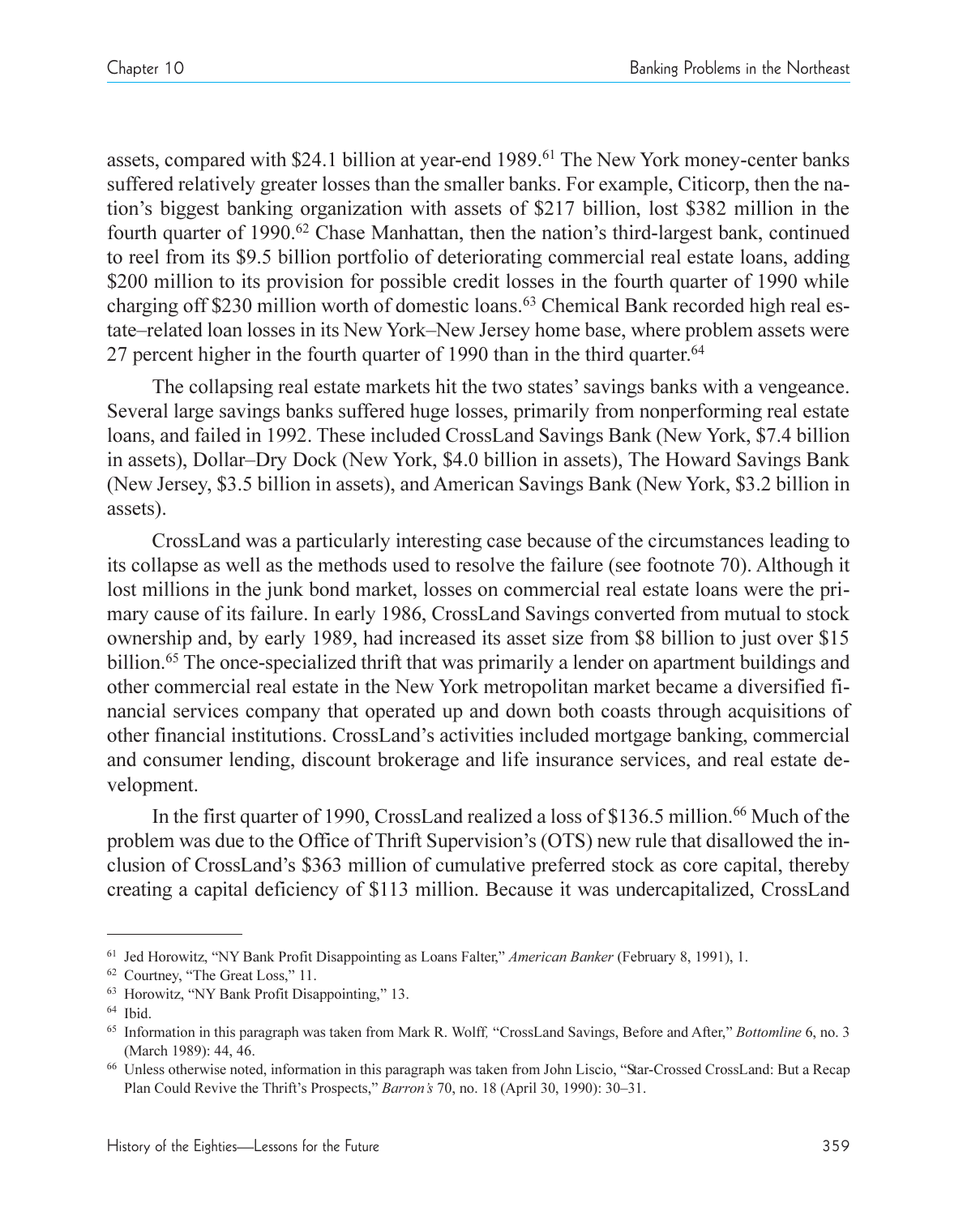was forced to sell its junk bond portfolio in a weak market, suffering a substantial loss. In early 1990, CrossLand had 22 percent of its assets in Metropolitan New York City commercial real estate loans, and the bank was adversely affected in 1990 and 1991 by the decline in the area's real estate market. Further, management asset-allocation decisions left Cross-Land highly vulnerable to the fortunes of the real estate markets, as could be seen at yearend 1990 when approximately 49 percent of the bank's portfolio was composed of high-risk real estate investments and acquisition, development, and construction loans.<sup>67</sup> As of September 30, 1991, regulators had classified 21.5 percent (\$1.68 billion) of CrossLand's assets as substandard or lower.<sup>68</sup> These circumstances resulted in CrossLand's incurring net losses of \$421 million in 1990 and an additional \$308 million for the first nine months of 1991, which wiped out its equity capital.<sup>69</sup> On January 24, 1992, CrossLand Savings of Brooklyn was closed by the OTS, and the FDIC was appointed receiver of the institution.<sup>70</sup>

The Howard Savings Bank was another notable loser in the floundering real estate markets. The 70-branch, state-chartered savings bank based in Livingston, New Jersey, was the largest bank failure in New Jersey's history.<sup>71</sup> By the mid-1980s, the bank's portfolio had become heavily concentrated in commercial real estate loans. The assets of the bank peaked near \$5.2 billion in 1988 and then declined to \$3.5 billion by October 1992. Although the overall rate of asset growth was relatively moderate during the 1980s, loans and

<sup>67</sup> CrossLand Savings, Brooklyn, Placed in Receivership; Depositors Protected, *U.S. Newswire* (January 24, 1992), available: LEXIS, Library: NEWS, File: WIRES.

<sup>68</sup> Ibid.

<sup>&</sup>lt;sup>69</sup> Susan Benkelman and Timothy L. O'Brien, "CrossLand Bailed Out; Seized Thrift Gets \$1.2B from FDIC," Newsday (January 25, 1992), available: LEXIS, Library: NEWS, File: NEWSDY; and Phil Roosevelt and Barbara Rehm, "CrossLand Seized as Regulators Reject Bids," *American Banker* (January 27, 1992), 10.

 $70$  In response to the FDIC's solicitation of bids for the failed bank, the best offer submitted was only \$17 million for Cross-Land's branches. Accepting that offer would have left the FDIC with the task of disposing of billions of dollars' worth of real estate loans and investments. As a result, under what then-Chairman William Taylor called his "bank hospital" plan, the FDIC decided to spend \$1.2 billion to keep the bank open, intending to nurse it back to health and sell it for more than it would bring in January 1992. Chairman Taylor believed that this was a less-expensive course of action than closing CrossLand; in addition, he said the FDIC "wanted to let [the bidders] know that we have alternatives" and that the FDIC was willing to keep banks open rather than give them away. Under the "hospital plan," CrossLand executives renegotiated with borrowers rather than automatically foreclosing and selling off their holdings, according to Richard Kraemer, the veteran banker whom the FDIC had installed as CrossLand's president. According to an April 1994 GAO report, the FDIC expected savings of \$517 million as a result of having used this method of dealing with CrossLand's failure. In August 1993, the FDIC sold CrossLand by public offering and realized savings from the conservatorship sale (adjusted as if savings had been realized in 1992) of around \$333 million (Jerry Knight, "FDIC's 'Hospital' Plan a Bitter Pill for Some; Government Takeover of Ailing CrossLand Savings Bank Called Unfair, Uneconomical, *The Washington Post* [March 1, 1992], available: LEXIS, Library: NEWS, File: WPOST; and U.S. General Accounting Office, *Failed Bank: FDIC Sale of CrossLand Conservatorship Satisfied Least-Cost Test* [GAO-GGD-94-109, April 1994], 8-9).

<sup>&</sup>lt;sup>71</sup> Information about The Howard Savings Bank is taken from James L. Freund, "Howard Savings Bank: Observations of Regulator/Banker Differences in Evaluating Commercial Real Estate Risks" (unpublished paper, FDIC, 1996).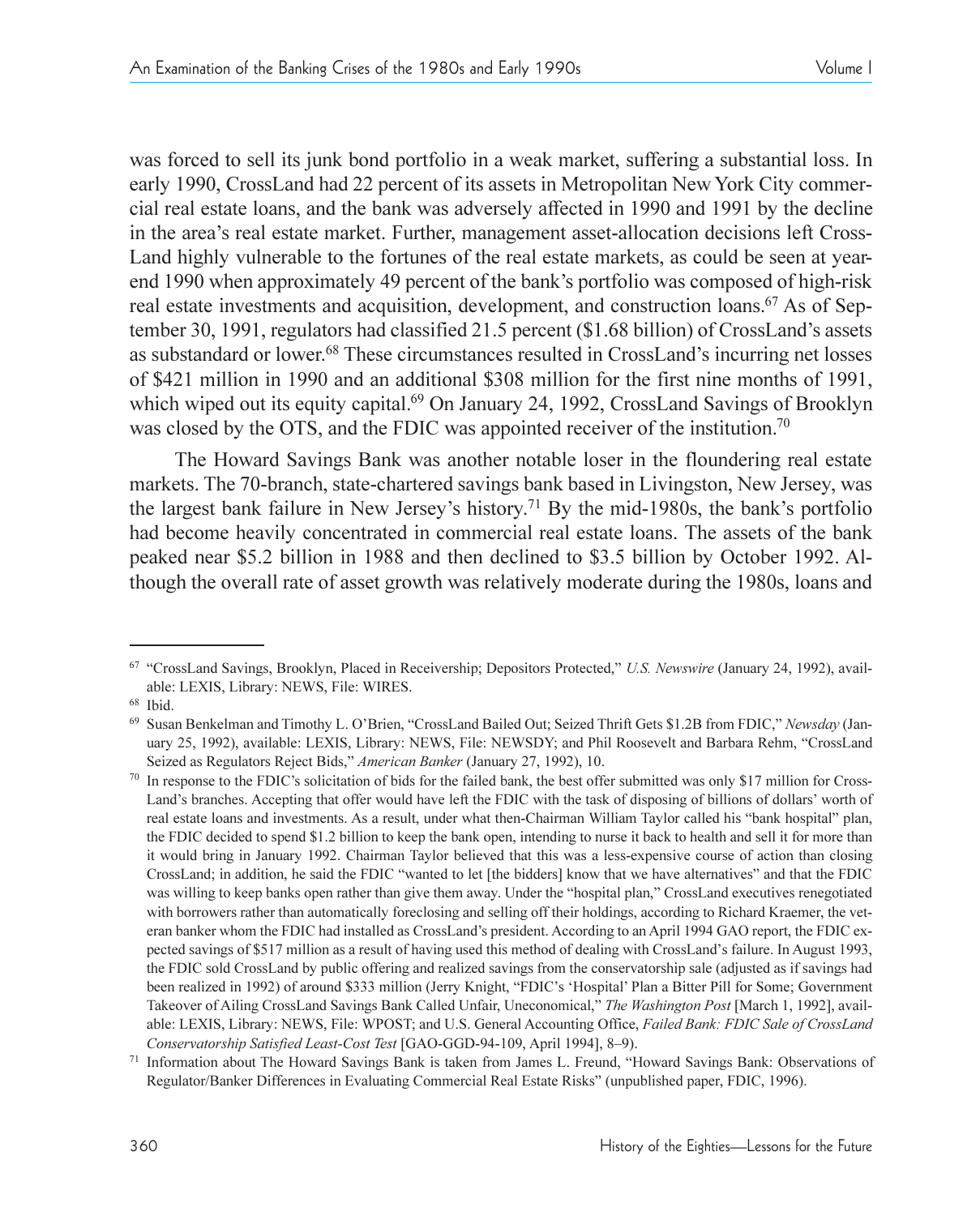real estate investments nearly doubled between 1984 and 1989 (from \$2 billion to approximately \$3.7 billion). By 1988, The Howard was already burdened with severe commercial real estate problems. The Report of Examination for 1988 noted a rapid increase in total classified loans due to poor credit underwriting and administration and a desire for loan growth and out-of-area lending." As the economy weakened in the late 1980s, The Howard experienced massive asset deterioration and debilitating losses; the bank's CAMEL rating dropped from a 2 in 1988 to a 5 January 1992.72 After three successive years of substantial losses resulting from its aggressive real estate lending practices, The Howard was declared insolvent and placed in receivership on October 2, 1992. It was a somber ending for the 135-year-old institution, which had been able to survive the Great Depression but succumbed to the real estate bust.

# Bank Performance

The northeastern banking markets had historically been extremely stable, and until the 1990s, few banks had failed. Even during the turbulent 1980s there was an average of only three bank failures a year in the region (see figure 10.15). Moreover, in 1986 and 1987, when the northeastern real estate markets were still healthy, the region's banks were sound and compared very favorably with banks outside the Northeast. For those two years, CAMEL ratings of northeastern banks were superior, on average, to those of all U.S. banks; return on assets and return on equity were vastly superior to the U.S. average; the percentages of nonperforming assets to total assets and charge-offs to total assets were well below those of all U.S. banks; a far lower percentage of northeastern banks had negative net income than did other banks; and northeastern banks had lower ratios of commercial and industrial (C&I) loans to assets than other banks. On the other hand, during those two years the region's banks had substantially higher percentages of total loans to assets, real estate loans to assets, and commercial real estate loans to assets.

Despite the very sound condition of the region's banks in 1986 and 1987, analysis demonstrates that beginning in 1989 they experienced drastic, pervasive deterioration. As the discussion below indicates, CAMEL ratings degenerated; ratios of median return on assets and nonperforming loans compared poorly with the ratios at other banks; the percent-

 $72$  The CAMEL rating system refers to capital, assets, management, earnings, and liquidity. In addition to a rating for each of these individual or "component" categories, an overall or "composite" rating is given for the condition of the bank. Banks are assigned ratings between 1 and 5, with 5 being the worst rating a bank can receive. See Chapter 12 for a detailed explanation of CAMEL ratings.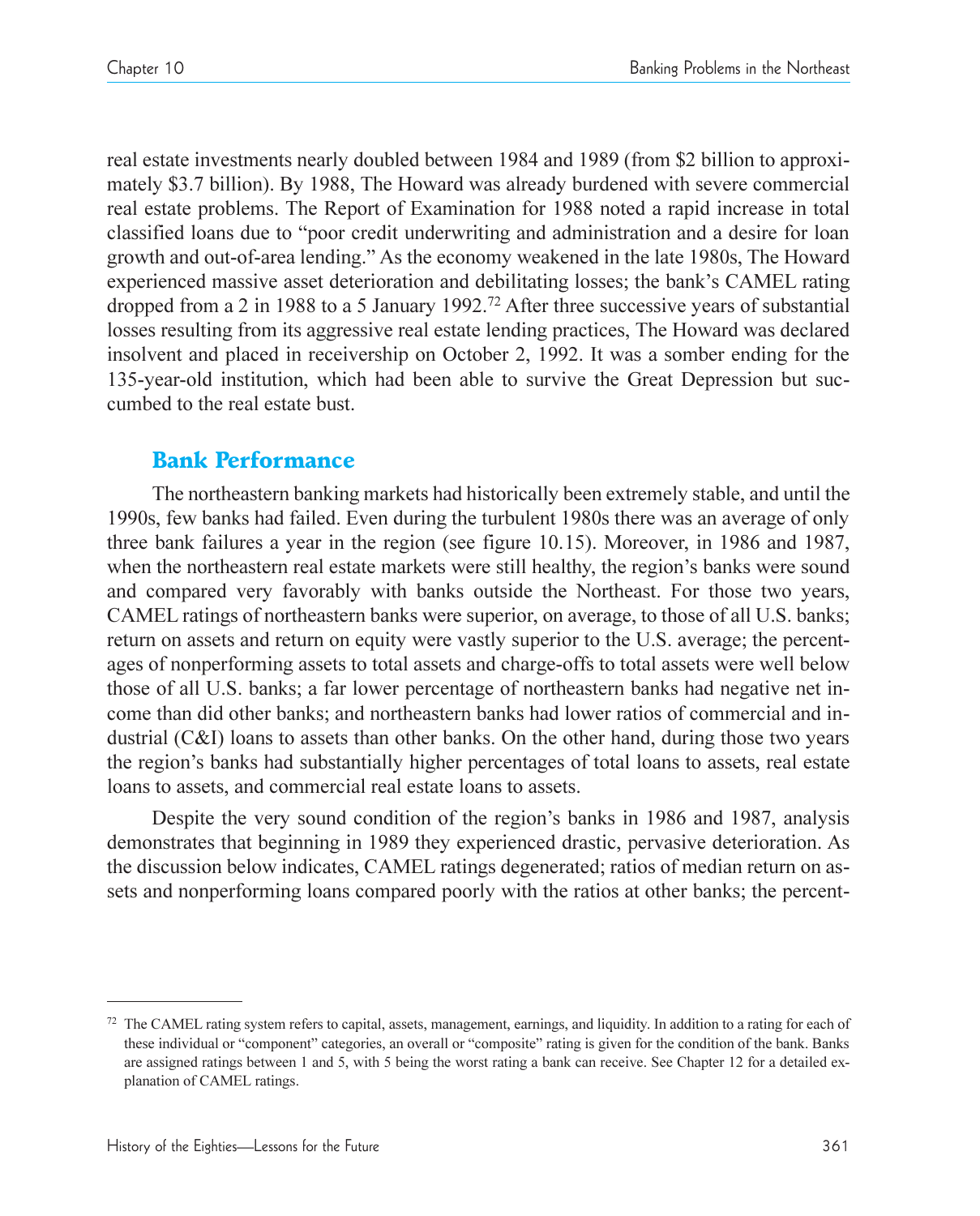

age of northeastern banks with negative net income skyrocketed; and the number of failures escalated.

CAMEL ratings of the region's banks worsened along with the area's real estate problems (see table 10.2). For example, from 1983 through 1988, approximately 24 to 26 percent of all northeastern banks were rated 1; the comparable figure as of year-end 1991 was 10 percent. In addition, from year-end 1988 to year-end 1991, the percentage of 4-rated northeastern banks rose from 2.1 percent to 16.5, percent and the percentage of 5-rated banks rose from 0.6 percent to 6.7 percent. (In other words, the percentage of northeastern banks that were rated 4 and 5 rose from 2.7 percent to 23.2 percent.) At the same time, the percentage of all 4- and 5-rated banks that were located in the Northeast rose from 2.4 percent to 19.4 percent (see table 10.3).

Examination of the capital ratios of northeastern banks is also enlightening (see table 10.4). The ratio of equity to assets for northeastern banks remained fairly stable during the troubled years and actually compared favorably with the percentages for the region's banks during the first half of the 1980s. For example, from 1980 through 1984 the average ratio of equity to assets for northeastern banks was only 6.9 percent, but from 1988 through 1992 it increased to 7.8 percent. In contrast, the equity-to-assets ratio for other banks remained constant at 8.2 percent for both periods. The improvement in the capital ratios of northeastern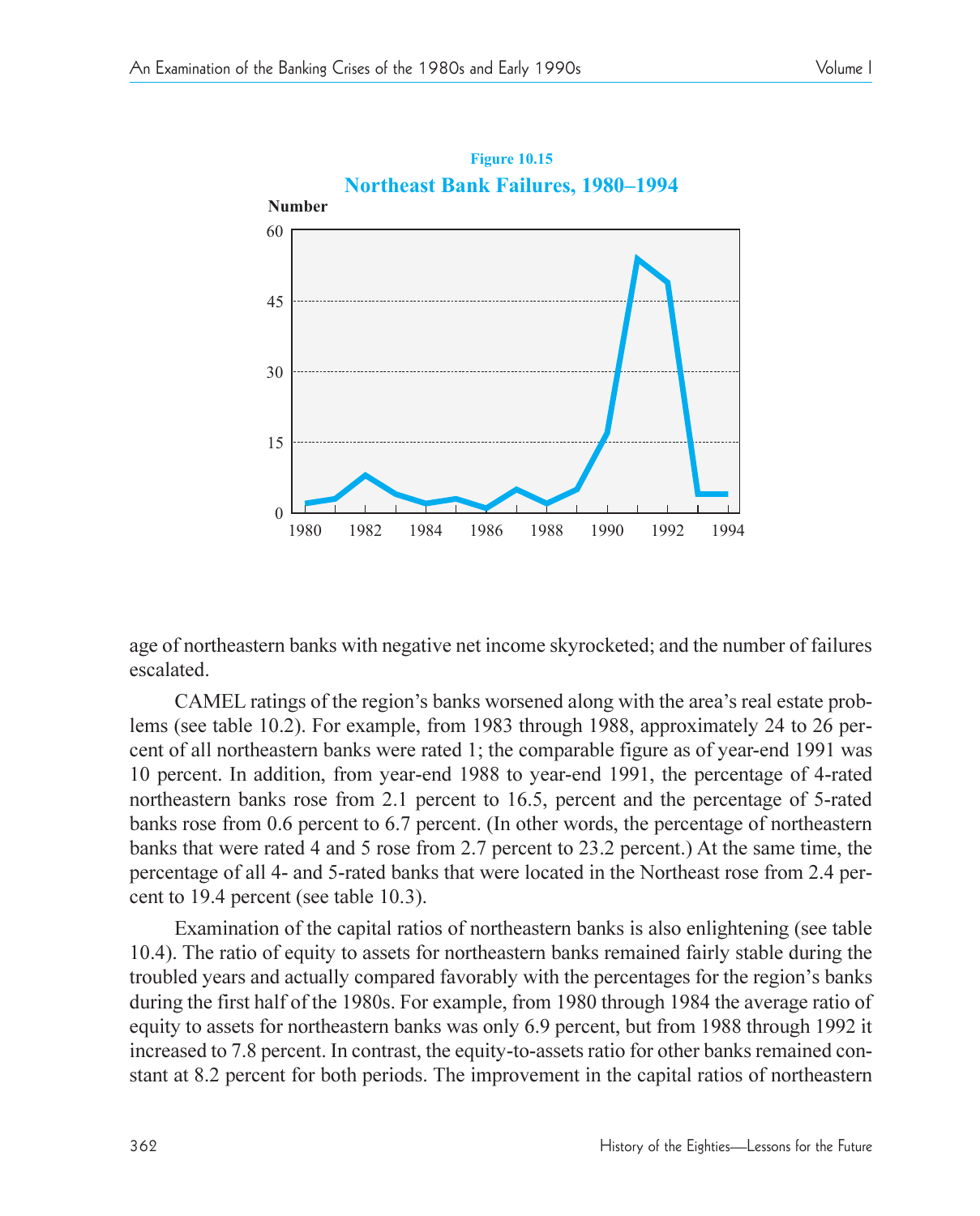banks can be attributed largely to the substantial amounts of equity that resulted after savings banks converted to stock form.73

|                       | <b>Number of Banks/Percentage of Total</b> |                |                     |                |         |              |  |  |
|-----------------------|--------------------------------------------|----------------|---------------------|----------------|---------|--------------|--|--|
| <b>Report</b><br>Date |                                            |                | <b>CAMEL Rating</b> |                |         |              |  |  |
| (Year-end)            | $\mathbf{1}$                               | $\mathfrak{2}$ | 3                   | $\overline{4}$ | 5       | <b>Total</b> |  |  |
| 1981                  | 213                                        | 584            | 100                 | 28             | 9       | 934          |  |  |
|                       | 22.8                                       | 62.5           | 10.7                | 3.0            | $1.0\,$ | 100%         |  |  |
| 1982                  | 204                                        | 568            | 110                 | 26             | 17      | 925          |  |  |
|                       | 22.0                                       | 61.4           | 11.9                | 2.8            | 1.8     | 100          |  |  |
| 1983                  | 210                                        | 540            | 81                  | 18             | 16      | 865          |  |  |
|                       | 24.3                                       | 62.4           | 9.4                 | 2.1            | 1.9     | 100          |  |  |
| 1984                  | 216                                        | 508            | 73                  | 24             | 18      | 839          |  |  |
|                       | 25.7                                       | 60.6           | 8.7                 | 2.9            | 2.2     | 100          |  |  |
| 1985                  | 242                                        | 573            | 76                  | 15             | 18      | 924          |  |  |
|                       | 26.2                                       | 62.0           | 8.2                 | 1.6            | 2.0     | 100          |  |  |
| 1986                  | 263                                        | 644            | 63                  | 16             | 11      | 997          |  |  |
|                       | 26.4                                       | 64.6           | 6.3                 | 1.6            | 1.1     | 100          |  |  |
| 1987                  | 263                                        | 646            | 64                  | 15             | 5       | 993          |  |  |
|                       | 26.5                                       | 65.1           | 6.5                 | 1.5            | 0.5     | 100          |  |  |
| 1988                  | 249                                        | 635            | 87                  | 21             | 6       | 998          |  |  |
|                       | 25.0                                       | 63.6           | 8.7                 | 2.1            | 0.6     | 100          |  |  |
| 1989                  | 200                                        | 621            | 113                 | 40             | 18      | 992          |  |  |
|                       | 20.2                                       | 62.6           | 11.4                | 4.0            | 1.8     | 100          |  |  |
| 1990                  | 130                                        | 486            | 196                 | 117            | 41      | 970          |  |  |
|                       | 13.4                                       | 50.1           | 20.2                | 12.1           | 4.2     | 100          |  |  |
| 1991                  | 91                                         | 364            | 236                 | 148            | 60      | 899          |  |  |
|                       | 10.1                                       | 40.5           | 26.3                | 16.5           | 6.7     | 100          |  |  |
| 1992                  | 83                                         | 386            | 225                 | 123            | 25      | 842          |  |  |
|                       | 9.9                                        | 45.8           | 26.7                | 14.6           | 3.0     | 100          |  |  |
| 1993                  | 118                                        | 473            | 147                 | 70             | 18      | 826          |  |  |
|                       | 14.3                                       | 57.3           | 17.8                | 8.5            | 2.2     | 100          |  |  |
| 1994                  | 167                                        | 475            | 98                  | 36             | 8       | 784          |  |  |
|                       | 21.3                                       | 60.6           | 12.5                | 4.6            | $1.0\,$ | 100          |  |  |

**Table 10.2 CAMEL Ratings for All Northeastern Banks, 1981-1994** 

*Note:* Examination ratings were obtained from the FDIC's historical database. In some instances examination ratings were missing; however, from 92 to 99 percent of banks' ratings were in the database. As a result, the number of CAMEL-rated banks each year was slightly smaller than the total number of northeastern banks in other tables.

<sup>73</sup> The total capital raised by converted savings banks in Massachusetts alone in 1986 was approximately \$1.1 billion, sufficient capital to support a 17.5 percent increase in the state's banking assets (assuming a 4.8 percent capitalization rate on the additional assets). As a comparison, the largest bank in Massachusetts at year-end 1986 had equity capital of \$1.2 billion (information derived from Eccles and O'Keefe, "The Experience of Converted New England Savings Banks," 1).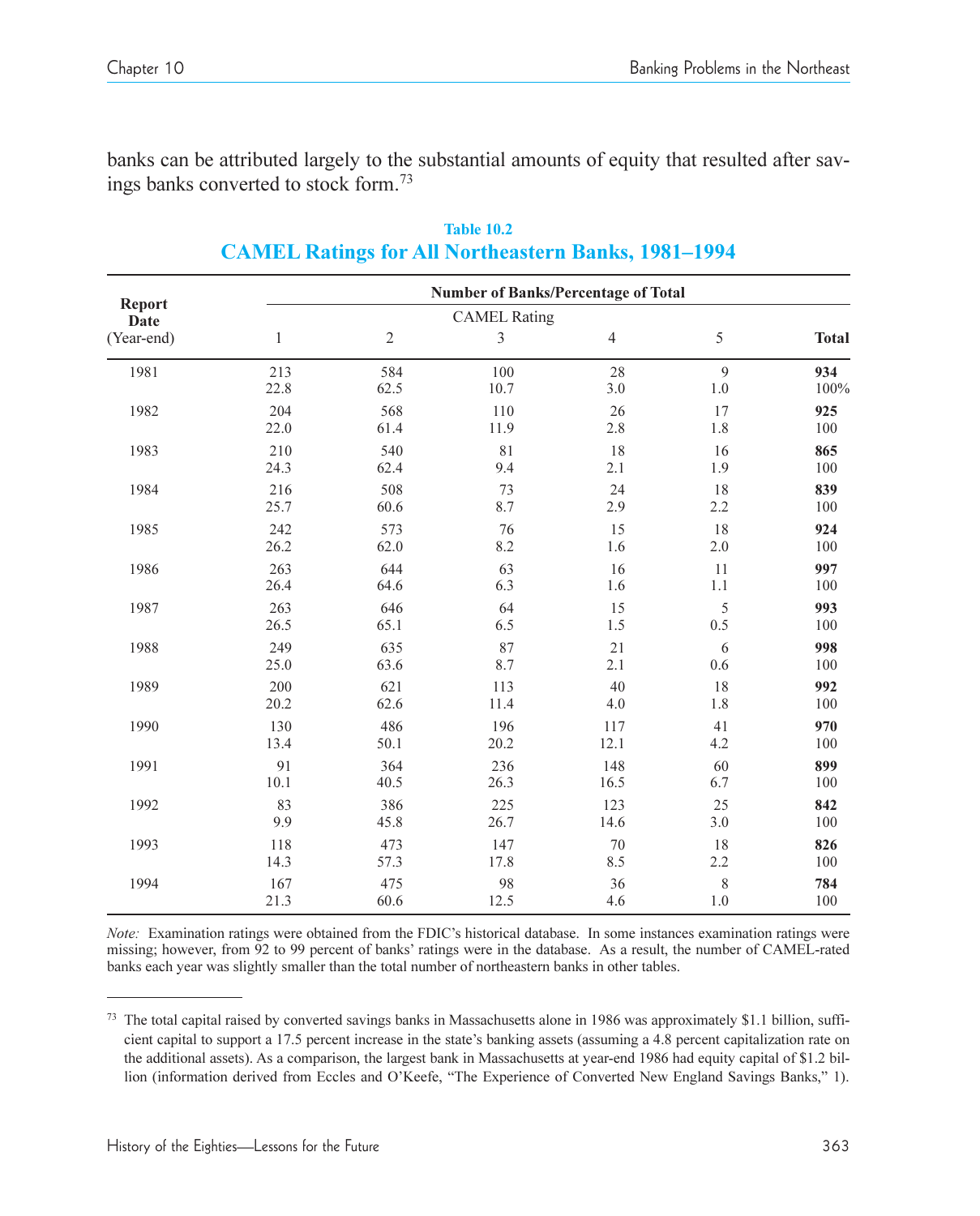| <b>Report</b>      |                              | Number of 4- and 5-Rated Banks/Percentage of Total |       | <b>Total</b><br>Northeastern<br>Banks/ |
|--------------------|------------------------------|----------------------------------------------------|-------|----------------------------------------|
| Date<br>(Year-end) | Northeastern<br><b>Banks</b> | Other<br><b>Banks</b>                              | Total | % Rated<br>4 and 5                     |
| 1981               | 37<br>15.9                   | 196<br>84.1                                        | 233   | 934<br>4.0                             |
| 1982               | 43<br>9.1                    | 431<br>90.9                                        | 474   | 925<br>4.7                             |
| 1983               | 34<br>5.1                    | 628<br>94.9                                        | 662   | 865<br>3.9                             |
| 1984               | 42<br>4.7                    | 850<br>95.3                                        | 892   | 839<br>5.0                             |
| 1985               | 33<br>2.7                    | 1,190<br>97.3                                      | 1,223 | 924<br>3.6                             |
| 1986               | 27<br>1.9                    | 1,433<br>98.2                                      | 1,460 | 997<br>2.7                             |
| 1987               | 20<br>1.5                    | 1,280<br>98.5                                      | 1,300 | 993<br>2.0                             |
| 1988               | 27<br>2.4                    | 1,097<br>97.6                                      | 1,124 | 998<br>2.7                             |
| 1989               | 58<br>5.6                    | 979<br>94.4                                        | 1,037 | 992<br>5.9                             |
| 1990               | 158<br>15.0                  | 897<br>85.0                                        | 1,055 | 970<br>16.3                            |
| 1991               | 208<br>19.4                  | 863<br>80.6                                        | 1,071 | 899<br>23.2                            |
| 1992               | 148<br>20.2                  | 584<br>79.8                                        | 732   | 842<br>17.6                            |
| 1993               | 88<br>22.5                   | 303<br>77.5                                        | 391   | 826<br>10.7                            |
| 1994               | 44<br>19.7                   | 179<br>80.3                                        | 223   | 784<br>5.6                             |

| <b>Table 10.3</b>                                                   |  |
|---------------------------------------------------------------------|--|
| <b>CAMEL 4- and 5-Rated Institutions, Northeastern Banks versus</b> |  |
| <b>Banks in Rest of U.S., 1981–1994</b>                             |  |

Moreover, although the percentage of northeastern banks with very low (less than 5 percent) ratios of equity and reserves to assets rose from 1.3 percent in 1988 to 4.7 percent in 1990, this ratio was still much lower than it had been for  $1981-84$ , when it averaged 10.3 percent (see tables 10.5 and 10.6). In addition, the percentage of strong northeastern banks—those with equity and reserves to assets exceeding 11 percent—remained fairly steady through the troubled years. It is noteworthy that in 1986 there was a large increase in the percentage of northeastern banks with capital ratios greater than 11 percent. This jump can be attributed primarily to the influx of mutual savings banks into the FDIC fund be-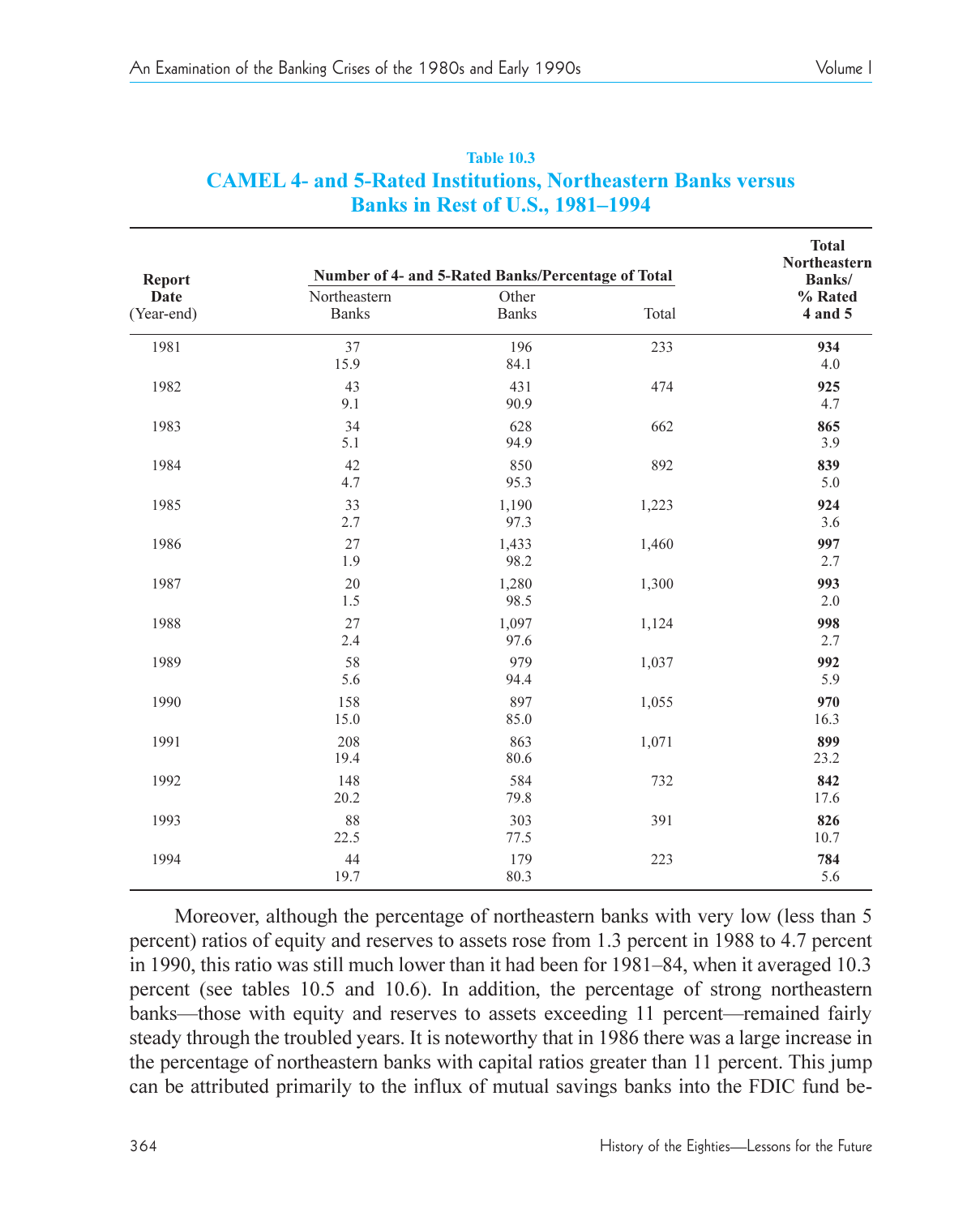|                                     | <b>Number of Banks</b> |                       | <b>ROA</b>      |                       | <b>ROE</b>      |                       | <b>Equity-to-Assets</b> |                       |
|-------------------------------------|------------------------|-----------------------|-----------------|-----------------------|-----------------|-----------------------|-------------------------|-----------------------|
| <b>Report</b><br>Date<br>(Year-end) | NE Banks               | Other<br><b>Banks</b> | <b>NE Banks</b> | Other<br><b>Banks</b> | <b>NE Banks</b> | Other<br><b>Banks</b> | <b>NE Banks</b>         | Other<br><b>Banks</b> |
| 1980                                | 1,030                  | 13,728                | 0.72            | 1.13                  | 10.26           | 13.52                 | 7.15                    | 8.26                  |
| 1981                                | 1,010                  | 13,735                | 0.72            | 1.09                  | 10.36           | 12.96                 | 7.08                    | 8.26                  |
| 1982                                | 974                    | 13,794                | 0.75            | 1.04                  | 10.55           | 12.44                 | 6.86                    | 8.28                  |
| 1983                                | 898                    | 13,849                | 0.77            | 0.98                  | 11.59           | 11.79                 | 6.57                    | 8.21                  |
| 1984                                | 883                    | 13,891                | 0.82            | 0.91                  | 11.61           | 11.00                 | 6.62                    | 8.11                  |
| 1985                                | 982                    | 13,814                | 1.02            | 0.89                  | 14.49           | 10.64                 | 6.93                    | 8.10                  |
| 1986                                | 1,055                  | 13,613                | 1.06            | 0.77                  | 14.45           | 9.33                  | 7.21                    | 7.90                  |
| 1987                                | 1.064                  | 13,122                | 0.97            | 0.79                  | 12.51           | 9.30                  | 7.73                    | 8.02                  |
| 1988                                | 1,061                  | 12,552                | 0.81            | 0.88                  | 9.90            | 10.19                 | 7.83                    | 8.06                  |
| 1989                                | 1.049                  | 12,147                | 0.60            | 0.94                  | 7.05            | 10.75                 | 7.92                    | 8.17                  |
| 1990                                | 1,016                  | 11,799                | 0.20            | 0.89                  | 2.78            | 10.24                 | 7.71                    | 8.09                  |
| 1991                                | 925                    | 11,445                | 0.26            | 0.92                  | 3.42            | 10.51                 | 7.63                    | 8.21                  |
| 1992                                | 858                    | 11,123                | 0.65            | 1.10                  | 8.04            | 12.30                 | 7.91                    | 8.51                  |
| 1993                                | 838                    | 10,714                | 0.89            | 1.16                  | 9.92            | 12.39                 | 8.49                    | 8.90                  |
| 1994                                | 792                    | 10,270                | 0.89            | 1.11                  | 9.87            | 11.92                 | 8.68                    | 8.90                  |

**Table 10.4 Median ROA, ROE, and Equity Ratios of Northeastern Banks versus Banks in Rest of U.S., 1980–1994** 

tween 1980 and 1985, many of which converted from mutual to stock form in 1986 and increased their equity capitalization substantially. The percentage of commercial banks with capital ratios of 11 percent or more increased only slightly from year-end 1985 to year-end 1986 (from 14.6 percent to 15.1 percent). For savings banks, however, this ratio jumped from 7.7 percent to 20.3 percent over the same period.

The percentage of nonperforming loans of northeastern banks reflected the deterioration in the region's real estate markets. From 1982 to 1987 the percentage was lower than for other banks, but from 1988 through 1994 it was higher (see figure 10.16). During the most troubled years, 1990–92, this percentage averaged 7.9 percent for northeastern banks, compared with 3.6 percent for other banks. This high level of nonperforming loans led to a substantial increase in the percentage of northeastern institutions with negative net income: 9.4 percent in 1988, 40.2 percent in 1990, and 35.2 percent in 1991 (see figure 10.17). Over the same period, this ratio for other banks dropped from 14.9 percent to 10.5 percent.

This declining performance of the northeastern banks resulted in an enormous increase in the number of failures (see table 10.7). In 1989 there were 5; in 1990, 16; in 1991, 52; and in 1992, 43 (in 1993, the number tumbled to only 3). In 1991 and 1992, 5.6 percent and 5.0 percent, respectively, of northeastern banks failed. Northeastern bank failures as a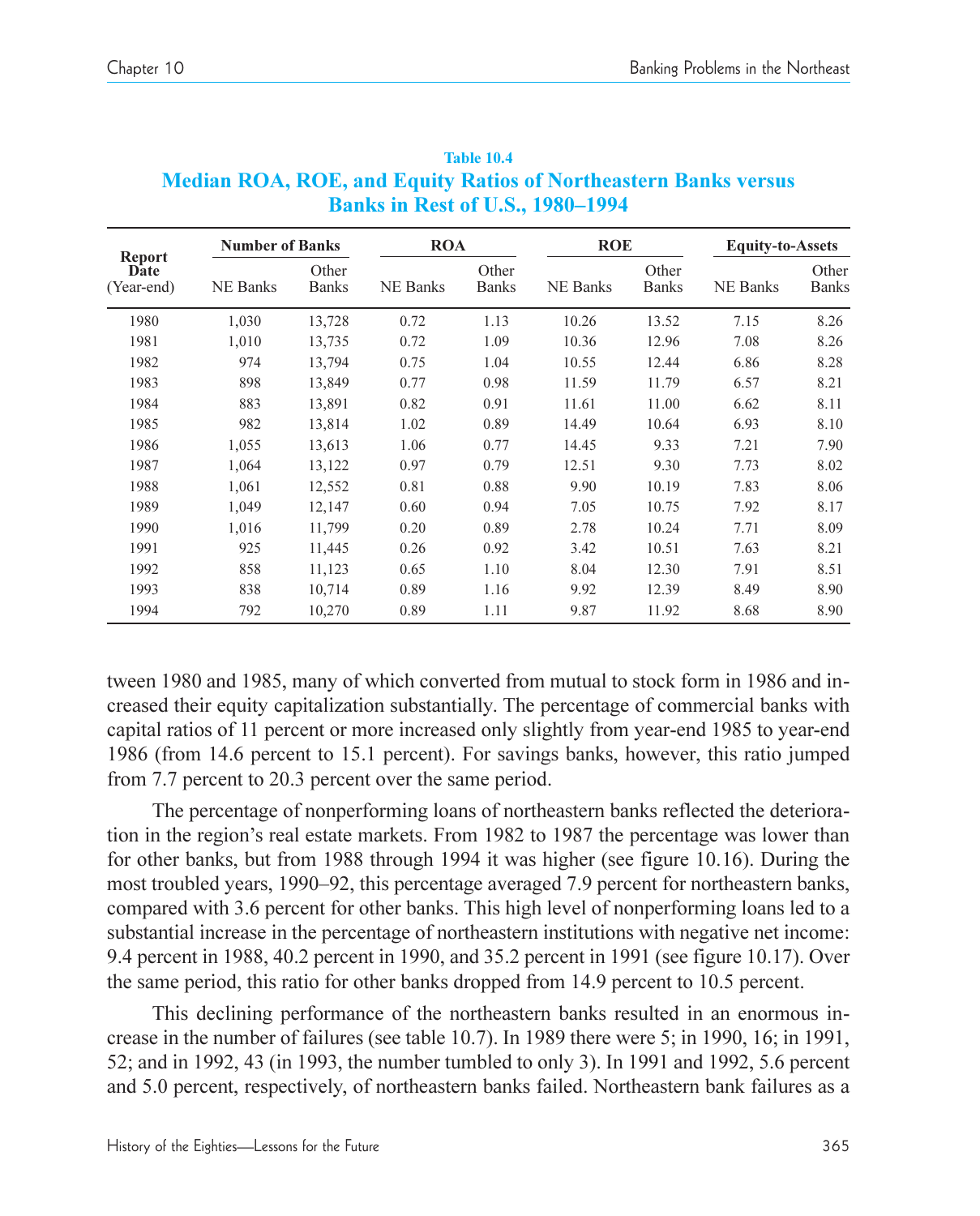|                | <b>Number of Banks/Percentage of Total</b> |             |                                             |              |       |              |  |  |
|----------------|--------------------------------------------|-------------|---------------------------------------------|--------------|-------|--------------|--|--|
| Report<br>Date |                                            |             | Equity Capital and Reserves to Total Assets |              |       |              |  |  |
| (Year-end)     | < 5.0                                      | $5.0 - 7.0$ | $7.0 - 9.0$                                 | $9.0 - 11.0$ | >11.0 | <b>Total</b> |  |  |
| 1980           | 66                                         | 318         | 355                                         | 176          | 115   | 1,030        |  |  |
|                | 6.4                                        | 30.9        | 34.5                                        | 17.1         | 11.2  | 100%         |  |  |
| 1981           | 104                                        | 289         | 336                                         | 156          | 125   | 1,010        |  |  |
|                | 10.3                                       | 28.6        | 33.3                                        | 15.5         | 12.4  | 100          |  |  |
| 1982           | 114                                        | 305         | 304                                         | 142          | 109   | 974          |  |  |
|                | 11.7                                       | 31.3        | 31.2                                        | 14.6         | 11.2  | 100          |  |  |
| 1983           | 87                                         | 355         | 251                                         | 114          | 91    | 898          |  |  |
|                | 9.7                                        | 39.5        | 28.0                                        | 12.7         | 10.1  | 100          |  |  |
| 1984           | 85                                         | 346         | 270                                         | 92           | 90    | 883          |  |  |
|                | 9.6                                        | 39.2        | 30.6                                        | 10.4         | 10.2  | 100          |  |  |
| 1985           | 55                                         | 348         | 340                                         | 121          | 118   | 982          |  |  |
|                | 5.6                                        | 35.4        | 34.6                                        | 12.3         | 12.0  | 100          |  |  |
| 1986           | 34                                         | 344         | 353                                         | 142          | 182   | 1,055        |  |  |
|                | 3.2                                        | 32.6        | 33.5                                        | 13.5         | 17.3  | 100          |  |  |
| 1987           | 17                                         | 244         | 406                                         | 167          | 230   | 1,064        |  |  |
|                | 1.6                                        | 22.9        | 38.2                                        | 15.7         | 21.6  | 100          |  |  |
| 1988           | 14                                         | 206         | 414                                         | 210          | 217   | 1,061        |  |  |
|                | 1.3                                        | 19.4        | 39.0                                        | 19.8         | 20.5  | 100          |  |  |
| 1989           | 25                                         | 167         | 400                                         | 217          | 240   | 1,049        |  |  |
|                | 2.4                                        | 15.9        | 38.1                                        | 20.7         | 22.9  | 100          |  |  |
| 1990           | 48                                         | 144         | 378                                         | 225          | 221   | 1,016        |  |  |
|                | 4.7                                        | 14.2        | 37.2                                        | 22.2         | 21.8  | 100          |  |  |
| 1991           | 42                                         | 146         | 331                                         | 221          | 185   | 925          |  |  |
|                | 4.5                                        | 15.8        | 35.8                                        | 23.9         | 20.0  | 100          |  |  |
| 1992           | 15                                         | 106         | 306                                         | 238          | 193   | 858          |  |  |
|                | 1.8                                        | 12.4        | 35.7                                        | 27.7         | 22.5  | 100          |  |  |
| 1993           | 12                                         | 52          | 271                                         | 263          | 240   | 838          |  |  |
|                | 1.4                                        | 6.2         | 32.3                                        | 31.4         | 28.6  | 100          |  |  |
| 1994           | $\overline{4}$                             | 55          | 244                                         | 242          | 247   | 792          |  |  |
|                | 0.5                                        | 6.9         | 30.8                                        | 30.6         | 31.2  | 100          |  |  |

#### **Table 10.5 Equity and Reserves to Assets, Northeastern Banks, 1980-1990**

percentage of all bank failures went from 2.4 percent in 1989 to 40.9 percent in 1991 and to 35.2 percent in 1992. Northeastern bank failures in the early 1990s accounted for substantial portions of the volume of failed-bank assets and of the FDIC's bank-failure resolution costs (see table 10.8).

Since recently chartered institutions generally fail at higher rates than established banks, the sizable number of newly chartered northeastern banks (see above, "Banking and Real Estate in the Northeast") contributed to the substantial number of bank failures in the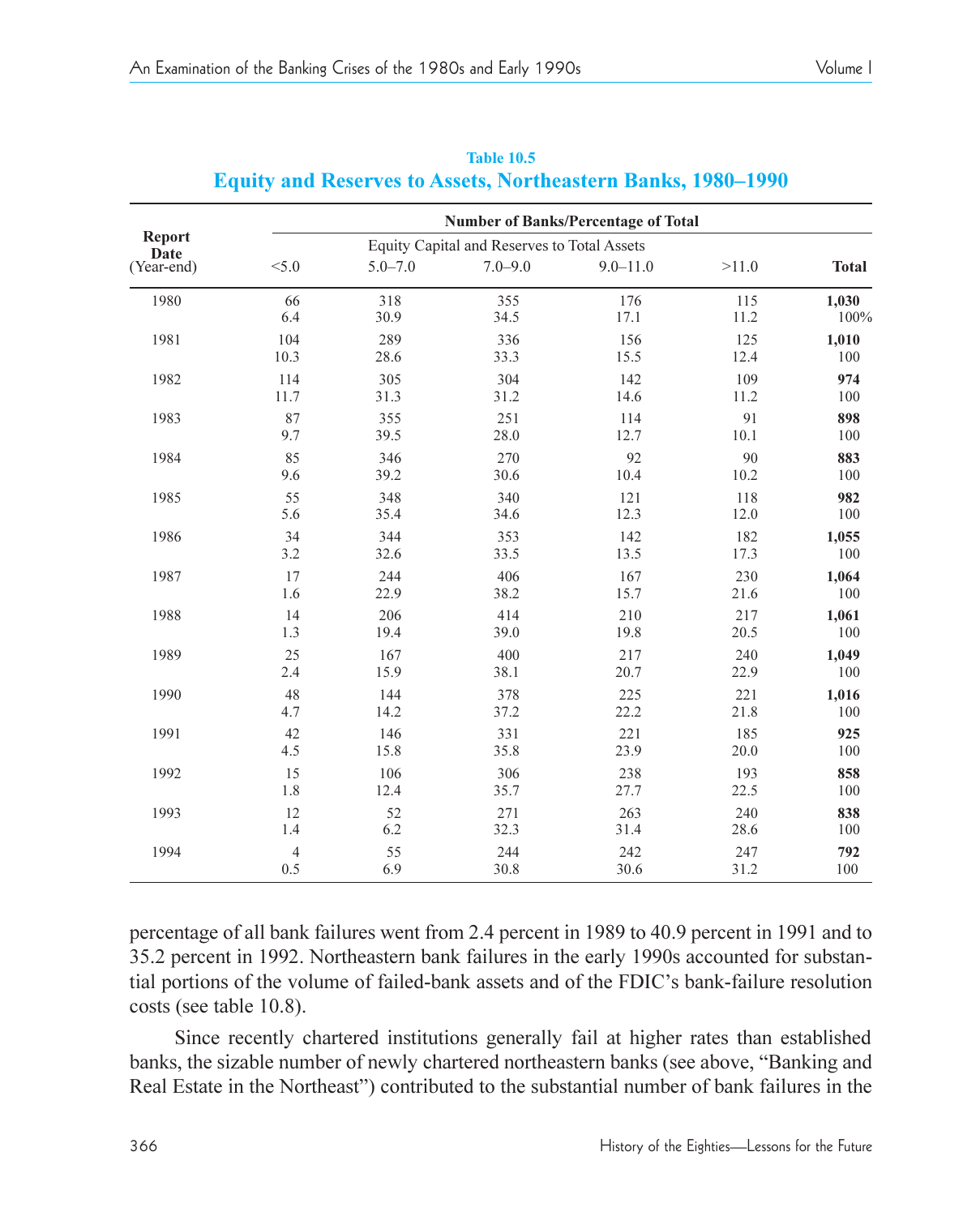| <b>Report</b>      |       |             |                                                            | <b>Number of Banks/Percentage of Total</b> |       |              |
|--------------------|-------|-------------|------------------------------------------------------------|--------------------------------------------|-------|--------------|
| Date<br>(Year-end) | < 5.0 | $5.0 - 7.0$ | Equity Capital and Reserves to Total Assets<br>$7.0 - 9.0$ | $9.0 - 11.0$                               | >11.0 | <b>Total</b> |
| 1980               | 88    | 1,529       | 5,945                                                      | 3,787                                      | 2,379 | 13,728       |
|                    | 0.6   | 11.1        | 43.3                                                       | 27.6                                       | 17.3  | 100%         |
| 1981               | 108   | 1,583       | 5,887                                                      | 3,701                                      | 2,456 | 13,735       |
|                    | 0.8   | 11.5        | 42.9                                                       | 26.9                                       | 17.9  | 100          |
| 1982               | 143   | 1,648       | 5,668                                                      | 3,679                                      | 2,656 | 13,794       |
|                    | 1.0   | 11.9        | 41.1                                                       | 26.7                                       | 19.3  | 100          |
| 1983               | 156   | 1,986       | 5,437                                                      | 3,469                                      | 2,801 | 13,849       |
|                    | 1.1   | 14.3        | 39.3                                                       | 25.0                                       | 20.2  | 100          |
| 1984               | 145   | 1,903       | 5,531                                                      | 3,438                                      | 2,874 | 13,891       |
|                    | 1.0   | 13.7        | 39.8                                                       | 24.7                                       | 20.7  | 100          |
| 1985               | 156   | 1,736       | 5,502                                                      | 3,520                                      | 2,900 | 13,814       |
|                    | 1.1   | 12.6        | 39.8                                                       | 25.5                                       | 21.0  | 100          |
| 1986               | 290   | 2,058       | 5,256                                                      | 3,324                                      | 2,685 | 13,613       |
|                    | 2.1   | 15.1        | 38.6                                                       | 24.4                                       | 19.7  | 100          |
| 1987               | 364   | 1,505       | 5,088                                                      | 3,296                                      | 2,869 | 13,122       |
|                    | 2.8   | 11.5        | 38.8                                                       | 25.1                                       | 21.9  | 100          |
| 1988               | 395   | 1,311       | 4,800                                                      | 3,202                                      | 2,844 | 12,552       |
|                    | 3.1   | 10.4        | 38.2                                                       | 25.5                                       | 22.7  | 100          |
| 1989               | 285   | 1,223       | 4,539                                                      | 3.209                                      | 2,891 | 12,147       |
|                    | 2.3   | 10.1        | 37.4                                                       | 26.4                                       | 23.8  | 100          |
| 1990               | 218   | 1,134       | 4,627                                                      | 3,038                                      | 2,782 | 11,799       |
|                    | 1.8   | 9.6         | 39.2                                                       | 25.7                                       | 23.6  | 100          |
| 1991               | 139   | 920         | 4,374                                                      | 3,184                                      | 2,828 | 11,445       |
|                    | 1.2   | 8.0         | 38.2                                                       | 27.8                                       | 24.7  | 100          |
| 1992               | 73    | 611         | 3,844                                                      | 3,543                                      | 3,052 | 11,123       |
|                    | 0.7   | 5.5         | 34.6                                                       | 31.9                                       | 27.4  | 100          |
| 1993               | 15    | 352         | 3,145                                                      | 3,771                                      | 3,431 | 10,714       |
|                    | 0.1   | 3.3         | 29.4                                                       | 35.2                                       | 32.0  | 100          |
| 1994               | 34    | 490         | 2,989                                                      | 3,331                                      | 3,426 | 10,270       |
|                    | 0.3   | 4.8         | 29.1                                                       | 32.4                                       | 33.4  | 100          |

**Table 10.6 Equity and Reserves to Assets, Nonnortheastern Banks, 1980-1990** 

region.74 During 1991 and 1992 approximately 12 percent of the banks in the Northeast that had been in existence for five years or less failed annually, compared with an annual failure

<sup>74</sup> See John P. O'Keefe, "Risk-Based Capital Standards for Commercial Banks: Improved Capital Adequacy Standards?" *FDIC Banking Review* 6, no. 1, (spring/summer 1993): 1-15. De novo bank failure rates are discussed in note 23 of the article.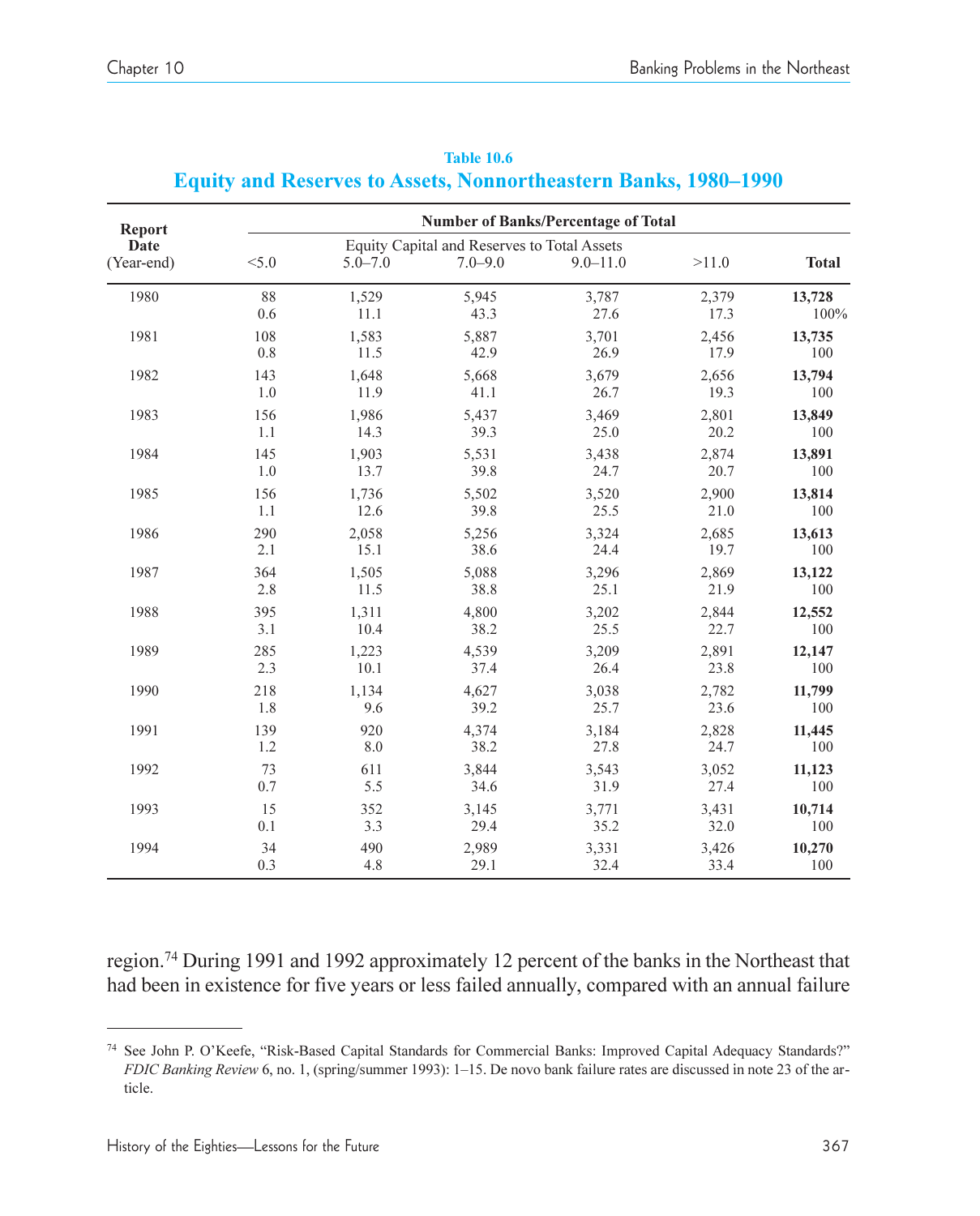## **Figure 10.16 Nonperforming Loans as a Percentage of All Loans, Northeast versus Rest of U.S., 1982–1990**



#### **Figure 10.17 Percentage of Banks with Negative Net Income, Northeast versus Rest of U.S., 1980–1994**



rate of less than 5 percent for all other banks in the region. The large number of mutual savings banks that converted to stock form during the 1980s also contributed to failures in the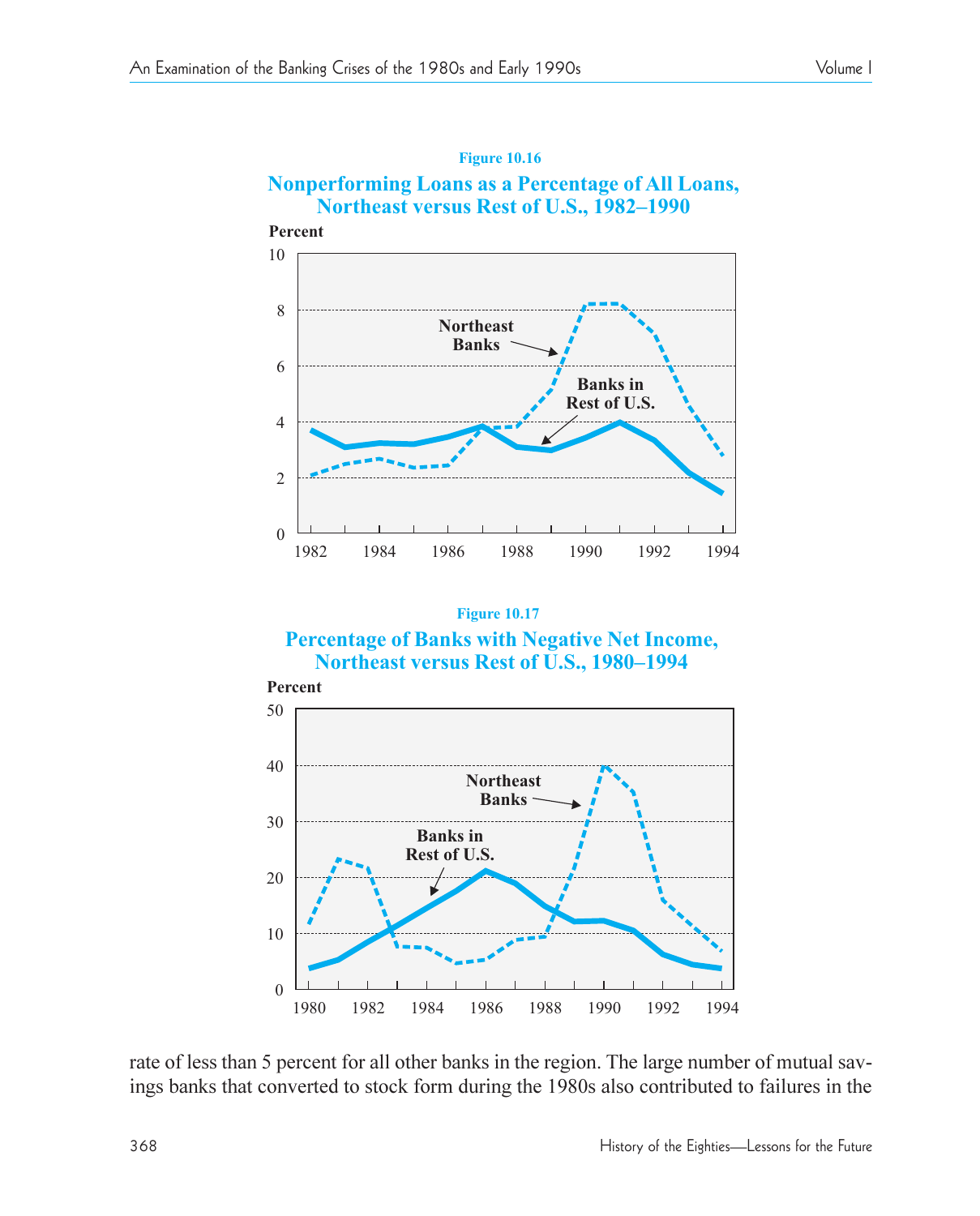| Year | Northeastern<br><b>Banks</b> | <b>All Banks</b> | Northeast as a<br>Percent of<br><b>All Failures</b> |
|------|------------------------------|------------------|-----------------------------------------------------|
| 1980 | 1                            | 11               | 9.1%                                                |
| 1981 | 3                            | 10               | 30.0                                                |
| 1982 | 6                            | 42               | 14.3                                                |
| 1983 | 3                            | 48               | 6.3                                                 |
| 1984 |                              | 80               | 1.3                                                 |
| 1985 | 3                            | 120              | 2.5                                                 |
| 1986 | $\mathbf{0}$                 | 145              | 0.0                                                 |
| 1987 | $\overline{4}$               | 203              | 2.0                                                 |
| 1988 |                              | 279              | 0.4                                                 |
| 1989 | 5                            | 207              | 2.4                                                 |
| 1990 | 16                           | 169              | 9.5                                                 |
| 1991 | 52                           | 127              | 40.9                                                |
| 1992 | 43                           | 122              | 35.2                                                |
| 1993 | 3                            | 41               | 7.3                                                 |
| 1994 | 4                            | 13               | 30.8                                                |

#### **Table 10.7 Bank Failures, 1980–1994**

#### **Table 10.8 FDIC Bank-Failure Resolution Costs, 1990-1994**

| Year | <b>Losses to FDIC from</b><br><b>Northeastern Failures</b><br>(\$Millions) | Percent of Total<br><b>U.S. Failure Costs</b> |  |
|------|----------------------------------------------------------------------------|-----------------------------------------------|--|
| 1990 | \$1,300                                                                    | 45%                                           |  |
| 1991 | 5,500                                                                      | 91                                            |  |
| 1992 | 2,800                                                                      | 77                                            |  |
| 1993 | 192                                                                        | 29                                            |  |
| 1994 | 46                                                                         | 22                                            |  |

Northeast. These conversions led to rapid growth and increased risk taking at such institutions. More than 20 percent of the stock savings banks that existed at year-end 1989—32 of 149-failed between 1990 and 1994. Only 8 percent of the mutual savings banks that existed at year-end 1989 failed during the same period.

A major reason for the large number of northeastern bank failures in the early 1990s was the combination of a regional recession in the late 1980s and a national recession between 1990 and 1991. But each of the recessions was rapidly followed by a regional or national economic recovery; and between 1991 and 1993 the yield curve became very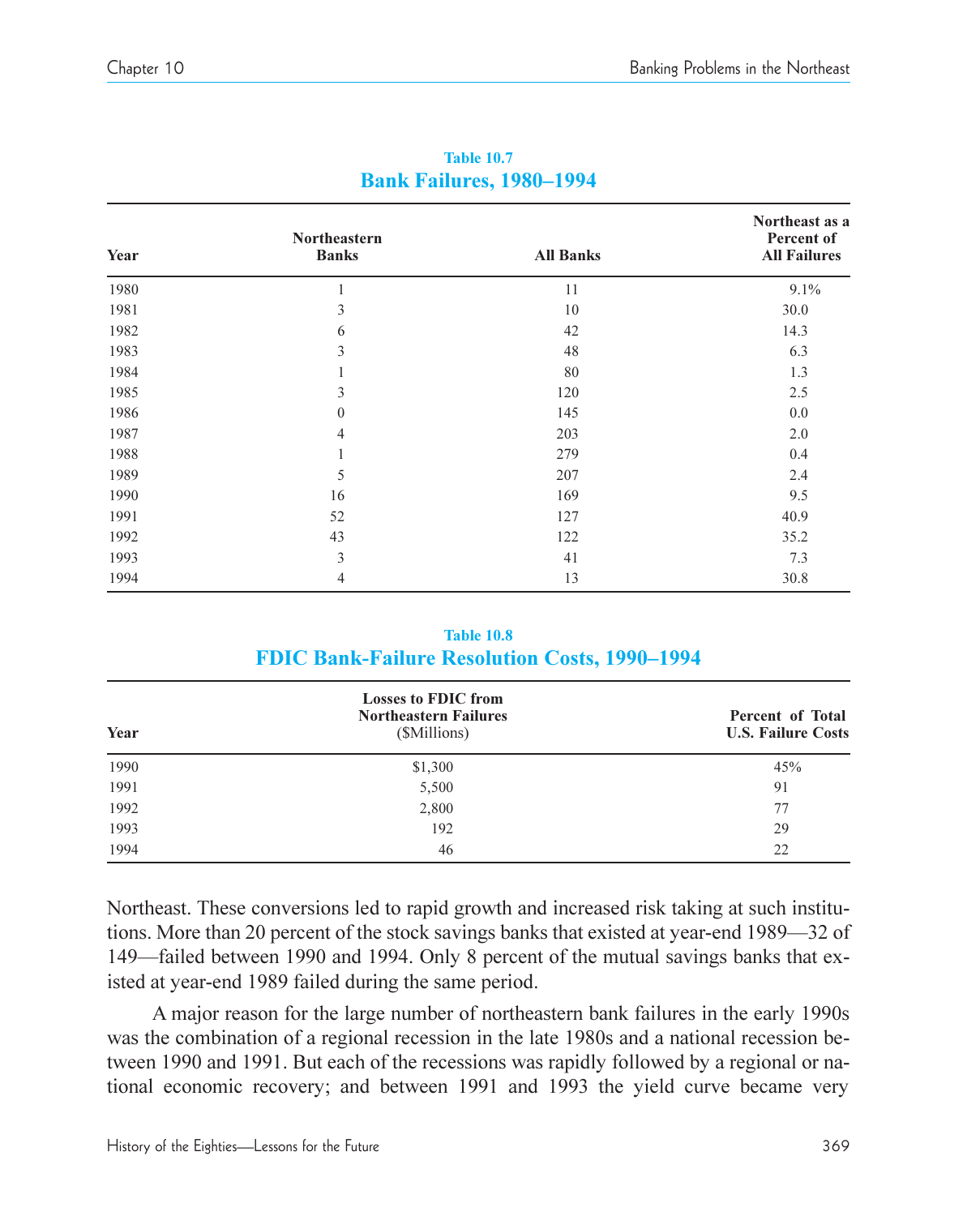favorable, leading to record-high net interest margins for banks. Further, mortgage rates began declining substantially in 1991 and reached a 30-year low in 1993, bolstering the recovery of real estate markets. The drop in mortgage rates led to an increase in first-time home ownership and a wave of mortgage refinancing, resulting in substantial fees for mortgage lenders. These conditions no doubt helped reduce the number of northeastern bank failures to only three in 1993 and four in 1994.

As in other regional recessions, the rapid economic decline in the Northeast did not affect all banks in the same way. Even with the large number of northeastern bank failures (111 between 1990 and 1992), most of the approximately 1,000 banks in the region as of December 1989 survived the turmoil. The FDIC has conducted research to determine if there were characteristic differences between the banks that survived and those that failed. As is shown in Chapter 13, many years before a bank fails, it usually has a riskier operating strategy than do surviving banks.

To see if this pattern existed in the Northeast, the FDIC researchers studied two cohorts of banks. The first consisted of all northeastern banks that existed in 1986 and either failed in 1990 or 1991 or never failed. The second cohort consisted of banks that existed in 1988 and either failed in 1992 or 1993 or never failed. To analyze the effect of risky bank strategies, the researchers used eight financial ratios.<sup>75</sup> To assess how varying degrees of risk affected northeastern banks, they ranked each bank for each financial ratio. Each ranking was then divided into five risk groups, and the failure rate was determined for each group. For the 1986 cohort, banks in the highest loans-to-assets group had the highest percentage of failure four to five years later— $10.6$  percent. This was 3.8 times as high as the percentage of failures for the remainder of the banks (see figure 10.18). In the 1988 cohort, the banks with the highest asset growth had the highest incidence of failure $-10.1$  percent, 3.2 times as high as for slower-growing banks (see figure 10.19). The finding for 1986 that banks in the highest loans-to-assets quintile had the highest failure rate—is consistent with the findings for banks nationwide in that period.<sup>76</sup> However, the results for 1988 are not the same as those for the nation as a whole. As noted above, the large-scale conversion of mutual savings banks to stock form and their subsequent rapid asset growth was a distinguishing feature of the Northeast's banking environment. Growth rates of converted savings banks in the Northeast were very high, and a disproportionate percentage of these institutions failed as compared with failure rates in the rest of the country (thus, high growth rates in 1988 were a better predictor of future failure in the Northeast than they were for banks nationwide).

<sup>&</sup>lt;sup>75</sup> The eight risk factors are loans-to-assets ratio, return on assets, asset growth from the previous year, loan growth from the previous year, operating expenses to total expenses, average salary expenses, interest on loans and leases, and interest plus fees on loans and leases.

<sup>&</sup>lt;sup>76</sup> See Chapter 13, "Off-Site Surveillance Systems."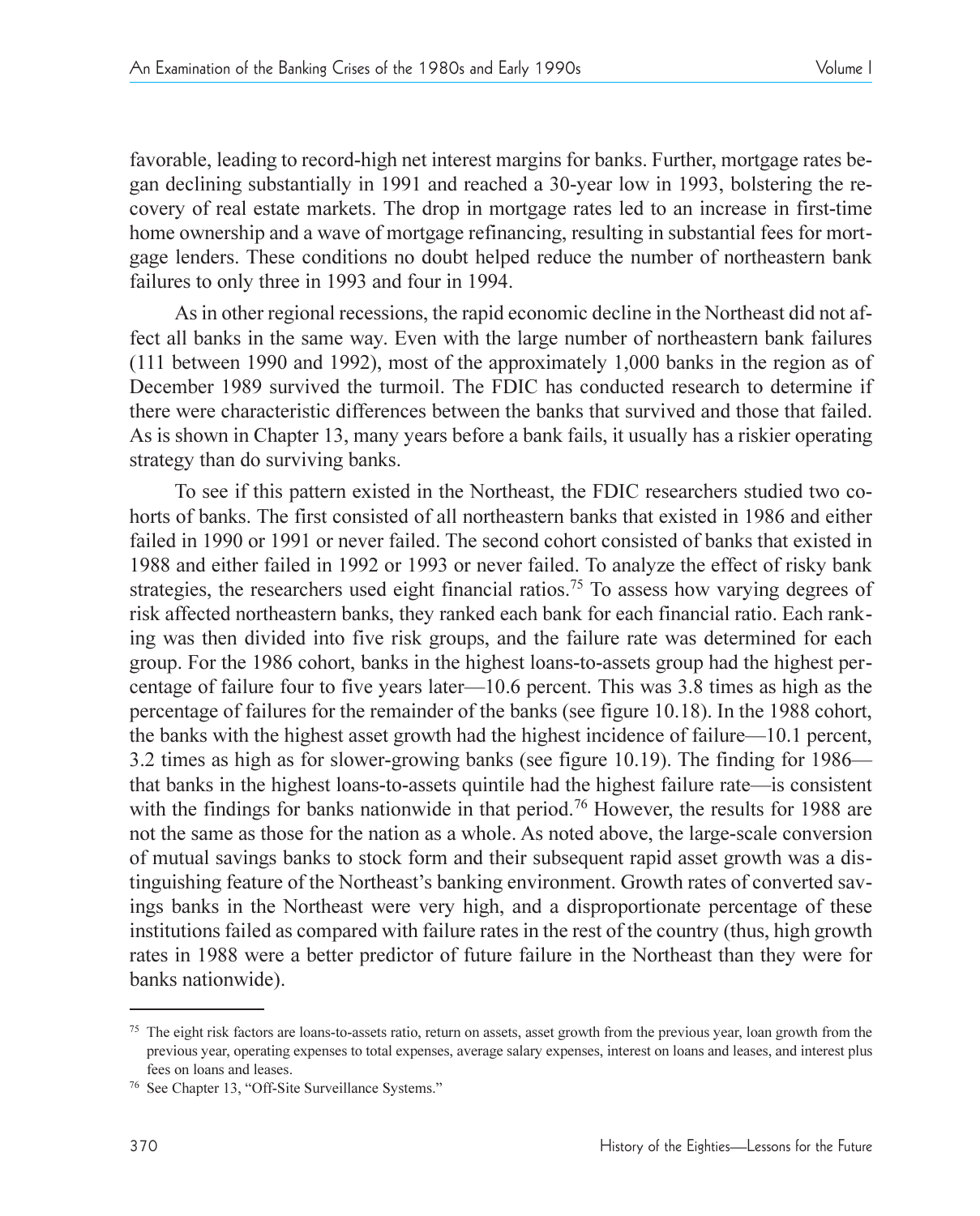

*Note:* These three factors represent the two highest risk factors (left and center) and the lowest risk factor (right) in predicting bank failures.

# Data on Bank Failures by State

The impact of the northeastern banking crisis varied depending on the state, but the adverse effects tended to be fairly concentrated in time, peaking between 1991 and 1992. In terms of failed-bank assets relative to each state's total banking assets, the most severely affected state was New Hampshire: in 1991, 12 banks failed with assets of \$5.2 billion (25.4 percent of the state's prior year-end assets). Comparable figures were 18.3 percent in Connecticut, 15.2 percent in Maine, and 12.0 percent in Massachusetts. In contrast, an average of only about 3.0 percent of bank assets failed in the region's other states (New Jersey, New York, Rhode Island, and Vermont).<sup>77</sup>

<sup>77</sup> Most of the franchise of a failed bank, both assets and liabilities, typically remains within the same geographic market after the bank's closure. This is because the typical way to resolve bank failures is by selling portions of the assets and liabilities to healthy former competitors in the state. Consequently, one should not infer that failed-bank assets are "lost" to these markets.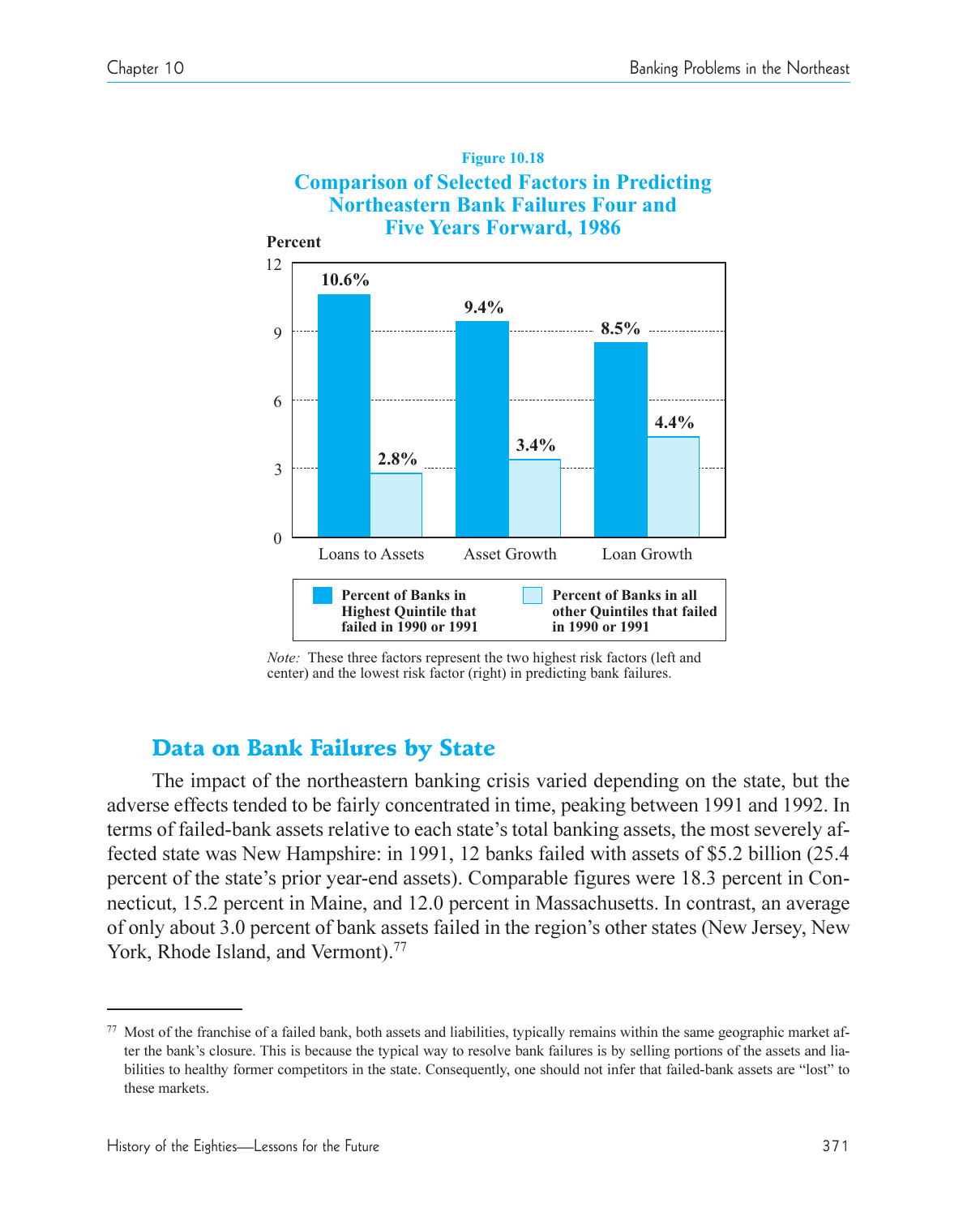

*Note:* These three factors represent the two highest risk factors (left and center) and the lowest risk factor (right) in predicting bank failures.

Included among the region's bank failures were many of the Northeast's larger banking organizations (see table 10.9). It is noteworthy that in New York and New Jersey, although the percentage of failed-bank assets was relatively small, there were several major failures, including Goldome (\$9.9 billion), Dollar–Dry Dock (\$4.0 billion), Seamen's (\$3.4 billion), and American Savings Bank (\$3.2 billion), as well as CrossLand Savings Bank (\$7.4 billion) and The Howard Savings Bank (\$3.5 billion), as discussed above.

The 1990s northeastern bank-failure experience will perhaps be most remembered for two events. The first was the failure of the Bank of New England Corporation (BNEC) on January 6, 1991. (This failure is described in the next section.) BNEC had a significant regional presence through the Bank of New England (Boston), Connecticut Bank and Trust Co. (Hartford), and Maine National Bank (Portland). BNEC had assets of approximately \$22 billion at the time of its failure, and its resolution cost the FDIC approximately \$733 million. The second memorable event was the failure of seven New Hampshire banks on October 10, 1991. These seven failed banks included four of the state's ten largest (Amoskeag Bank, Dartmouth Bank, Bankeast, and Numerica Savings Bank) as well as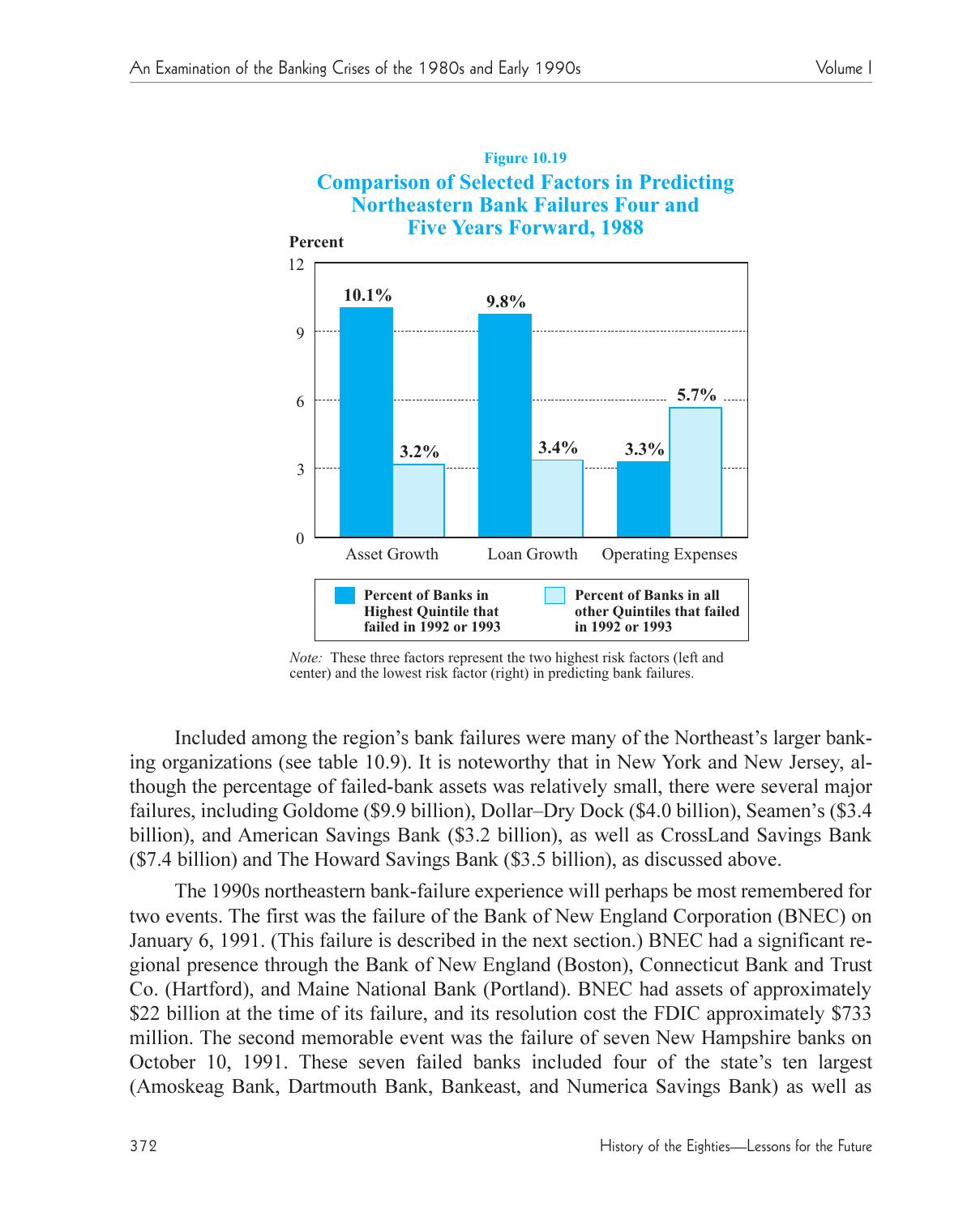| <b>Institution</b>                | <b>Failure</b><br>Date | <b>Assets</b><br>(\$Millions) | <b>Resolution</b><br><b>Costs</b><br>(\$Millions) | Cost as a<br>Percentage<br>of Assets | <b>State</b>    |
|-----------------------------------|------------------------|-------------------------------|---------------------------------------------------|--------------------------------------|-----------------|
| The Seamen's Bank for Savings,    |                        |                               |                                                   |                                      |                 |
| <b>FSB</b>                        | $04 - 18 - 90$         | \$3,392                       | \$189                                             | 5.57%                                | NY.             |
| Bank of New England Corporation   | $01-06-91$             | 21,886                        | 733                                               | 3.35                                 |                 |
| Connecticut Bank & Trust Co.      | $01-06-91$             | 7,211                         | 152                                               | 2.11                                 | CT <sup>-</sup> |
| Bank of New England               | 01-06-91               | 13,429                        | 581                                               | 4.33                                 | МA              |
| Maine National Bank               | $01-06-91$             | 1,046                         | $\Omega$                                          | 0.00                                 | ME              |
| Maine Savings Bank                | $02 - 01 - 91$         | 1,183                         | 6                                                 | 0.47                                 | <b>ME</b>       |
| First National Bank of Toms River | $05 - 22 - 91$         | 1,418                         | 132                                               | 9.31                                 | NJ              |
| Goldome                           | $05 - 31 - 91$         | 9,891                         | 848                                               | 8.57                                 | NY.             |
| First Mutual Bank for Savings     | 06-28-91               | 1,130                         | 181                                               | 16.02                                | <b>MA</b>       |
| Citytrust                         | 08-09-91               | 1,919                         | 505                                               | 26.32                                | CT              |
| Mechanics & Farmers Savings       |                        |                               |                                                   |                                      |                 |
| Bank, FSB                         | 08-09-91               | 1,084                         | 323                                               | 29.80                                | <b>CT</b>       |
| <b>Connecticut Savings Bank</b>   | 11-14-91               | 1,045                         | 207                                               | 19.81                                | <b>CT</b>       |
| CrossLand Savings Bank            | 01-24-92               | 7,432                         | 548                                               | 7.37                                 | NY.             |
| Dollar-Dry Dock                   | $02 - 21 - 92$         | 4,028                         | 357                                               | 8.86                                 | NY.             |
| American Savings Bank             | $06-12-92$             | 3,203                         | 470                                               | 14.67                                | <b>NY</b>       |
| <b>First Constitution Bank</b>    | $10-02-92$             | 1,571                         | 127                                               | 8.08                                 | <b>CT</b>       |
| The Howard Savings Bank           | $10-02-92$             | 3,461                         | 87                                                | 2.51                                 | NJ              |
| Heritage Bank for Savings         | 12-04-92               | 1,288                         | 22                                                | 1.71                                 | МA              |

|                                                      | <b>Table 10.9</b> |  |
|------------------------------------------------------|-------------------|--|
| <b>Large Northeastern Bank Failures in the 1990s</b> |                   |  |

*Note:* Resolution costs are as of year-end 1995.

three relatively large banks (Nashua Trust Company, New Hampshire Savings Bank, and Bank Meridian). These seven New Hampshire failures represented approximately 25 percent of the state's commercial and savings bank assets.

# The Rise and Fall of the Bank of New England Corporation

The "new" Bank of New England Corp. (BNEC), headquartered in Boston, was formed in June 1985 after the merger of the "old" Bank of New England Corp. of Boston (\$7 billion in assets) and CBT Corp. (Connecticut Bank & Trust) of Hartford (\$6.8 billion in assets).<sup>78</sup> The merger was designed to take advantage of the best features of both institutions—Bank of New England Corp.'s expertise in real estate lending and CBT's knowledge

<sup>&</sup>lt;sup>78</sup> Alan Lavine, "Bank of New England Corp. Takes Its Name Seriously with Ambitious Acquisition Strategy in Four States," American Banker (September 2, 1986), 24; and John P. Forde, " 'New' Bank of New England's Rosy Prospects," Ameri*can Banker* (December 19, 1985), 3.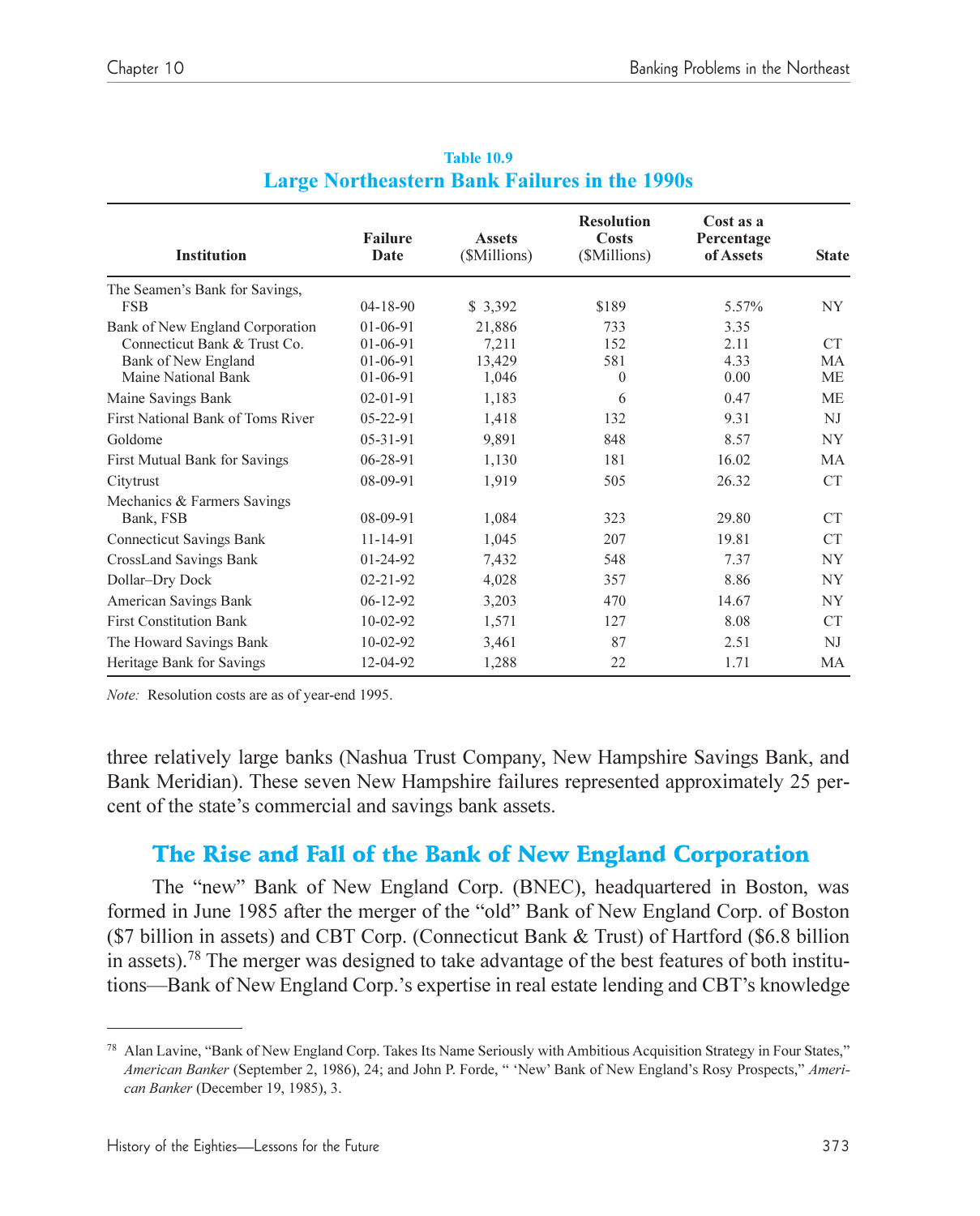of retail banking.79 The reaction to the merger was favorable. An analyst at Goldman, Sachs & Co. said, "The 'new' Bank of New England Corp. is a well managed, \$14 billion-asset bank holding company located in a booming region."<sup>80</sup> James J. McDermott, Jr., an analyst at Keefe, Bruyette & Woods Inc. in New York, believed that the Bank of New England and CBT merger was one of the more brilliant strokes in banking. Two strong retail and wholesale markets were merged."<sup>81</sup>

After the merger, BNEC initiated a growth strategy in which it spent over \$1.4 billion, mostly in stock swaps, to buy leading banks in key economic areas of New England. For example, in December 1985 it completed a merger with Maine National Bank of Portland (MNB), a \$700 million institution.<sup>82</sup> These acquisitions helped BNEC grow to \$24 billion in assets within 20 months. $83$  By mid-1988, BNEC had executed mergers with more than a dozen institutions and had captured a major share of the New England market, with about 12 percent of domestic deposits and about 19 percent of commercial loans.<sup>84</sup> As of July 1989, BNEC had \$32 billion in assets, 8 subsidiary banks, and 482 branches in the states of Connecticut, Maine, Massachusetts, and Rhode Island.85

BNEC's spectacular growth ended when problems began to develop in the late 1980s as the regional economy declined and real estate markets became troubled. By the end of the first quarter of 1989, BNEC's banks had \$551 million in nonperforming loans—2.2 percent of the banks' total loans. The depth of BNEC's problems was indicated by Kidder Peabody's mid-1989 recommendation that its clients sell their stock in the company.<sup>86</sup>

The growing financial problems of BNEC's banks, especially its lead bank, the Bank of New England, Boston (BNE), were of increasing concern to the Office of the Comptroller of the Currency  $(OCC)$ <sup>87</sup>. The results of the agency's year-end 1988 examination (completed in May 1989) of BNE and each of its affiliated banks were such that BNE and its directors consented to a formal agreement on August 10, 1989, to correct deficiencies the OCC examiners had identified in the banks' real estate lending practices. Beginning in September 1989, the OCC had examiners in BNE on a continuous basis. However, the finan-

<sup>&</sup>lt;sup>79</sup> Alice Arvan, "The Regionals That Roar," *Bankers Monthly* 105, no. 5 (May 1988): 68.

<sup>&</sup>lt;sup>80</sup> Forde, "'New' Bank of New England's Rosy Prospects," 3.

<sup>&</sup>lt;sup>81</sup> Lavine, "Bank of New England Corp. Takes Its Name Seriously," 23.

<sup>&</sup>lt;sup>82</sup> Forde, "'New' Bank of New England's Rosy Prospects," 3; and Lavine, "Bank of New England Corp. Takes Its Name Seriously," 24.

<sup>83</sup> Lavine, "Bank of New England Corp. Takes Its Name Seriously," 24.

<sup>&</sup>lt;sup>84</sup> Arvan, "The Regionals That Roar," 68.

<sup>&</sup>lt;sup>85</sup> Alan Wade, "Bank of New England's Woes," United States Banker 98, no. 7 (July 1989): 46; and Arvan, "The Regionals That Roar," 68.

<sup>&</sup>lt;sup>86</sup> Wade, "Bank of New England's Woes," 48-49.

<sup>87</sup> For the OCC's views on BNE, see Clarke statement, testimony in OCC *Quarterly Journal* 10, no. 2 (June 1991): 31–32.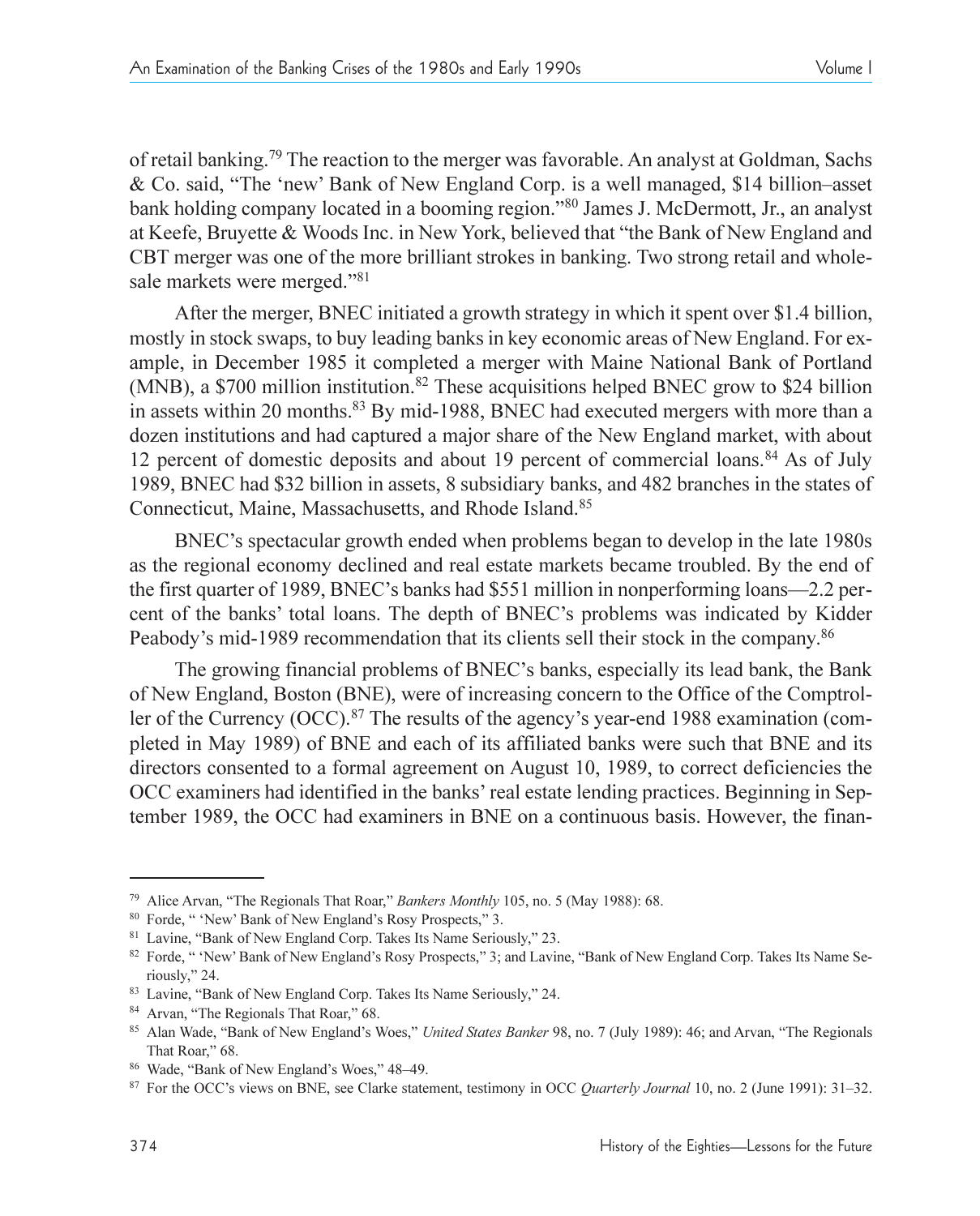cial deterioration continued, and in late 1989 the OCC began to increase its supervision of the bank's day-to-day operations.

In January 1990, the chairman of BNEC (who was also chairman of BNE) resigned after the corporation announced that its constituent banks had lost \$1.1 billion in 1989. On January 22, 1990, BNE found it necessary to borrow \$225 million at the Federal Reserve's discount window in order to meet its immediate liquidity needs. On February 26, 1990, BNE and its directors consented to a cease-and-desist order with the OCC; the order served, among other things, to prevent further dissipation of the bank's assets. The OCC executed similar cease-and-desist orders in April and May with, respectively, CBT and MNB and their directors.<sup>88</sup>

Despite the efforts of a new management team to improve performance, BNE lost another \$80 million in the first half of 1990; and by year-end 1990, \$3.2 billion, or 20 percent, of BNEC's loans were nonperforming.<sup>89</sup> On January 4, 1991, after BNEC announced that it expected a \$450 million fourth-quarter loss that would render both the holding company and BNE technically insolvent, depositors mobbed BNE's branches and withdrew \$1 billion.<sup>90</sup> On Sunday, January 6, 1991, the OCC formally declared BNEC's three major banking units—BNE, CBT, and MNB—insolvent and appointed the FDIC as receiver. On the same day the FDIC announced that (1) the OCC had chartered three new bridge banks (New Bank of New England, N.A., Boston; New Connecticut Bank & Trust Company, N.A., Hartford; and New Maine National Bank, Portland) to assume the assets and liabilities of the three insolvent banks; (2) the bridge banks would be open for business as usual on Monday, January 7, 1991; and (3) all deposits of the three insolvent banks would be protected, even those over the \$100,000 insured limit.<sup>91</sup>

The insolvencies of CBT and MNB were triggered by the failure of BNE. Because of BNE's insolvency, CBT was unable to recover \$1.5 billion in federal funds it had loaned to BNE. The FDIC charged the resulting loss against the capital accounts of CBT, with the result that CBT had an equity capital deficiency of \$49 million.<sup>92</sup> The OCC then declared CBT insolvent and placed it in receivership. Furthermore, under the cross-guarantee provision contained in the Financial Institutions Reform, Recovery, and Enforcement Act of 1989 (FIRREA), the FDIC demanded immediate payment from MNB of an amount equal

<sup>88</sup> Ibid., 32.

<sup>89</sup> Geoffrey Smith, "Lawrence Fish's Best May Not Be Good Enough," Business Week (October 22, 1990): 98–99; and "Bank of New England: Here We Go?" *Economist* 318 (January 12, 1991): 72. 90 "Bank of New England: Here We Go?" 72; and Clarke testimony, 32.

<sup>91</sup> FDIC News Release PR-3-91, "FDIC Establishes Three New Banks to Assume Deposits of Bank of New England, N.A., Boston, Massachusetts, Connecticut Bank & Trust Company, N.A., Hartford, Connecticut, and Maine National Bank, Portland, Maine," January 6, 1991.

 $92$  Clarke testimony, 32–33.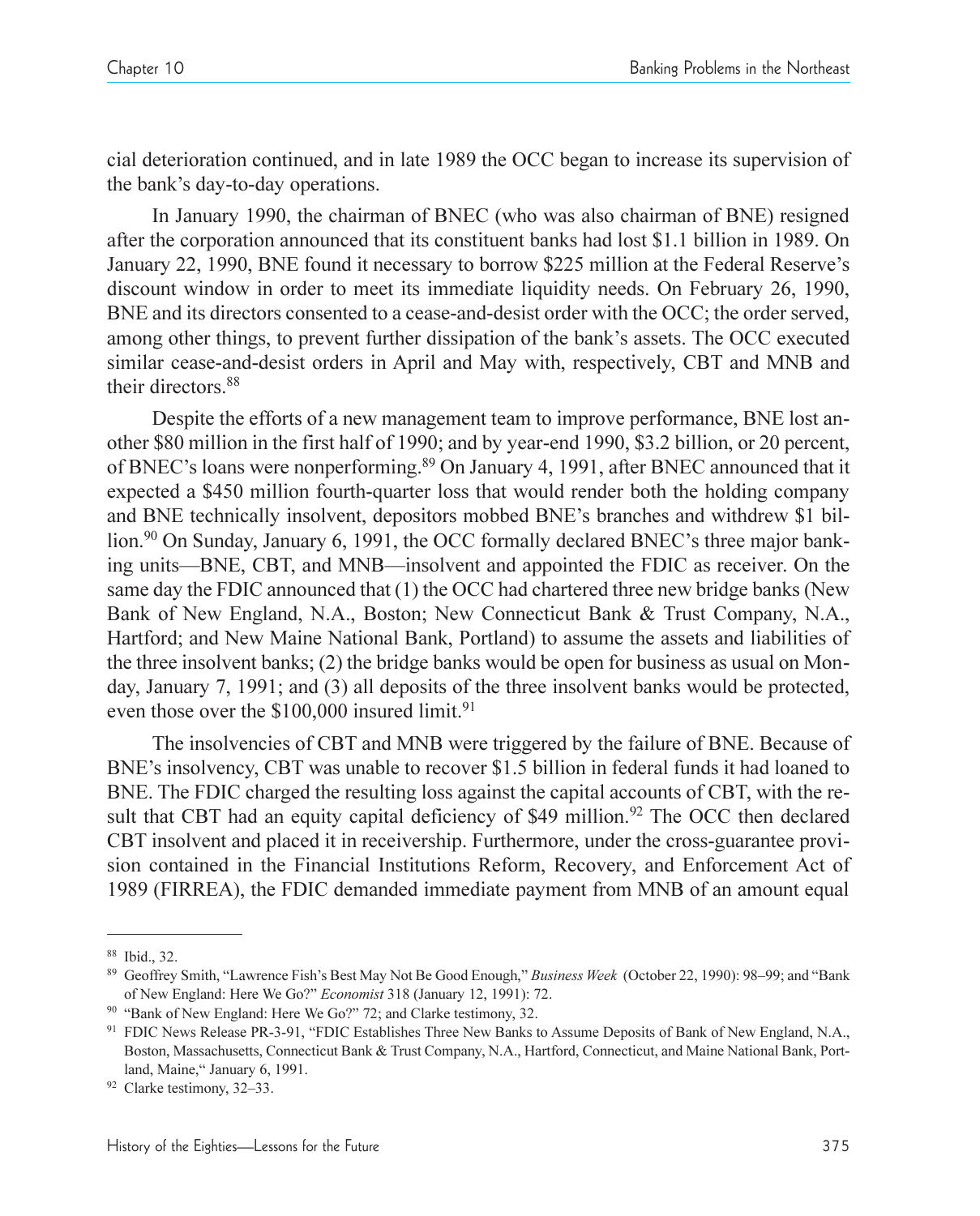to the FDIC's expected loss as receiver of BNE.<sup>93</sup> When MNB was unable to make the payment, the OCC declared it to be insolvent and placed it in receivership. This was the first time the cross-guarantee provision of FIRREA had been used to close a bank.

On April 22, 1991, the FDIC announced that the three bridge banks would be acquired by Fleet/Norstar Financial Group, Inc., of Providence and investment managers Kohlberg, Kravis, Roberts & Co. (KKR). Fleet agreed to raise \$683 million in capital for the banks within three months; KKR would provide \$283 million, and the bank planned to raise the remaining \$400 million in stocks and bonds. The participation of KKR as a partner with Fleet/Norstar in the acquisition of the three bridge banks was the first time that a nonbank "financial" buyer participated in the purchase of a failed commercial bank. KKR's involvement not only allowed capital to enter the banking industry from nonbanking sources but was also expected to increase the number of potential bidders in future bank failures.<sup>94</sup>

The decision to protect all deposits of the three BNEC banks again focused attention on the "too-big-to-fail" bank disposition policy. During congressional hearings held on January 9, 1991, many members of the House Banking Committee had expressed the view that paying depositors of large institutions in full was not only unfair to those with deposits in small banks but also undermined depositor discipline.<sup>95</sup> FDICIA consequently included provisions making it more difficult for bank failures to be resolved in ways that would protect uninsured deposits.96

After the failure of the BNEC banks, the chairman of the Senate Banking Committee asked the U.S. General Accounting Office (GAO) to review the factors that had caused the failure. The 1991 GAO report noted that between 1985 and 1989, the assets of BNEC banks grew from \$7.5 billion to \$32.6 billion, primarily through aggressive acquisitions and increased real estate lending.97 The GAO believed that this expansion should have caused the OCC to conduct a thorough and aggressive examination early in the period to assess the potential adverse affects of both BNEC's rapid growth and its concentration in commercial real estate lending.<sup>98</sup>

The cross-guarantee provision of FIRREA provides that an insured depository institution can be held liable for any loss that the FDIC expects to incur in connection with the default of a commonly controlled insured depository institution.

<sup>94</sup> FDIC News Release PR-61-91, "FDIC to Sell Bank of New England Franchise to Fleet/Norstar," April 22, 1991; Barbara A. Rehm, "How the Acquisition by Fleet Will Work," American Banker (April 24, 1994), 8; and Milligan, "KKR, Member FDIC," 59.

<sup>95</sup> U.S. House Committee on Banking, Finance and Urban Affairs, *Failure of the Bank of New England: Hearing,* 102d Cong., 1st sess., January 9, 1991, 1-50 (comments by various members of the committee and by Mr. Seidman and Mr. Clarke).

<sup>&</sup>lt;sup>96</sup> FDIC, "Systemic Risk ('Too Big to Fail')" (unpublished paper), 1995, 7.1-1 to 7.1-5. For additional information, see Chapter 7.

<sup>97</sup> U.S. General Accounting Office, *Bank Supervision: OCCs Supervision of the Bank of New England Was Not Timely or Forceful* (GAO/GGD-91-128, September 1991), 1.

<sup>98</sup> Ibid, 22.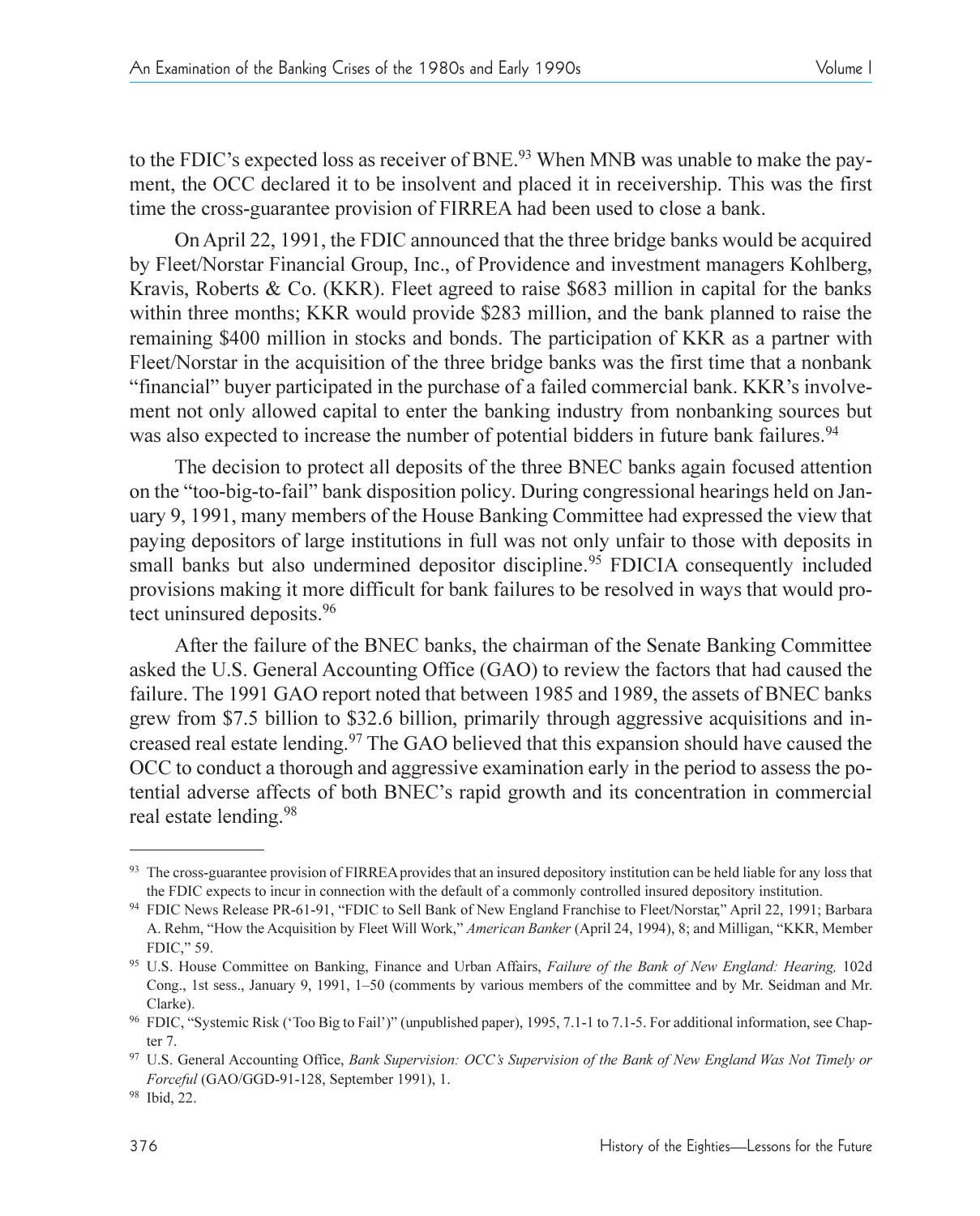The GAO report also pointed out that during BNEC's high-growth years OCC examiners repeatedly identified and reported problems with BNEC banks' controls over lending operations and strategies, but not until 1989 did the OCC take enforcement action to compel corrective measures.99 For example, the OCC found that over half of the commercial real estate loans reviewed at BNE during the December 1987 examination were 100 percent financed and that nearly half of the loans reviewed had inadequate or stale credit information on borrowers, but the agency generally relied on BNEC management's assurances that it would address problems such as these.<sup>100</sup>

The GAO concluded that the BNEC banks failed as a result of their liberal lending practices, poorly controlled growth, and concentration in commercial real estate loans in a severely declining regional economy.<sup>101</sup> The GAO findings indicated that the OCC had failed to take timely and forceful supervisory actions to compel BNEC to correct problem areas before they adversely affected capital adequacy. Although the GAO could not say with certainty that close supervisory scrutiny would have saved BNEC's banks, the agency did believe that more vigilant supervision could at least have reduced losses.<sup>102</sup>

Although the "new" Bank of New England had been established with great expectations in 1985, by early 1991 it was the countrys third-largest bank failure (after First RepublicBank Corporation and Continental Illinois). BNEC's aggressive lending practices had produced a large concentration of real estate loans, and when New England's construction boom faltered, BNE's loan book was "reduced to rubble."<sup>103</sup> There were other factors in BNE's collapse. Former executives, competitors, and customers told "a tale of confused and haphazard management." Lines of authority and responsibility were blurred, lending standards were often lax, and numerous unwise real estate loans were made. It was reported that the former chairman had personally courted large real estate developers and, in an effort to complete a transaction, sometimes offered bargain-priced loans without seeking any collateral. Some former executives alleged that the chairman had "often made such loans" without even consulting his lending officers."<sup>104</sup> While these activities were certainly examples of poor bank management, they were not illegal. In fact, it was reported the chairman was not only allowed to retire rather than resign, thereby becoming eligible for lifetime

<sup>99</sup> Ibid, 5.

 $100$  Ibid,  $13-15$ .

<sup>&</sup>lt;sup>101</sup> Loans were issued with favorable terms, such as 100 percent financing, no collateral except the development project on which the loan was made, and interest-only payments for a number of years.

<sup>&</sup>lt;sup>102</sup> U.S. GAO, *OCC's Supervision of the Bank of New England*, 38.

 $103$  "Bank of New England: Here We Go?" 70, 72–73.

<sup>&</sup>lt;sup>104</sup> Laura Jereski, "A Stomachache for the Bank That Ate New England," *Business Week* (February 5, 1990): 68–69.